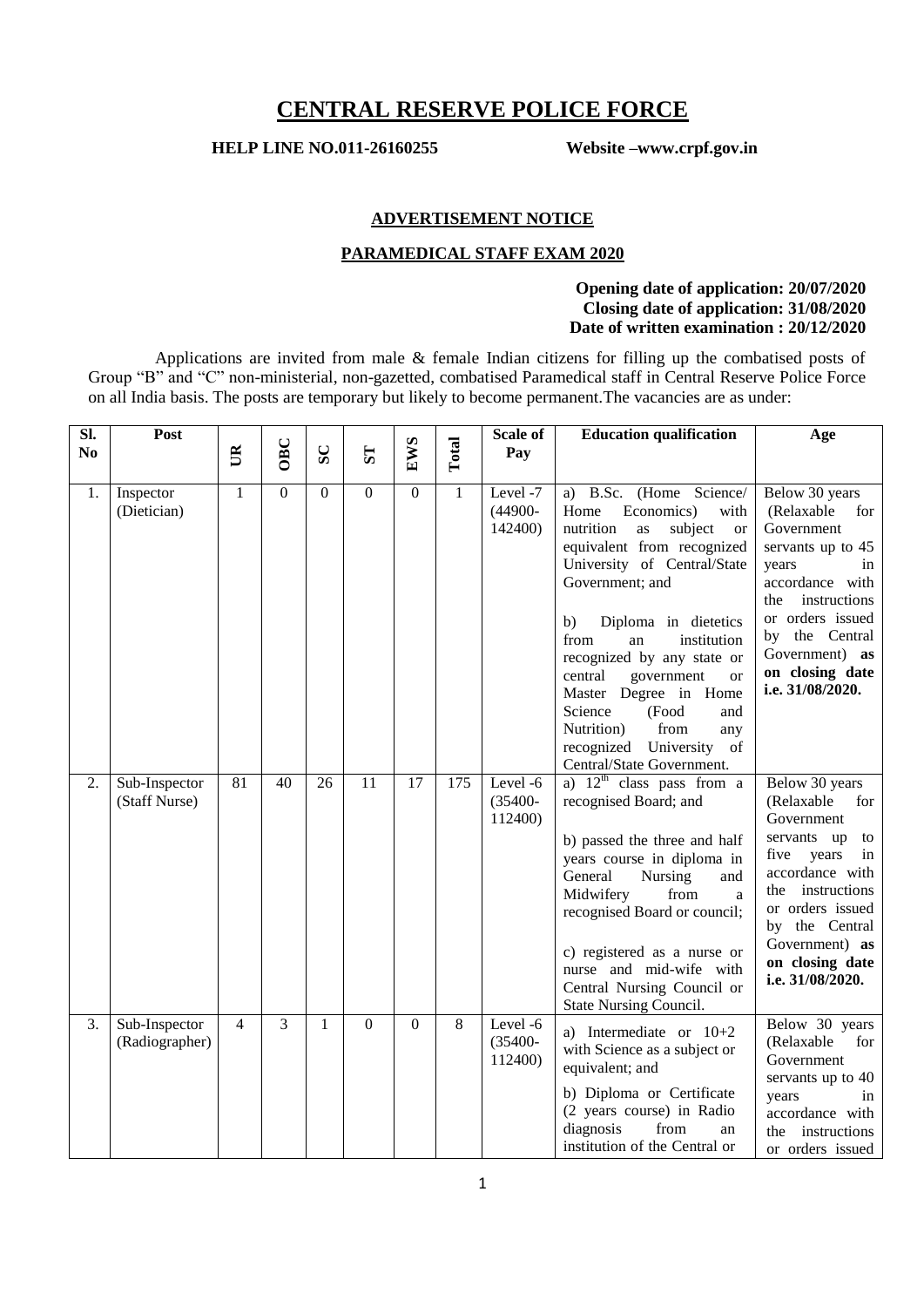|    |                                                                      |              |          |                |              |                |    |                                  | State Government or an<br>institution recognised by<br>Central<br>the<br><b>or</b><br><b>State</b><br>Government.                                                                                                                                                                                                               | by the Central<br>Government) as<br>on closing date<br>i.e. 31/08/2020.                                                                                                                                                                              |
|----|----------------------------------------------------------------------|--------------|----------|----------------|--------------|----------------|----|----------------------------------|---------------------------------------------------------------------------------------------------------------------------------------------------------------------------------------------------------------------------------------------------------------------------------------------------------------------------------|------------------------------------------------------------------------------------------------------------------------------------------------------------------------------------------------------------------------------------------------------|
| 4. | Assistant Sub-<br>Inspector<br>(Pharmacist)                          | 35           | 17       | 14             | 10           | 8              | 84 | Level -5<br>$(29200 -$<br>92300) | a) $12^{\text{th}}$<br>class<br>pass<br>or<br>from<br>equivalent<br>a<br>recognized<br>Board<br>or<br>University; and<br>b) two years Diploma in<br>Pharmacy from a recognised<br>Institute; and<br>c) shall be registered as<br>Pharmacist<br>under<br>the<br>Pharmacy Act, 1948 (8 of<br>1948).                               | Between 20<br>to<br>25 years.<br>(Relaxable<br>for<br>Government<br>servants up<br>to<br>five<br>years<br>in<br>accordance with<br>the instruction or<br>orders issued by<br>the<br>Central<br>Government) as<br>on closing date<br>i.e. 31/08/2020. |
| 5. | Assistant Sub-<br>Inspector<br>(Physio-<br>-therapist)               | 2            | $\Omega$ | $\overline{2}$ | $\mathbf{1}$ | $\Omega$       | 5  | Level -5<br>$(29200 -$<br>92300) | a) Intermediate or $10+2$ with<br>Science as a subject or<br>equivalent from a recognized<br>Board or University.<br>b) Bachelor in Physiotherapy<br>or 3 years Diploma in<br>Physiotherapy<br>from<br>an<br>institution recognized by All<br>India<br>Council<br>Technical<br>Education or any Central<br>Govt. or State Govt. | Between 20 to<br>25 years.<br>as on<br>01/08/2020.                                                                                                                                                                                                   |
| 6. | Assistant Sub-<br>Inspector<br>(Dental<br>Technician)                | 3            | $\Omega$ | $\mathbf{0}$   | 1            | $\theta$       | 4  | Level -5<br>$(29200 -$<br>92300) | a) Matriculation with science<br>as a subject or equivalent<br>from recognised Board or<br>University;<br>of<br>dental<br>b)Two<br>years<br>hygienist course recognized<br>by Dental Council of India.                                                                                                                          | Between 20 to<br>25 years as on<br>01/08/2020.                                                                                                                                                                                                       |
| 7. | Assistant<br>Sub-Inspector<br>(Laboratory<br>Technician)             | 28           | 15       | 10             | 5            | 6              | 64 | Level -5<br>$(29200 -$<br>92300) | a)Matriculation with Science<br>as a subject or equivalent<br>from a recognised Board or<br>University;<br>b)Diploma or certificate in<br>Medical<br>Laboratory<br>Technology granted by an<br>institution of the Central<br>Govt. or State Govt or an<br>Institution recognised by the<br>Central Govt or State Govt.          | Between<br>$20$ to<br>25 years as on<br>01/08/2020.                                                                                                                                                                                                  |
| 8. | Assistant<br>Sub-Inspector<br>/Electro<br>Cardiography<br>Technician | $\mathbf{1}$ | $\Omega$ | $\Omega$       | $\Omega$     | $\overline{0}$ | 1  | Level -5<br>$(29200 -$<br>92300) | a) Matriculation with Science<br>as a subject or equivalent<br>from a recognized Board or<br>University.<br>Certificate<br>in Electro<br>b)<br>Cardio Graphy Technology<br>from an institute recognized<br>Council<br>All<br>India<br>by                                                                                        | Between 20 to<br>25 years as on<br>01/08/2020.                                                                                                                                                                                                       |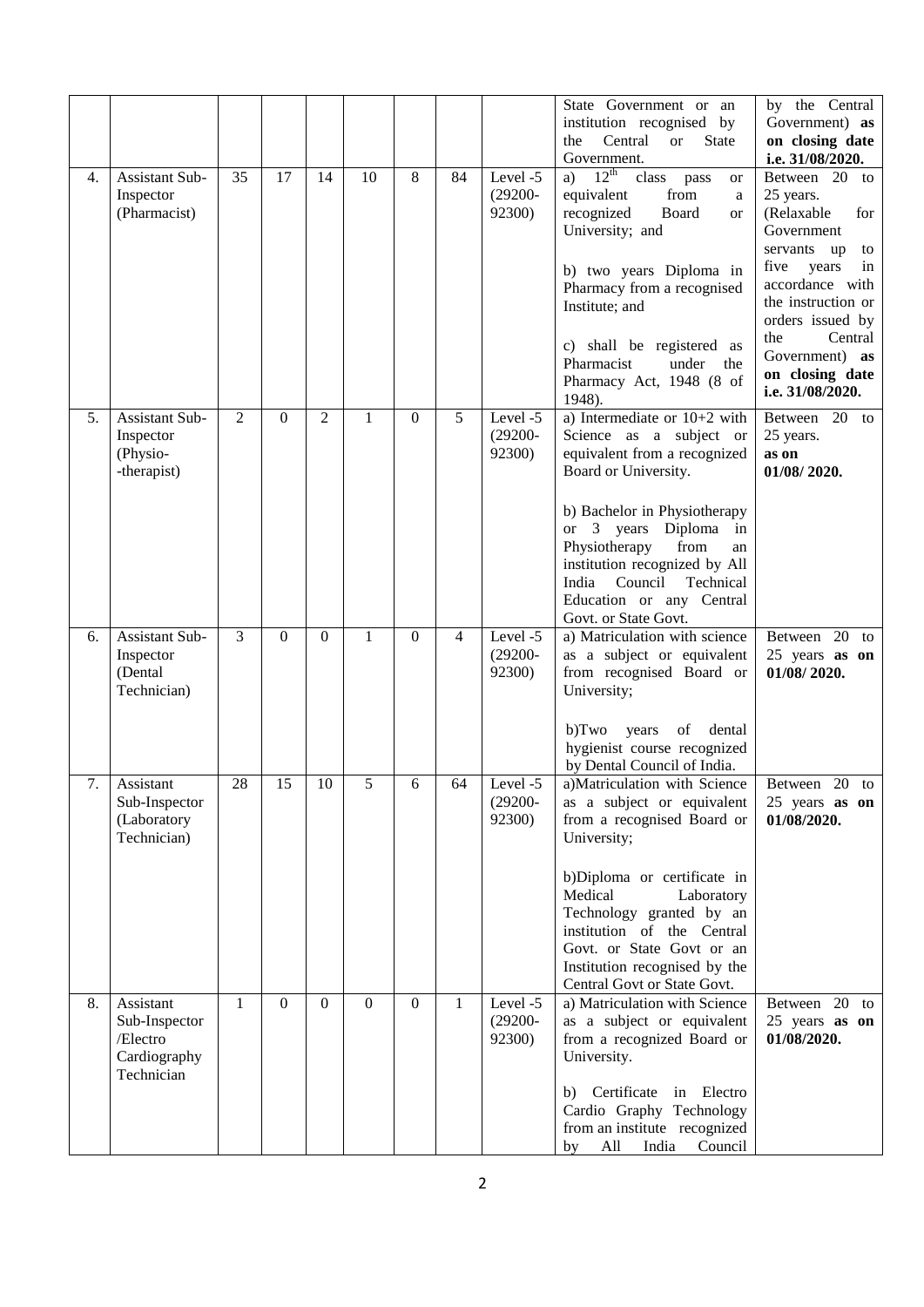|     |                          |    |              |          |                  |                |    |            | Technical Education or any                                     |                                        |
|-----|--------------------------|----|--------------|----------|------------------|----------------|----|------------|----------------------------------------------------------------|----------------------------------------|
|     |                          |    |              |          |                  |                |    |            | Central Govt. or State Govt.                                   |                                        |
| 9.  | <b>Head Constable</b>    | 35 | 25           | 13       | 6                | 9              | 88 | Level-4    | $12^{th}$<br>class<br>pass<br>a)<br><b>or</b>                  | Between 18 to                          |
|     | (Physiotherapy           |    |              |          |                  |                |    | $(25500 -$ | equivalent from a recognised                                   | 25 years                               |
|     | Assistant/               |    |              |          |                  |                |    | 81100)     | Board or University.                                           | (Relaxable<br>for                      |
|     | Nursing                  |    |              |          |                  |                |    |            |                                                                | Government                             |
|     | Assistant/               |    |              |          |                  |                |    |            | b) Two year Diploma or                                         | servants up<br>to                      |
|     | Medic)                   |    |              |          |                  |                |    |            | certificate<br>course<br>in                                    | the age of 40                          |
|     |                          |    |              |          |                  |                |    |            | Physiotherapy<br>from<br>a                                     | in<br>years                            |
|     |                          |    |              |          |                  |                |    |            | recognised Institution.                                        | accordance with                        |
|     |                          |    |              |          |                  |                |    |            |                                                                | the instructions                       |
|     |                          |    |              |          |                  |                |    |            | Desirable:<br>One<br>year                                      | or orders issued<br>by the Central     |
|     |                          |    |              |          |                  |                |    |            | experience in the field from                                   | Government                             |
|     |                          |    |              |          |                  |                |    |            | a recognized Hospital or                                       | from<br>time<br>to                     |
|     |                          |    |              |          |                  |                |    |            | Institute.                                                     | time)<br>as<br>on                      |
|     |                          |    |              |          |                  |                |    |            |                                                                | closing date i.e.                      |
|     |                          |    |              |          |                  |                |    |            |                                                                | 31/08/2020.                            |
| 10. | <b>Head Constable</b>    | 3  | $\mathbf{0}$ | $\Omega$ | $\Omega$         | $\overline{0}$ | 3  | Level-4    | $12^{th}$<br>class<br>a)<br>pass<br>or                         | Between 18 to                          |
|     | (ANM/Midwife)            |    |              |          |                  |                |    | $(25500 -$ | equivalent from a recognised                                   | 25 years                               |
|     |                          |    |              |          |                  |                |    | 81100)     | Board or University;                                           | (Relaxable)<br>for<br>Government       |
|     |                          |    |              |          |                  |                |    |            | b) Two years Diploma in                                        | servants up<br>to                      |
|     |                          |    |              |          |                  |                |    |            | Auxiliary Nurse midwifery                                      | the age of<br>40                       |
|     |                          |    |              |          |                  |                |    |            | from<br>institution<br>an                                      | in<br>years                            |
|     |                          |    |              |          |                  |                |    |            | recognised<br>by<br>Nursing                                    | accordance with<br>the instructions    |
|     |                          |    |              |          |                  |                |    |            | Council of India or State                                      | or orders issued                       |
|     |                          |    |              |          |                  |                |    |            | Nursing Council and duly<br>registered<br>with<br><b>State</b> | by the Central                         |
|     |                          |    |              |          |                  |                |    |            | Government<br>Indian<br><sub>or</sub>                          | Government                             |
|     |                          |    |              |          |                  |                |    |            | Nursing council.                                               | from<br>time<br>to                     |
|     |                          |    |              |          |                  |                |    |            |                                                                | time)<br>as<br>on                      |
|     |                          |    |              |          |                  |                |    |            | Desirable:<br>One<br>year                                      | closing date i.e.                      |
|     |                          |    |              |          |                  |                |    |            | experience in the field from                                   | 31/08/2020.                            |
|     |                          |    |              |          |                  |                |    |            | a recognized Hospital or                                       |                                        |
|     |                          |    |              |          |                  |                |    |            | Institute.                                                     |                                        |
| 11. | Head                     | 5  | 2            | 1        | $\boldsymbol{0}$ | $\overline{0}$ | 8  | Level-4    | $12^{th}$<br>class<br>a)<br>pass<br><b>or</b>                  | Between 18 to                          |
|     | Constable                |    |              |          |                  |                |    | $(25500 -$ | equivalent from a recognised                                   | 25 years                               |
|     | (Dialysis<br>Technician) |    |              |          |                  |                |    | 81100)     | Board or University;                                           | (Relaxable<br>for<br>Government        |
|     |                          |    |              |          |                  |                |    |            | b) Two years Diploma in                                        | servants up<br>to                      |
|     |                          |    |              |          |                  |                |    |            | techniques<br>dialysis<br><b>or</b>                            | the age of 40                          |
|     |                          |    |              |          |                  |                |    |            | equivalent from recognised                                     | years<br>in                            |
|     |                          |    |              |          |                  |                |    |            | Institution.                                                   | accordance with                        |
|     |                          |    |              |          |                  |                |    |            |                                                                | the instructions                       |
|     |                          |    |              |          |                  |                |    |            | Desirable:<br>One<br>year                                      | or orders issued                       |
|     |                          |    |              |          |                  |                |    |            | experience in the field from                                   | by the Central                         |
|     |                          |    |              |          |                  |                |    |            | a recognized Hospital or                                       | Government                             |
|     |                          |    |              |          |                  |                |    |            | Institute.                                                     | from<br>time<br>to                     |
|     |                          |    |              |          |                  |                |    |            |                                                                | time)<br>as<br>on<br>closing date i.e. |
|     |                          |    |              |          |                  |                |    |            |                                                                | 31/08/2020.                            |
| 12. | Head                     | 35 | 23           | 12       | 6                | 8              | 84 | Level-4    | a)Matriculation with science                                   | Between 20 to                          |
|     | Constable                |    |              |          |                  |                |    | $(25500 -$ | as a subject or equivalent                                     | 25 years as on                         |
|     | (Junior X-ray            |    |              |          |                  |                |    | 81100)     | from a recognised Board or                                     | 01/08/2020.                            |
|     | Assistant)               |    |              |          |                  |                |    |            | University; and                                                |                                        |
|     |                          |    |              |          |                  |                |    |            | b)Diploma or Certificate of                                    |                                        |
|     |                          |    |              |          |                  |                |    |            | two years course in Radio                                      |                                        |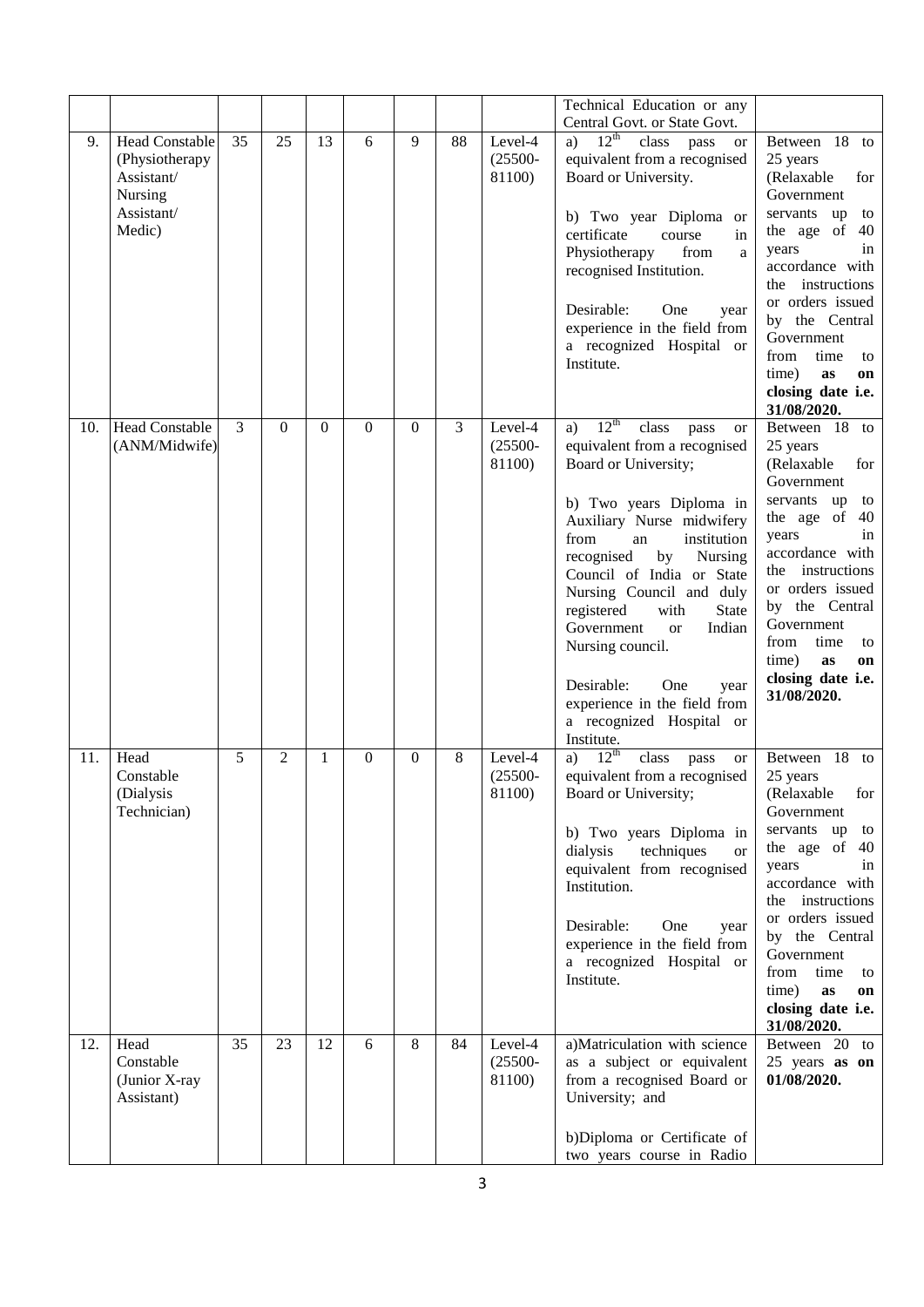|     |                                                |                |                |              |                |                |                |                                 | diagnosis from an institution<br>of the Central Govt. or State<br>Institution<br>Govt<br><b>or</b><br>an<br>recognised by the Central<br>Govt or State Govt.                                                                                                                                                                               |                                                |
|-----|------------------------------------------------|----------------|----------------|--------------|----------------|----------------|----------------|---------------------------------|--------------------------------------------------------------------------------------------------------------------------------------------------------------------------------------------------------------------------------------------------------------------------------------------------------------------------------------------|------------------------------------------------|
| 13. | Head<br>Constable<br>(Laboratory<br>Assistant) | $\overline{4}$ | $\Omega$       | 1            | $\mathbf{0}$   | $\Omega$       | 5              | Level-4<br>$(25500 -$<br>81100) | a)Matriculation with science<br>as a subject or equivalent<br>from a recognised Board or<br>University; and                                                                                                                                                                                                                                | Between 20 to<br>25 years as on<br>01/08/2020  |
|     |                                                |                |                |              |                |                |                |                                 | b)Certificate of Laboratory<br>Assistant course granted by<br>an institution of the Central<br>Govt. or State Govt or an<br>Institution recognised by the<br>Central Govt or State Govt.                                                                                                                                                   |                                                |
|     |                                                |                |                |              |                |                |                |                                 | Desirable :<br>Diploma<br>Medical<br>in<br>Laboratory<br>Technology<br>granted by an Institution of<br>the Central Government or<br>State Government or<br>an<br>Institution recognized by the<br>Central Government or State<br>Government.                                                                                               |                                                |
| 14. | Head<br>Constable<br>(Electrician)             | $\mathbf{1}$   | $\theta$       | $\Omega$     | $\mathbf{0}$   | $\Omega$       | $\mathbf{1}$   | Level-4<br>$(25500 -$<br>81100) | Matriculation<br>a)<br><b>or</b><br>equivalent from a recognized<br>Board or University.                                                                                                                                                                                                                                                   | Between 20 to<br>25 years as on<br>01/08/2020. |
|     |                                                |                |                |              |                |                |                |                                 | b) Diploma in Electrician<br>Trade from an institution of<br>the Central Govt. Or State<br>Govt.<br>institution<br><b>or</b><br>an<br>recognized by the Central<br>Govt.<br><b>State</b><br>Govt.<br><sub>or</sub><br>preferably<br>Govt.<br>from<br>Polytechnic<br>or Industrial<br>Training Institute with<br>certificate of competency. |                                                |
| 15. | Head<br>Constable<br>(Steward)                 | $\overline{3}$ | $\overline{0}$ | $\mathbf{0}$ | $\overline{0}$ | $\mathbf{0}$   | $\overline{3}$ | Level-4<br>$(25500 -$<br>81100) | a)Matriculation pass from a<br>recognised Board, and<br>b) Diploma in Food and                                                                                                                                                                                                                                                             | Between 18 to<br>23 years as on<br>01/08/2020  |
|     |                                                |                |                |              |                |                |                |                                 | beverage services from a<br>recognized institution<br>of<br>Central Govt. or State Govt.                                                                                                                                                                                                                                                   |                                                |
| 16. | Constable<br>(Masalchi)                        | 2              | 1              | 1            | $\Omega$       | $\overline{0}$ | 4              | Level-3<br>$(21700 -$<br>69100) | a) Matriculation pass from a<br>recognised Board.                                                                                                                                                                                                                                                                                          | Between 18 to<br>23 years as on<br>01/08/2020. |
|     |                                                |                |                |              |                |                |                |                                 | b)Not less than two years<br>experience in a similar job in<br>a hotel or restaurant of<br>repute.                                                                                                                                                                                                                                         |                                                |
| 17. | Constable                                      | 44             | 33             | 20           | $\overline{7}$ | 12             | 116            | Level-3                         | c)should be medically fit<br>a)Matriculation pass from                                                                                                                                                                                                                                                                                     | Between 18 to                                  |
|     | (Cook)                                         |                |                |              |                |                |                | $(21700 -$<br>69100)            |                                                                                                                                                                                                                                                                                                                                            | 23 years as on<br>01/08/2020                   |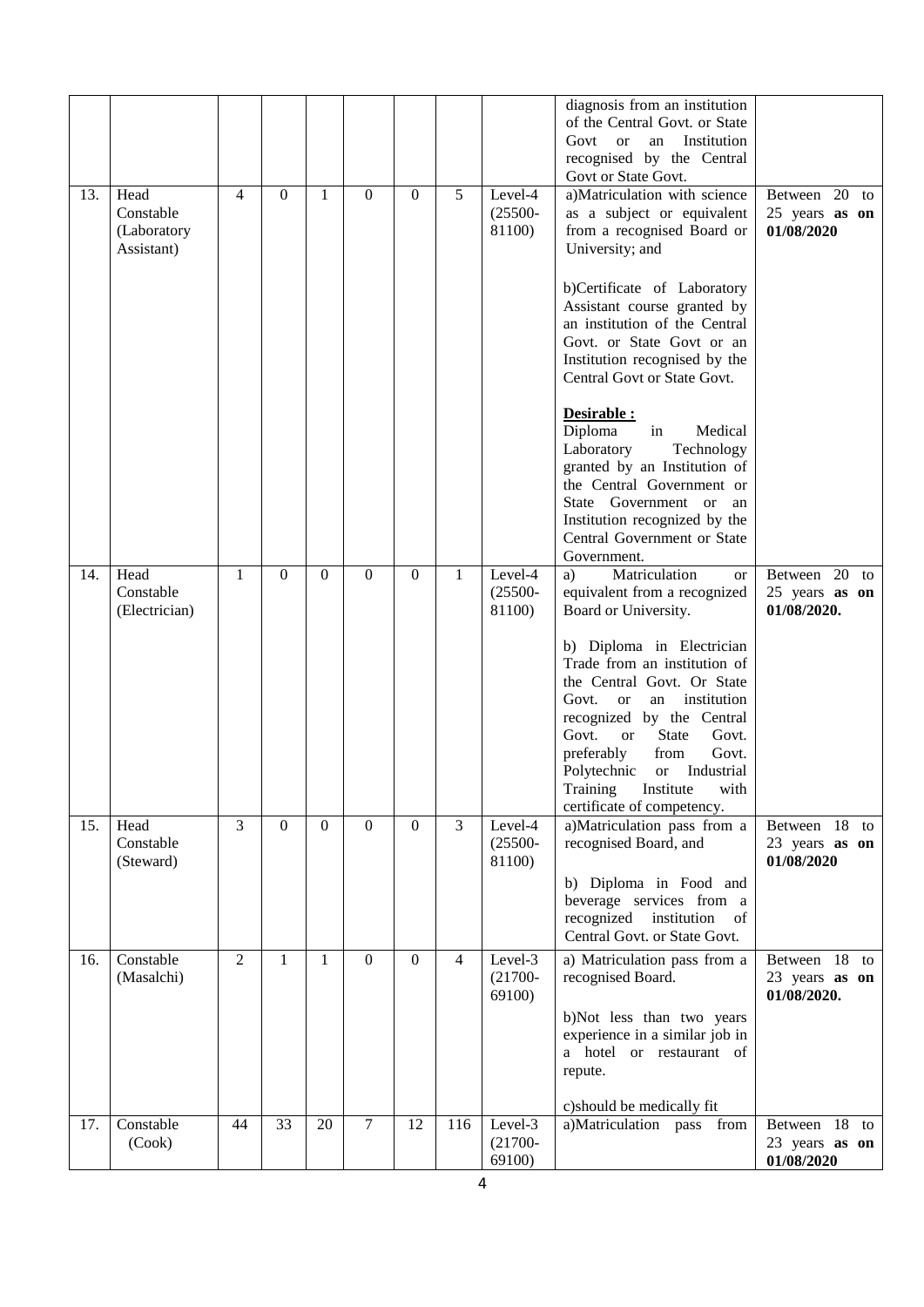|     |                                    |                |          |          |              |                |     |                                 | recognised Board                                                                              |                                                   |
|-----|------------------------------------|----------------|----------|----------|--------------|----------------|-----|---------------------------------|-----------------------------------------------------------------------------------------------|---------------------------------------------------|
|     |                                    |                |          |          |              |                |     |                                 | b)Not less than one year<br>experience as Cook.                                               |                                                   |
|     |                                    |                |          |          |              |                |     |                                 | c) should be medically fit                                                                    |                                                   |
| 18. | Constable<br>(Safai<br>Karamchari) | 50             | 39       | 12       | 8            | 12             | 121 | Level-3<br>$(21700 -$<br>69100) | a)Matriculation pass from a<br>recognised Board                                               | Between 18<br>to<br>23 years as on<br>01/08/2020  |
|     |                                    |                |          |          |              |                |     |                                 | b) Knowledge of reading<br>and writing English or Hindi<br>or local language.                 |                                                   |
|     |                                    |                |          |          |              |                |     |                                 | c) should be medically fit                                                                    |                                                   |
| 19. | Constable<br>(Dhobi/<br>Washerman) | $\overline{2}$ | 3        | $\Omega$ | $\mathbf{0}$ | $\Omega$       | 5   | Level-3<br>$(21700 -$<br>69100) | a) Matriculation pass from a<br>recognised Board                                              | Between 18<br>to<br>23 years as on<br>01/08/2020. |
|     |                                    |                |          |          |              |                |     |                                 | b)Not less than one year<br>experience as Dhobi.                                              |                                                   |
|     |                                    |                |          |          |              |                |     |                                 | c) should be medically fit                                                                    |                                                   |
| 20. | Constable<br>(W/C)                 | 3              | $\Omega$ | $\Omega$ | $\mathbf{0}$ | $\Omega$       | 3   | Level-3<br>$(21700 -$           | a) Matric or equivalent from<br>Board<br>or University<br>a -                                 | Between 18 to<br>23 years as on                   |
|     |                                    |                |          |          |              |                |     | 69100)                          | recognised by the Central or<br><b>State</b><br>Government<br><b>or</b><br>equivalent<br>Army | 01/08/2020.                                       |
|     |                                    |                |          |          |              |                |     |                                 | qualification in case of Ex-<br>Army personnel.                                               |                                                   |
|     |                                    |                |          |          |              |                |     |                                 | b) Physical and Medical<br>Standard as prescribed for<br>Constable (General Duty).            |                                                   |
|     |                                    |                |          |          |              |                |     |                                 | c)should be proficient in<br>Water Carrier trade.                                             |                                                   |
| 21. | Constable<br>(Table Boy)           | 1              | $\theta$ | $\Omega$ | $\mathbf{0}$ | $\overline{0}$ | 1   | Level-3<br>$(21700 -$<br>69100) | a) Matriculation pass from a<br>recognised Board                                              | Between 18<br>to<br>23 years as on<br>01/08/2020. |
|     |                                    |                |          |          |              |                |     |                                 | b)Not less than one year                                                                      |                                                   |
|     |                                    |                |          |          |              |                |     |                                 | experience in a Hotel of<br>repute or Defence services                                        |                                                   |
|     |                                    |                |          |          |              |                |     |                                 | messes or other officers<br>mess.                                                             |                                                   |
|     |                                    |                |          |          |              |                |     |                                 | c) should be medically fit                                                                    |                                                   |
|     | <b>VETERINARY</b>                  |                |          |          |              |                |     |                                 |                                                                                               |                                                   |
| 1.  | Head<br>Constable                  | 3              | $\Omega$ | $\theta$ | $\Omega$     | $\Omega$       | 3   | Level-4<br>$(25500 -$           | <b>Essential</b>                                                                              | Between 18 to 25<br>years                         |
|     | (Veterinary)                       |                |          |          |              |                |     | 81100)                          | $(1)$ 10+2 with science<br>(Physics,<br>Chemistry,                                            | (Relaxable<br>for<br>Government                   |
|     |                                    |                |          |          |              |                |     |                                 | Biology)<br>or equivalent<br>from a recognised Board.                                         | servants up to the<br>age of 40 years in          |
|     |                                    |                |          |          |              |                |     |                                 |                                                                                               | accordance<br>with<br>the instructions or         |
|     |                                    |                |          |          |              |                |     |                                 | (2) Degree or Diploma or<br>certificate of minimum one                                        | orders issued by<br>the                           |
|     |                                    |                |          |          |              |                |     |                                 | year duration related to<br>veterinary therapeutic or                                         | Central<br>Government from                        |
|     |                                    |                |          |          |              |                |     |                                 | live stock management                                                                         | time to time) as on                               |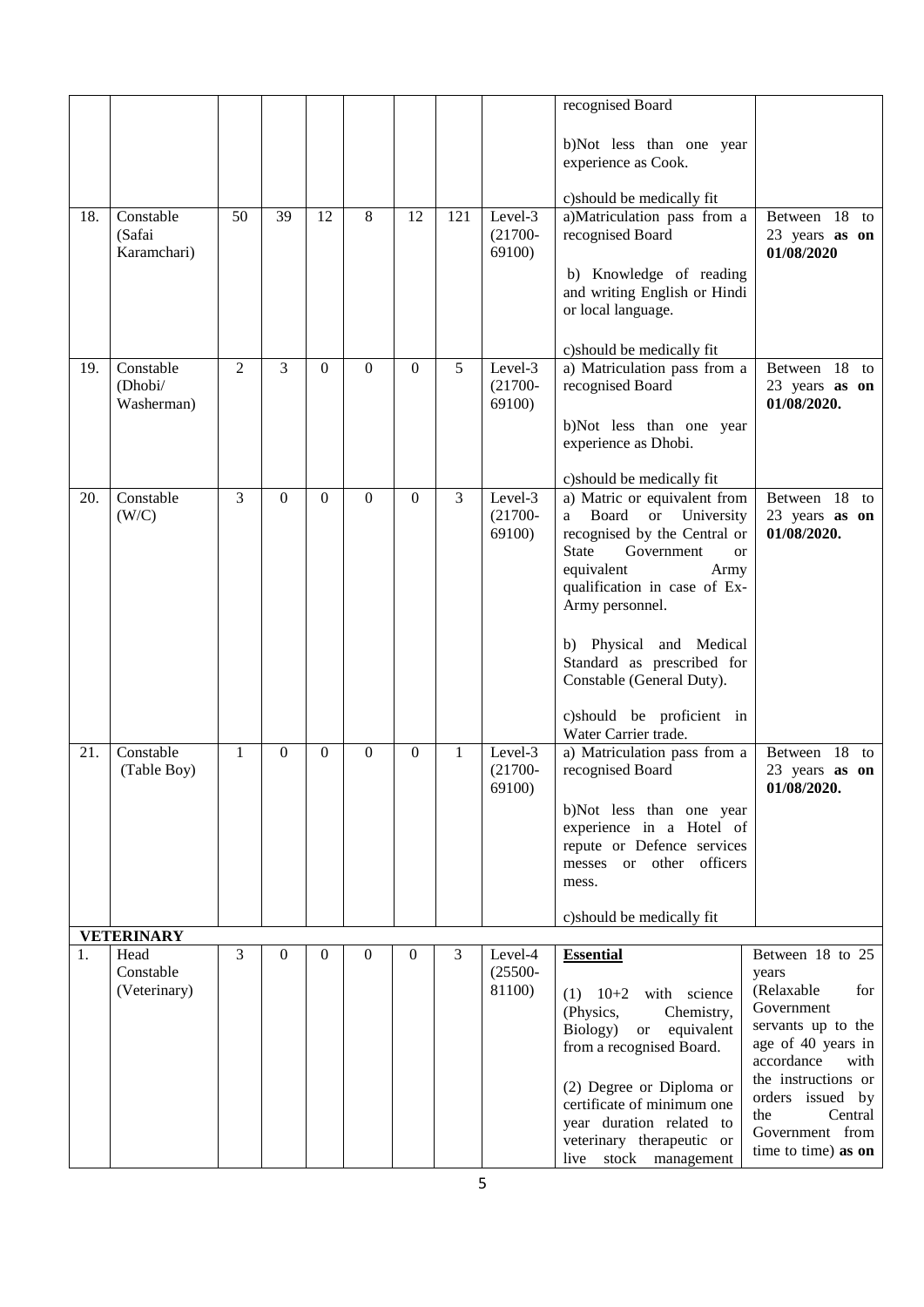|    |                                          |              |          |          |              |          |              |                                 | Government<br>from<br>any<br>recognised institution.                                                                                                                                                                                                                                                                                                                                                                                       | closing date i.e.<br>31/08/2020.                                                                                                                                                                                                                                          |
|----|------------------------------------------|--------------|----------|----------|--------------|----------|--------------|---------------------------------|--------------------------------------------------------------------------------------------------------------------------------------------------------------------------------------------------------------------------------------------------------------------------------------------------------------------------------------------------------------------------------------------------------------------------------------------|---------------------------------------------------------------------------------------------------------------------------------------------------------------------------------------------------------------------------------------------------------------------------|
|    |                                          |              |          |          |              |          |              |                                 | <b>Desirable</b>                                                                                                                                                                                                                                                                                                                                                                                                                           |                                                                                                                                                                                                                                                                           |
|    |                                          |              |          |          |              |          |              |                                 | One year experience in the<br>field of veterinary from a<br>recognised Hospital<br><sub>or</sub><br>Institute.                                                                                                                                                                                                                                                                                                                             |                                                                                                                                                                                                                                                                           |
| 2. | Head<br>Constable<br>(Lab<br>Technician) | 1            | $\Omega$ | $\Omega$ | $\mathbf{0}$ | $\Omega$ | $\mathbf{1}$ | Level-4<br>$(25500 -$<br>81100) | <b>Essential</b><br>$(1)$ 10+2 with science<br>(Physics,<br>Chemistry,<br>Biology)<br><sub>or</sub><br>equivalent<br>from a recognised Board.<br>(2) Two years Diploma or<br>Certificate<br>course<br>in<br>Veterinary Lab Technician<br>with one year experience<br>veterinary<br>lab<br>as<br>technician<br>from<br>Government Hospital or<br>Government<br>recognised<br>hospital or<br>Government<br>Institutions.<br><b>Desirable</b> | Between 18 to 25<br>years<br>(Relaxable<br>for<br>Government<br>servants up to the<br>age of 40 years in<br>accordance<br>with<br>the instructions or<br>orders issued by<br>the<br>Central<br>Government from<br>time to time) as on<br>closing date i.e.<br>31/08/2020. |
|    |                                          |              |          |          |              |          |              |                                 | One year experience in the<br>field of Lab Technician<br>from a recognised Hospital<br>or Institute.                                                                                                                                                                                                                                                                                                                                       |                                                                                                                                                                                                                                                                           |
| 3. | <b>Head Constable</b><br>(Radiographer)  | $\mathbf{1}$ | $\Omega$ | $\theta$ | $\mathbf{0}$ | $\Omega$ | $\mathbf{1}$ | Level-4<br>$(25500 -$<br>81100) | <b>Essential</b><br>with science<br>$10+2$<br>(1)<br>(Physics,<br>Chemistry,<br>Biology)<br>$\,$ or<br>equivalent<br>from a recognised Board.<br>(2Degree<br>Diploma<br><b>or</b><br>Certificates programmes in<br>veterinary<br>radiography<br>from<br>recognised<br>a<br>Institution.<br><b>Desirable</b>                                                                                                                                | Between 18 to 25<br>years<br>(Relaxable<br>for<br>Government<br>servants up to the<br>age of 40 years in<br>accordance<br>with<br>the instructions or<br>orders issued by<br>the<br>Central<br>Government from<br>time to time) as on<br>closing date i.e.<br>31/08/2020. |
|    |                                          |              |          |          |              |          |              |                                 | One year experience in the<br>field of<br>Radiographer<br>from a recognised Hospital<br>or Institute.                                                                                                                                                                                                                                                                                                                                      |                                                                                                                                                                                                                                                                           |

\* **Vacancies can be increased or decreased due to administrative reasons.**

\* UR- Unreserved, SC- Scheduled Caste, ST-Scheduled Tribe, OBC- Other Backward Class, EWS-Economically weaker Section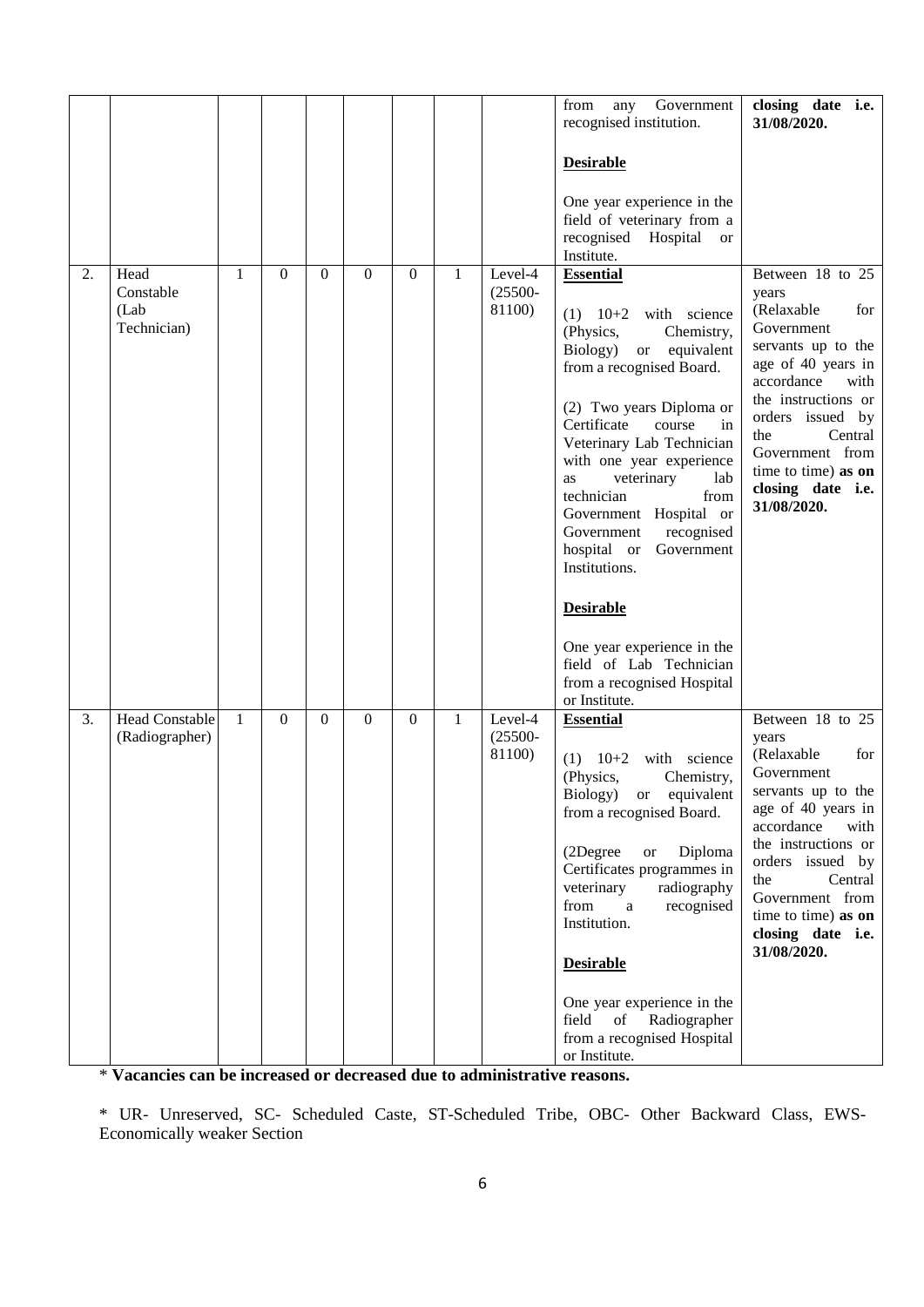**NOTE-I:** As per Ministry of Human Resource Development Notification No. 44 dated 01.03.1995 published in Gazette of India edition dated 08.04.1995, the Degree obtained through open Universities/Distance Education Mode needs to be recognized by Distance Education Council, IGNOU. Accordingly, unless such Degrees had been recognized for the period when the candidates acquired the relevant qualification, they will not be accepted for the purpose of Educational Qualification.

## **NOTE-II**:

- (a) Candidates who have not acquired the desirable educational qualification shall not be eligible and need not apply.
- (b) Candidates selected for appointment are liable to serve anywhere in Indian Territory and abroad.
- (c) The posts are combatised and purely temporary in nature but likely to continue.
- (d) The numbers of vacancies given above are tentative and may increase or decrease at any time/stage of recruitment process, due to administrative reasons.
- (e) New contributory pension scheme to Central Govt. Employees which has come into effect from 01.01.2004 will be applicable to all selected candidates.
- (f) **10% vacancies are reserved for Ex-servicemen from respective category.**
- (g) If the vacancies of ex-servicemen remain unfilled due to non-availability of eligible or qualified candidates, the same shall be filled up by candidates from non ex-servicemen candidates of respective category.

## **NOTE –III**

The above posts carry Dearness Allowance, HRA, Ration Money, Washing Allowance, Transport Allowance, and any other allowances as admissible in CRPF from time to time under the rules.

| <b>NAME OF POST</b>   | <b>GROUP</b>  | <b>TRADE</b>                  | <b>CODE</b> |
|-----------------------|---------------|-------------------------------|-------------|
| <b>INSPECTOR</b>      | <sub>B</sub>  | <b>DIETICIAN</b>              | 01          |
| <b>SUB INSPECTOR</b>  |               | <b>STAFF NURSE</b>            | 02          |
|                       |               | <b>RADIOGRAPHER</b>           | 03          |
| ASSTT.<br><b>SUB</b>  | $\mathcal{C}$ | <b>PHARMACIST</b>             | 04          |
| <b>INSPECTOR</b>      |               | PHYSIOTHERAPIST               | 0.5         |
|                       |               | <b>DENTAL TECHNICIAN</b>      | 06          |
|                       |               | <b>LAB TECHNICIAN</b>         | 07          |
|                       |               | <b>ECG TECHNICIAN</b>         | 08          |
| <b>HEAD CONSTABLE</b> | $\mathcal{C}$ | (PHYSIOTHERAPY                | 09          |
|                       |               | <b>ASSISTANT/ NURSING</b>     |             |
|                       |               | <b>ASSISTANT/MEDIC)</b>       |             |
|                       |               | <b>ANM/ MIDWIFE</b>           | 10          |
|                       |               | <b>DIALYSIS TECHNICIAN</b>    | 11          |
|                       |               | <b>JUNIOR X-RAY ASSISTANT</b> | 12          |
|                       |               | <b>LAB ASSISTANT</b>          | 13          |
|                       |               | <b>ELECTRICIAN</b>            | 14          |
|                       |               | <b>STEWARD</b>                | 15          |
|                       |               | <b>VETERINARY</b>             | 16          |
|                       |               | <b>LAB TECHNICIAN</b>         | 17          |
|                       |               | (VETERINARY)                  |             |
|                       |               | <b>RADIOGRAPHER</b>           | 18          |
|                       |               | (VETERINARY)                  |             |
| <b>CONSTABLE</b>      | $\mathcal{C}$ | <b>MASALCHI</b>               | 19          |

## **(A) POST/TRADE CODE:**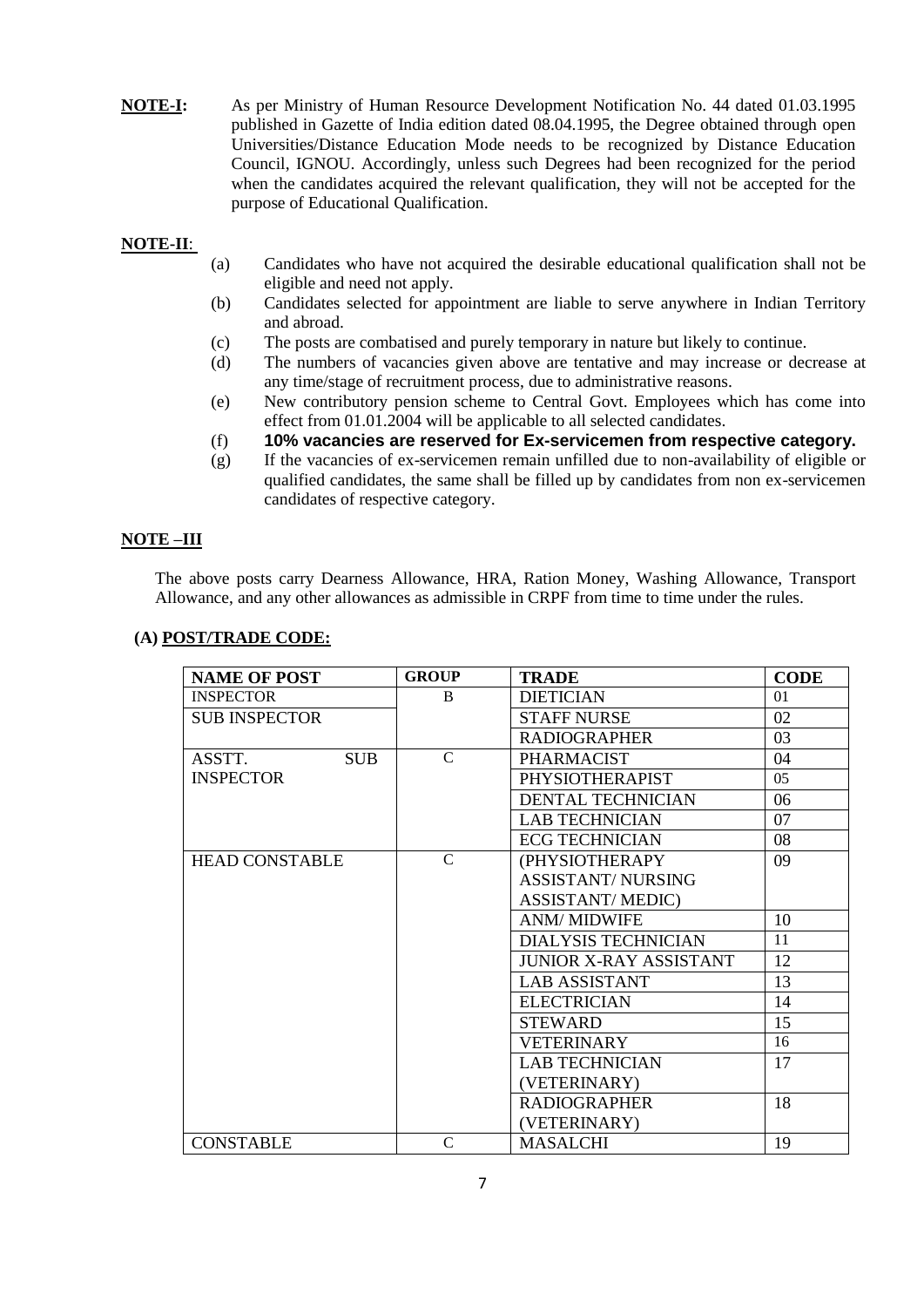| COOK                 |  |
|----------------------|--|
| SAFAI KARMACHARI(SK) |  |
| WASHERMAN(WM)        |  |
| <b>TABLE BOY</b>     |  |
| WATER CARRIER(WC)    |  |

## 1. **NATIONALITY / CITIZENSHIP**:

A candidate must be either:

- a) a citizen of India, or
- b) a subject of Nepal, or
- c) a subject of Bhutan, or
- d) a Tibetan refugee who came over to India, before the  $1<sup>st</sup>$  January, 1962 with the intention of permanently settling in India, or
- e) a person of Indian origin who has migrated from Pakistan, Burma, Sri Lanka, East African Countries of Kenya, Uganda, the United Republic of Tanzania (Formerly Tanganyika and Zanzibar ), Zambia, Malawi, Zaire, Ethiopia and Vietnam with the intention of permanently settling in India.

Provided that a candidate belonging to categories (b), (c), (d) and (e) above shall be a person in whose favour a certificate of eligibility has been issued by the Government of India.

A candidate in whose case a certificate of eligibility is necessary will be admitted to the Examination provisionally. Candidates are advised to go through the requirements of educational qualification, age, physical standards, etc. and satisfy themselves that they are eligible for the posts, before applying. When scrutiny is undertaken at any stage(at PST and finally at Skill/Trade Test), if any claim made in the application is not found substantiated the candidature will be cancelled and the department decision in this regard shall be final.

### **2. (A) Category, age relaxation available to different category of eligible candidates, for claiming Age Relaxation as on the date of reckoning are as under:**

| Sl.<br>No. | Category                                                                 | <b>Age Relaxation</b><br>permissible beyond the |
|------------|--------------------------------------------------------------------------|-------------------------------------------------|
|            |                                                                          | upper age limit.                                |
| 1.         | UNRESERVED/EWS                                                           |                                                 |
| 2.         | <b>SC</b>                                                                | 05 years                                        |
| 3.         | <b>ST</b>                                                                | 05 years                                        |
| 4.         | <b>OBC</b>                                                               | 03 years                                        |
| 5.         | Ex. Servicemen (Unreserved/General)                                      | 03 years after deduction                        |
|            |                                                                          | of the military service                         |
|            |                                                                          | rendered from the actual                        |
|            |                                                                          | age as on the date of                           |
|            |                                                                          | reckoning.                                      |
| 6. $(i)$   | For Group 'C' posts                                                      | 40 years                                        |
|            | Central Government Civilian Employees (General) who have                 |                                                 |
|            | rendered not less than 3 years regular and continuous service as on      |                                                 |
|            | Closing date.                                                            |                                                 |
| (ii)       | Central Government Civilian Employees(OBC) who have rendered             | 43 years                                        |
|            | not less than 3 years regular and continuous service as on Closing date. |                                                 |
| (iii)      | Central Government Civilian Employees (SC/ST) who have rendered          | 45 years                                        |
|            | not less than 3 years regular and continuous service as on Closing date. |                                                 |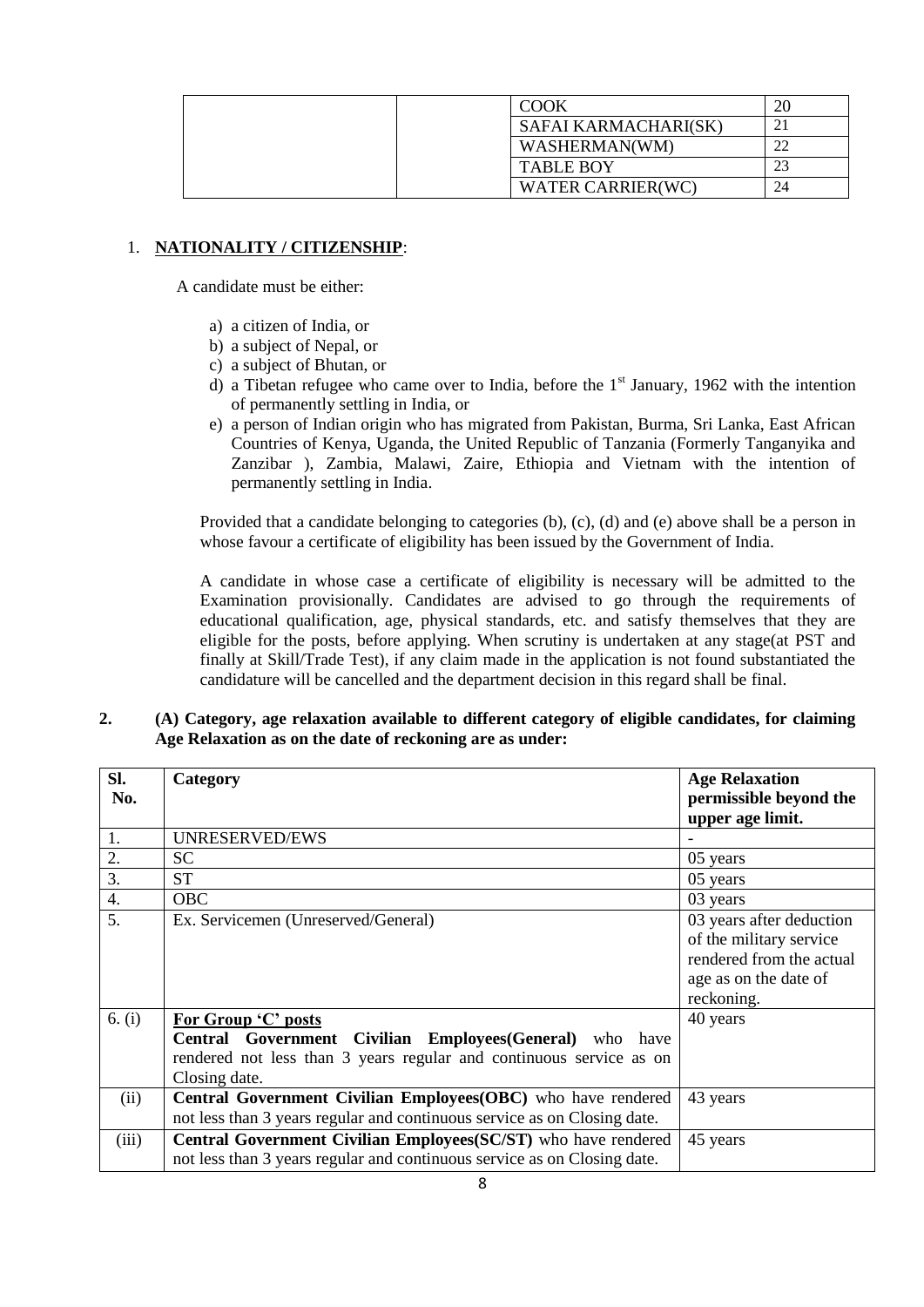|    | Candidates who had ordinarily been domiciled in the State of <b>Jammu &amp;</b> $\vert$ 05 years |  |
|----|--------------------------------------------------------------------------------------------------|--|
|    | Kashmir between 01.01.1980 to 31.12.1989 (Unreserved)                                            |  |
| 8. | Candidates who had ordinarily been domiciled in the State of <b>Jammu &amp;</b> $\vert$ 08 years |  |
|    | Kashmir between 01.01.1980 to 31.12.1989 (OBC)                                                   |  |
| 9. | Candidates who had ordinarily been domiciled in the State of <b>Jammu &amp;</b>   10 years       |  |
|    | Kashmir between 01.01.1980 to 31.12.1989 (SC/ST)                                                 |  |

### **3. (A)RELAXATION:**

The children and dependent family members of those who were killed in the riots of 1984 and Gujarat riots of 2002 would be eligible for relaxation in age by 5 years. If the applicant belongs to SC, ST and OBC category, the relaxation so provided in the clause will be in addition to the age relaxation as applicable in above. To obtain this relaxation a certificate from the concerned District Magistrate/District Collector of the district where the victim was killed, should be attached with the application.

**NOTE-I :** Ex-servicemen who have already secured employment in civil side under Central Government in Group 'C' & 'D' posts on regular basis after availing of the benefits of reservation given to ex-servicemen for their re-employment are NOT eligible for fee concession. However, eligibility for claiming benefit of reservation under Ex-Serviceman (EXM) category will be given as per OM No.36034/1/2014-Estt(Res) dated  $14<sup>th</sup>$  August 2014 issued by DOP&T.

**NOTE-II:** The period of "Call up Service" of an Ex-Serviceman in the Armed Forces shall also be treated as service rendered in the Armed Forces for purpose of age relaxation as per rules.

**NOTE-III**: For any serviceman of the three Armed Forces of the Union to be treated as Ex-Serviceman for the purpose of securing the benefits of reservation, he must have already acquired, at the relevant time of submitting his application for the Post/Service, the status of ex-serviceman and or is in a position to establish his acquired entitlement by documentary evidence from the competent authority that he would complete specified term of engagement from the Armed Forces within the stipulated period of one year from the **closing date 31/08/2020.**

### **EXPLANATION:(1) Children means**

- a) Son(including adopted son) or
- b) Daughter(including adopted daughter)

### **(2) Dependent family member means**

- a) Spouse or
- b) Children or
- c) Brother or sister in the case of unmarried victim who was wholly dependent on that victim at the time of his getting killed in the riots would be eligible. In order to be eligible for upper age relaxation in the category  $3(A)$ , the applicant should produce a certificate to that effect from the concerned District Collector/District Magistrate wherein the victim was killed.

**NOTE- V:** A Matriculate Ex-Serviceman (which term includes an Ex-Serviceman, who has obtained the Indian Army Special Certificate of education or corresponding certificate in the Navy or the Air Force), who has put **in not less than 15 years of service as on closing date** with Armed Forces of the Union shall be considered eligible for appointment to the posts being advertised through this examination. Thus, those Non-Graduate Ex-Servicemen who have not completed 15 years of service as on the last date for receipt of applications as stated in Note-III under Para 3 (A) are not eligible**.**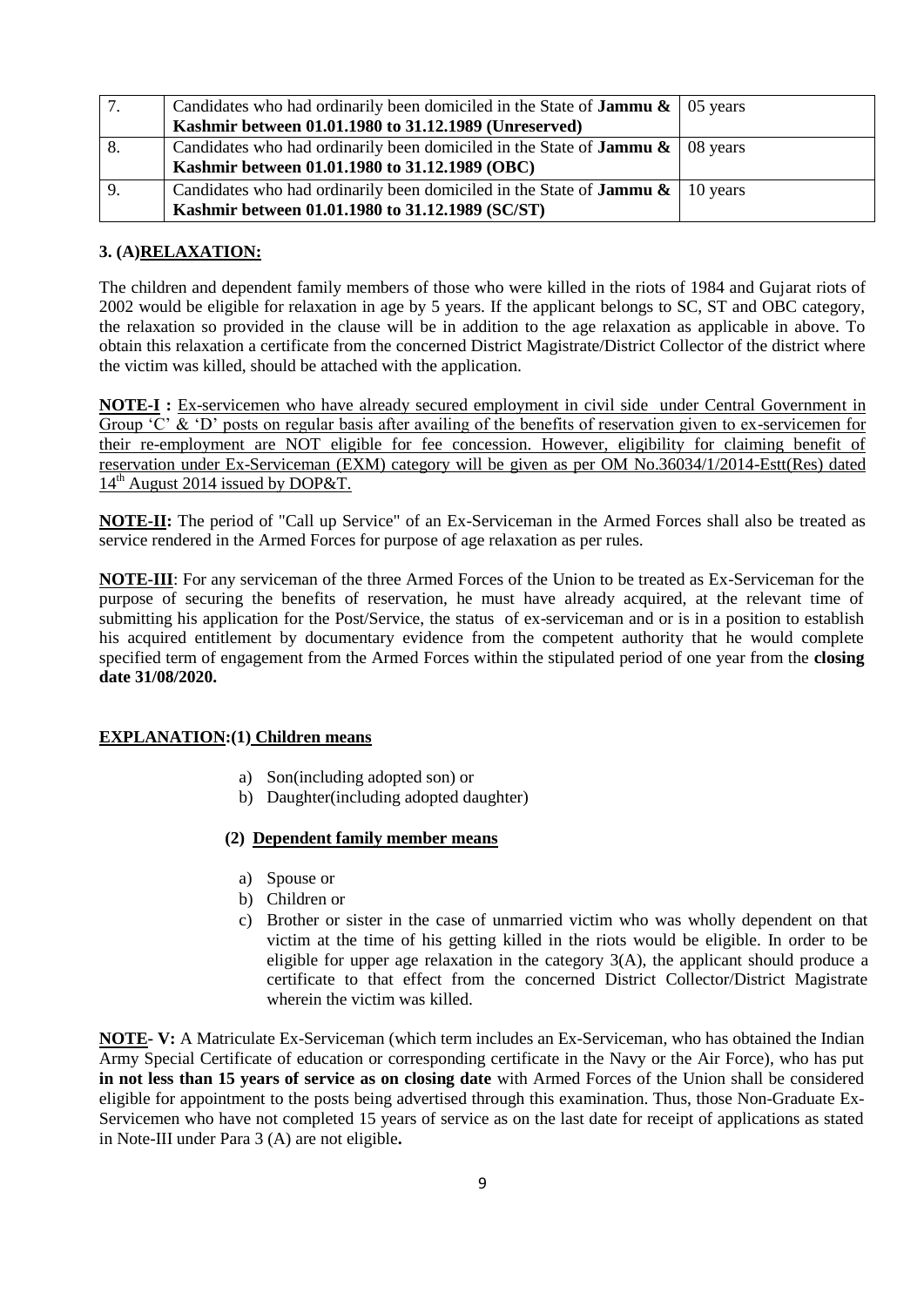#### **EXPLANATION 1**: An Ex-Serviceman **means** a person:

- i) who has served in any rank whether as a combatant or non-combatant in the Regular Army, Navy, Air Force of the Indian Union, and
	- a) who either has been retired or relieved or discharged from such service whether at his own request or being relieved by the employer after earning his or her pension, or
	- b) who has been released from such service on medical grounds attributable to military service or circumstances beyond his control and awarded medical or other disability pension; or
	- c) who has been released from such service as a result of reduction in establishment, or
- ii) who has been released from such service after completing the specific period of engagements, otherwise than at his own request or by way of dismissal or discharge on account of misconduct or inefficiency, and has been given a gratuity, and includes personnel of the Territorial Army, namely pension holders for continuous embodied service or broken spells of qualifying service or
- iii) Personnel of the Army Postal Service who are part of Regular Army and retired from the Army Postal Service without reversion to their parent service with pension, or are released from the Army Postal service on medical grounds attributable to or aggravated by military service or circumstance beyond their control and awarded medical or other disability pension or
- iv) Personnel, who were on deputation in Army Postal Service for more than six months prior to the  $14<sup>th</sup>$  April, 1987 or
- v) Gallantry Award winners of the Armed forces including personnel of Territorial Army or
- vi) Ex-recruits boarded out or relieved on medical ground and granted medical disability pension.

**EXPLANATION 2**: The persons serving in the Armed Forces of the Union, who on retirement from service, would come under the category of "ex-serviceman" may be permitted to apply for re-employment one year before the completion of the specified terms of engagement and avail themselves of all concessions available to ex-servicemen but shall not be permitted to leave the uniform until they complete the specified term of engagement in the Armed Forces of the Union.

#### **3(B)**: **PROCESS OF CERTIFICATION AND FORMAT OF CERTIFICATES**:

Candidates who wish to be considered against vacancies reserved/or seek age relaxation **must submit requisite certificate** from the competent authority, in the prescribed format when such certificates are sought by the Department at the time of PST. Otherwise, their claim for SC/ST/OBC/EWS/Ex-Serviceman status will not be entertained and their candidature/applications will be considered under **Unreserved** category. The formats of the certificates are annexed. Certificates in any other format will not be accepted. Candidates claiming OBC status may note that certificate on creamy layer status issued by the competent authority as prescribed by the DOP & T should have been obtained within three years before closing date for receipt of applications in prescribed format only.

West Pakistani refugees who have settled in J&K but have not been given the status of citizens of the State will be recruited without the condition of having a domicile certificate from the designated authority of the J&K State. A certificate issued by the Sarpanch/Numberdar of a candidate"s village to the effect that the person belonged to the West Pakistani Refugees category, along with a copy of the electoral roll showing the name of the candidate in the voters list for elections to the parliamentary constituency(as they do not enjoy voting rights to the state legislative assembly) be accepted as proof of their being West Pakistani Refugees for recruitment. In so far as the scheduled castes among the said refugees are concerned, the state government have already issued certificates indicating the SC status & stating specifically that the person is not a permanent resident of the State but is ordinarily residing in the village, these certificate may be accepted as proof of being West Pakistani Refugees of SC status accordingly.

#### 1. **Physical Standards:**

For Insp/ Dietician, SI(Staff Nurse) / SI(Radiographer) / ASI (Pharmacist) /ASI(Physiotherapist)/ ASI (Dental Technician) / ASI (Lab. Tech) / ASI(ECG Technician)/ HC(Physiotherapy Assistant/ Nursing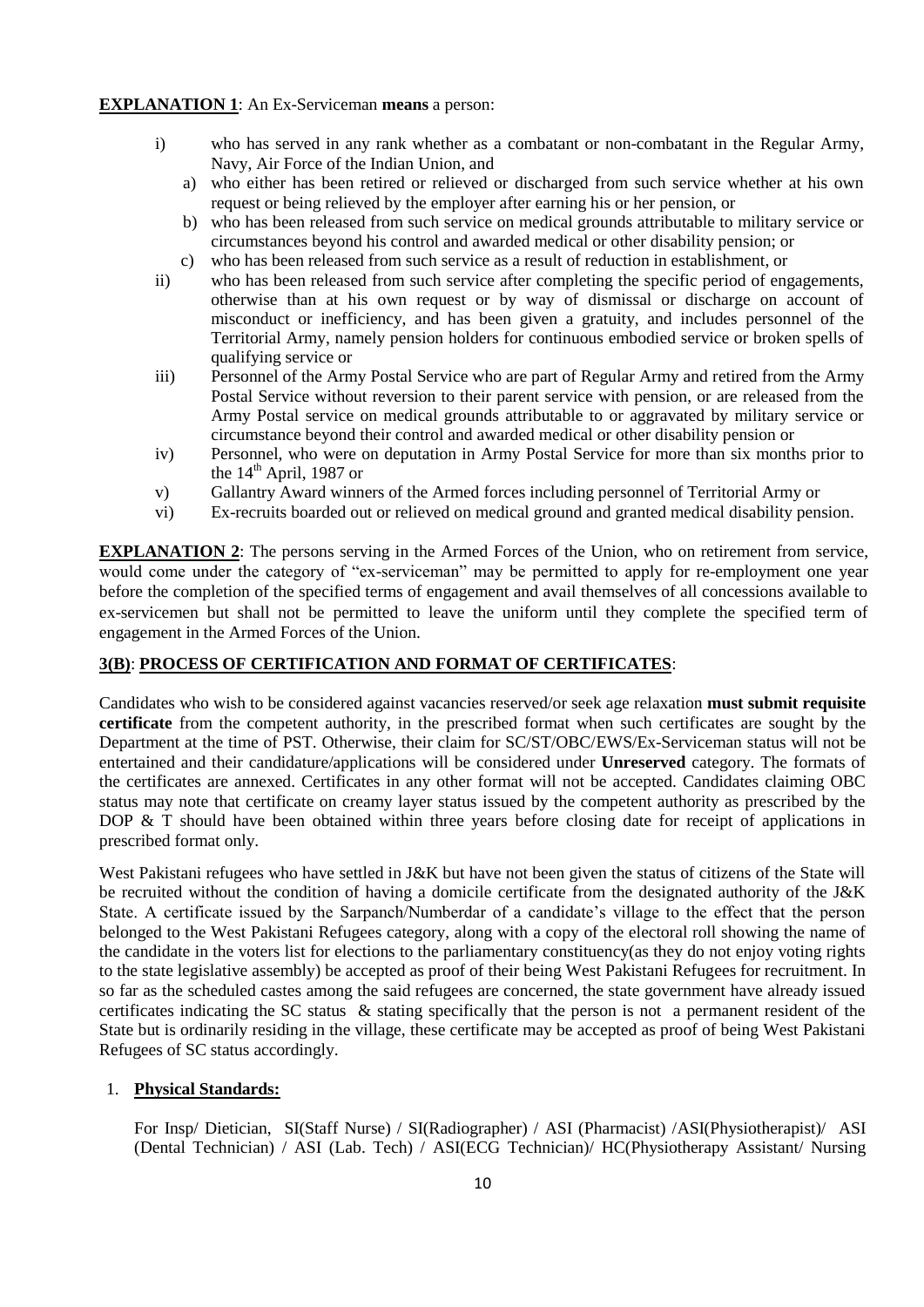Assistant/Medic)/ HC(ANM/Midwife)/HC(Dialysis Technician)/ HC (Jr. X-ray Assistant)/HC(Lab. Assistant)/HC(Electrician)/HC (Steward)/HC (Veterinary)/ HC Radiographer(Veterinary)/ HC Lab Technician (Veterinary)

| <b>Height</b>                     | <b>Male candidates</b> | <b>Female candidates</b> |
|-----------------------------------|------------------------|--------------------------|
| SC & OBC<br>. $\cup$ R/EWS<br>For | cm                     | cm                       |

| `hest                | <b>Male candidates</b> | <b>Female candidates</b> |
|----------------------|------------------------|--------------------------|
| For UR/EWS, SC & OBC | 80 cm                  | Not Applicable           |
|                      | minimum expansion 5 cm |                          |

### **(A) Relaxation in height to the Scheduled Tribes and hill peoples as follows:**

| Height                                                                                 | <b>Male</b> | Female           |
|----------------------------------------------------------------------------------------|-------------|------------------|
| The minimum height for candidates belonging to Scheduled Tribes will be.               | 162.5 cm    | $150 \text{ cm}$ |
|                                                                                        |             |                  |
| Minimum height of the candidates falling the categories of Garhwalis, Kumaonis, 165 cm |             | $155 \text{ cm}$ |
| Gorkhas, Dogras, Marathas and candidates belonging to the States of Arunachal          |             |                  |
| Pradesh, Manipur, Meghalaya, Mizoram, Nagaland, Sikkim, Tripura, Assam,                |             |                  |
| Himachal Pradesh, Kashmir Region under Union Territory of Jammu and Kashmir            |             |                  |
| and Leh and Ladakh Regions of Union Territory of Ladakh shall be.                      |             |                  |

#### **(B) Relaxation in chest to the Scheduled Tribes of all states and hill peoples as follows**

| <b>Chest</b>                                                                   | <b>Male</b> | Female     |
|--------------------------------------------------------------------------------|-------------|------------|
| The minimum chest for candidates belonging to Scheduled Tribes will be.        | 76-81 cm    | Not.       |
|                                                                                |             | Applicable |
| Minimum Chest of the candidates falling the categories of Garhwalis, Kumaonis, | 78-83 cm    | <b>Not</b> |
| Gorkhas, Dogras, Marathas and candidates belonging to the States of Arunachal  |             | Applicable |
| Pradesh, Manipur, Meghalaya, Mizoram, Nagaland, Sikkim, Tripura, Assam,        |             |            |
| Himachal Pradesh, Kashmir Region under Union Territory of Jammu and Kashmir    |             |            |
| and Leh and Ladakh Regions of Union Territory of Ladakh shall be.              |             |            |

**Weight** For male & Female: Proportionate to height and age as per medical standards.

**Physical Efficiency Test** - For Insp/ Dietician, SI(Staff Nurse) / SI(Radiographer) / ASI (Pharmacist) /ASI(Physiotherapist)/ ASI (Dental Technician) / ASI (Lab. Tech) / ASI(ECG Technician)/ HC(Physiotherapy Assistant/ Nursing Assistant/Medic)/ HC(ANM/Midwife)/HC(Dialysis Technician)/ HC (Jr. X-ray Assistant)/HC(Lab. Assistant)/HC(Electrician)/HC (Steward)/HC (Veterinary)/ HC Radiographer(Veterinary)/ HC Lab Technician (Veterinary)

| <b>Test</b> | <b>For Male</b>                     | <b>For Female</b>          |
|-------------|-------------------------------------|----------------------------|
| Race        | 1 mile race in 7 Minutes 30 Seconds | 800 Mtr. race in 6 Minutes |
| Long Jump   | 10 feet(3 chances)                  | 6 feet (3 chances)         |
| High Jump   | 3 feet (3 chances)                  | 2.5 feet (3 chances)       |

### 2.**Physical Standards :**

**(a)** For Constable Masalchi/Cook/Safai Karamchari/Washer Man/Table Boy/Water Carrier.

| Height               | <b>Male candidates</b> | <b>Female candidates</b> |
|----------------------|------------------------|--------------------------|
| For UR/EWS, SC & OBC | cm                     | cm                       |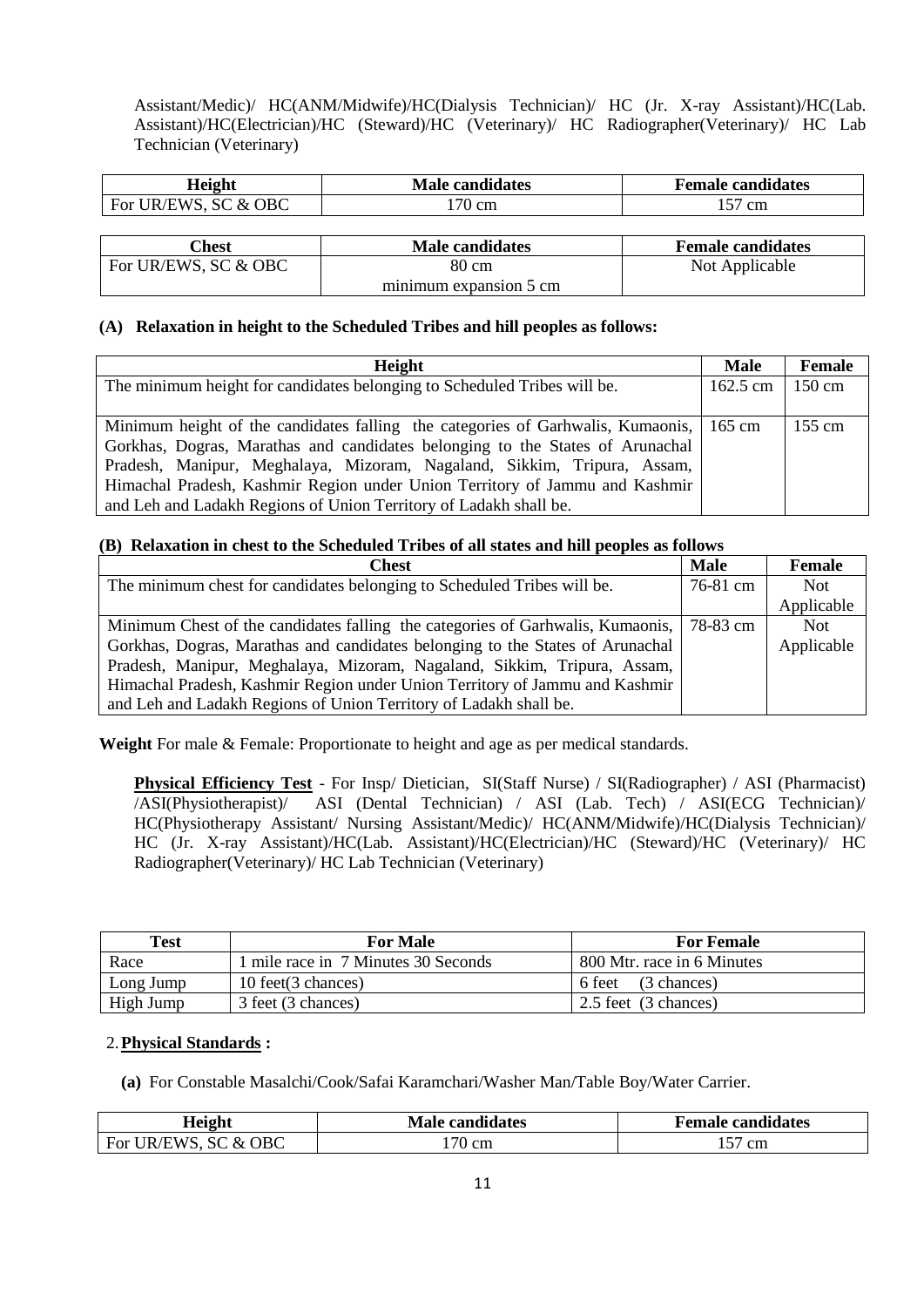| <b>Chest</b>         | <b>Male candidates</b> | <b>Female candidates</b> |
|----------------------|------------------------|--------------------------|
| For UR/EWS, SC & OBC | 80 cm                  | Not Applicable           |
|                      | minimum expansion 5 cm |                          |

#### **(A) Relaxation in height to the Scheduled Tribes and hill peoples as follows:**

| <b>Height</b>                                                                     | <b>Male</b>      | <b>Female</b>    |
|-----------------------------------------------------------------------------------|------------------|------------------|
| The minimum height for candidates belonging to Scheduled Tribes will be.          | 162.5 cm         | 150 cm           |
|                                                                                   |                  |                  |
| The minimum height for the all Scheduled Tribes hailing from North Eastern States | 160 cm           | 147.5 cm         |
| of Arunachal Pradesh, Manipur, Meghalaya, Mizoram, Nagaland, Sikkim & Tripura,    |                  |                  |
| and Left Wing Extremism affected districts will be.                               |                  |                  |
| The minimum height for the candidates falling in the categories of Garhwalis,     | $165 \text{ cm}$ | $155 \text{ cm}$ |
| Kumaonis, Dogras, Marathas and candidates belonging to the States of Assam,       |                  |                  |
| Himanchal Pradesh and Jammu & Kashmir will be.                                    |                  |                  |
| The minimum height for the candidates hailing from North Eastern States of        | 162.5cm          | 152.5cm          |
| Arunanchal Pradesh, Manipur, Meghalaya, Mizoram, Nagaland, Sikkim and Tripura     |                  |                  |
| and candidates hailing from Gorkha Territorial administration (GTA) comprising of |                  |                  |
| the three Sub- Division of Darjeeling district namely Darjeeling, Kalimpong and   |                  |                  |
| Kurseong and includes the following "Mouzas" Sub-Division of these Districts :    |                  |                  |
| Lohargarh Tea Garden (2) Lohagarh Forest (3) Tangmohan (4) Barachenga<br>(1)      |                  |                  |
| (5) Panighata (6) Chota Adalpur (7) Paharu (8) Sukna Forest (9) Sukna Part-I (10) |                  |                  |
| Pantapati Forest-1 (11) Mahanadi Forest (12) Champasari Forest (13)               |                  |                  |
| SalbariChhatpart-II (14) Sitong Forest (15) Sivoke Hill Forest (16) Sivoke Forest |                  |                  |
| (17) Chhota Chenga (18) Nipania.                                                  |                  |                  |

## **(B)Relaxation in chest to the Scheduled Tribes of all states and hill peoples as follows:**

| <b>Chest</b>                                                                       | <b>Male</b> | Female     |
|------------------------------------------------------------------------------------|-------------|------------|
| The minimum chest for candidates belonging to Scheduled Tribes will be.            | 76-81cm     | <b>Not</b> |
|                                                                                    |             | Applicable |
| The minimum chest for the male candidates falling in the categories of Garhwalis,  | 78-83 cm    | Not        |
| Kumaonis, Dogras, Marathas and candidates belonging to the States of Assam,        |             | Applicable |
| Himachal Pradesh and Jammu & Kashmir will be.                                      |             |            |
| The minimum chest for the candidates hailing from North Eastern States of 77-82 cm |             | <b>Not</b> |
| Arunachal Pradesh, Manipur, Meghalaya, Mizoram, Nagaland, Sikkim and Tripura       |             | Applicable |
| and candidates hailing from Gorkha Territorial administration (GTA) comprising of  |             |            |
| the three Sub- Division of Darjeeling district namely Darjeeling, Kalimpong and    |             |            |
| Kurseong and includes the following "Mouzas" Sub-Division of these Districts :     |             |            |
| Lohargarh Tea Garden (2) Lohagarh Forest (3) Tangmohan (4) Barachenga<br>(1)       |             |            |
| (5) Panighata (6) Chota Adalpur (7) Paharu (8) Sukna Forest (9) Sukna Part-I (10)  |             |            |
| Pantapati Forest-1 (11) Mahanadi Forest (12) Champasari Forest (13) Salbari        |             |            |
| Chhatpart-II (14) Sitong Forest (15) Sivoke Hill Forest (16) Sivoke Forest (17)    |             |            |
| Chhota Chenga (18) Nipania.                                                        |             |            |

**Weight for Male & Female candidates:** Proportionate to height and age as per medical standards.

- **(b)** PET for Constable Masalchi/Cook/Safai Karamchari/Washer Man/Table Boy/Water Carrier.
- (i) Race for male candidates 1.6 Km (1mile) race in 10 minutes
- (ii) Race for female candidates 1.6 Km(1mile) race in 12 minutes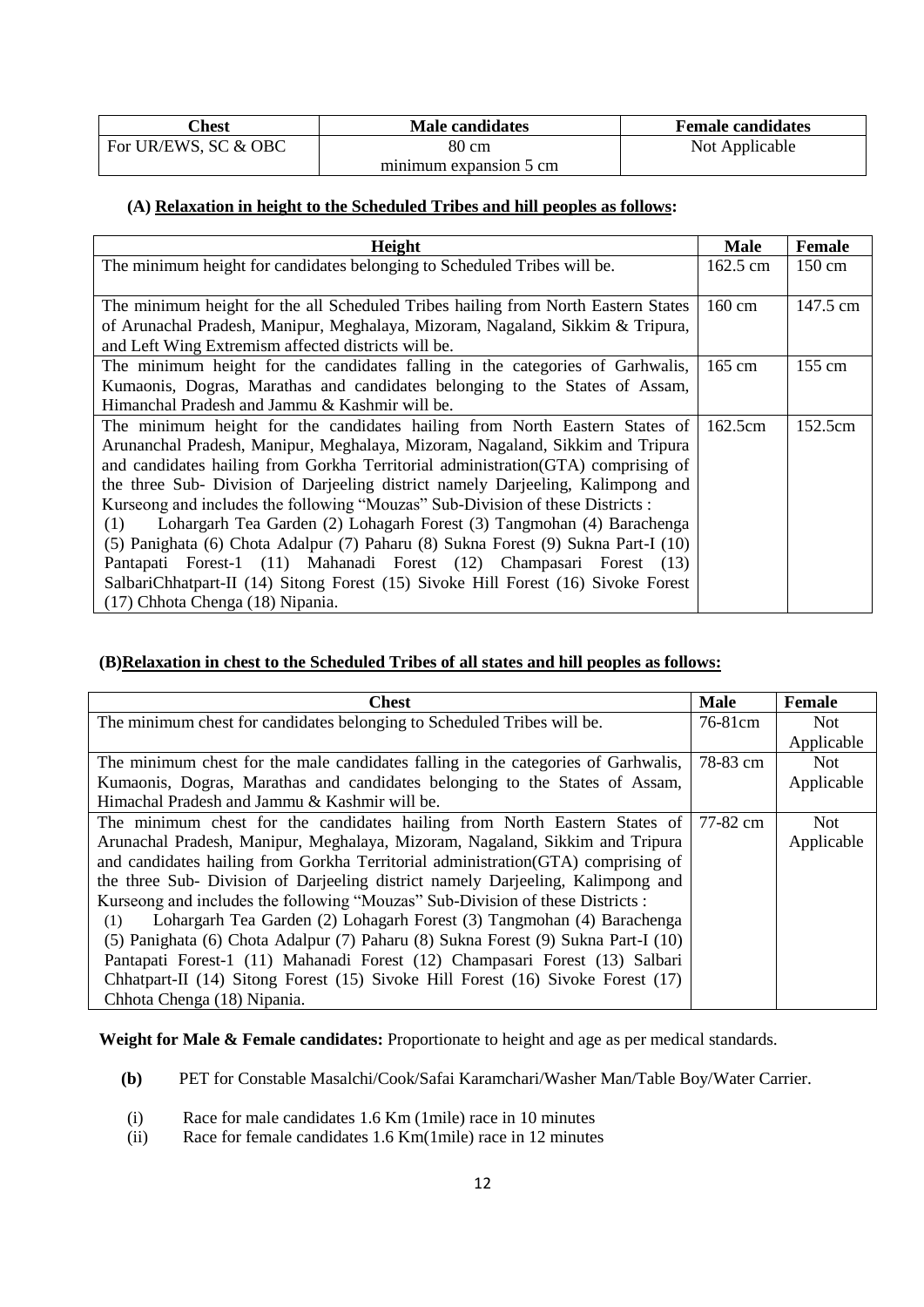## **3(C) STANDARD/CONDITION FOR EX-SERVICEMEN:**

| 1. Physical standard     | i) PST for the posts of $SI, ASI \& HC$ will be conducted as per direct recruitment.<br>ii) Relaxable for the post of Constable as per recruitment policy.                                                                 |
|--------------------------|----------------------------------------------------------------------------------------------------------------------------------------------------------------------------------------------------------------------------|
| 2. Character certificate | Minimum requirement will be good character certificate. Copy of discharge<br>certificate may also be attached.                                                                                                             |
| 3. Medical Category      | Should be SHAPE-I/AYE as per direct recruitment.                                                                                                                                                                           |
| 4. Age limit             | To deduct the period of actual military service from actual age and if the<br>resultant age does not exceed the maximum age limit prescribed for the post<br>for which he is seeking appointment by more than three years. |

**Note:** Other terms and condition for re-employment of ex-servicemen as mentioned in Ex-Servicemen (Reemployment in Central Civil Service and Posts) Amendment Rules, 2012 and any other instruction issued by GOI from time to time, will also be applicable.

4. **EXAMINATION CENTRES:** The written examination will be conducted in following cities:

- 1) New Delhi
- 2) Hyderabad
- 3) Guwahati
- 4) Jammu
- 5) Prayagraj
- 6) Ajmer
- 7) Nagpur
- 8) Muzaffarpur
- 9) Pallipuram

## 5. **EXAMINATION FEE:**

Male candidates belonging to Unreserved/EWS/OBC category applying for recruitment to the above posts should deposit **Rs.200/-(Rupees two hundred) only for Group "B" & Rs.100/-(Rupees one hundred) only for Group "C"** posts as examination fee. Candidates belonging to Scheduled Castes/Scheduled Tribes and female candidates are not required to pay any fee.

Fee may be sent through **Indian Postal Orders and Bank Drafts** only. Any other mode of payment will not be accepted and such applications will be summarily rejected. Applications not accompanied by the prescribed fee shall be summarily rejected. Fee once paid shall not be refunded under any circumstances nor can the fee be held in reserve for any other examination or selection.

### **Candidates who have to pay application fee can pay through Indian Postal Order or Bank Draft in favour of DIGP, Group Centre, CRPF, Bhopal payable at SBI-Bangrasia.**

## 6. **HOW TO APPLY:**

Candidate should read the instructions in this Notice carefully before making any entry or selecting options. Candidate should supply all the required details while filling up the form and will have to paste their photograph and signature. Due care should be taken by the candidates to fill up their application form correctly. Incomplete or defective applications shall be summarily rejected. No representation correspondence regarding such rejection shall be entertained under any circumstances.

The specimen application form is attached with this notice. **The application must be submitted by hand/post only.**

**Opening date for application : 20/07/2020 Closing date of application : 31/08/2020**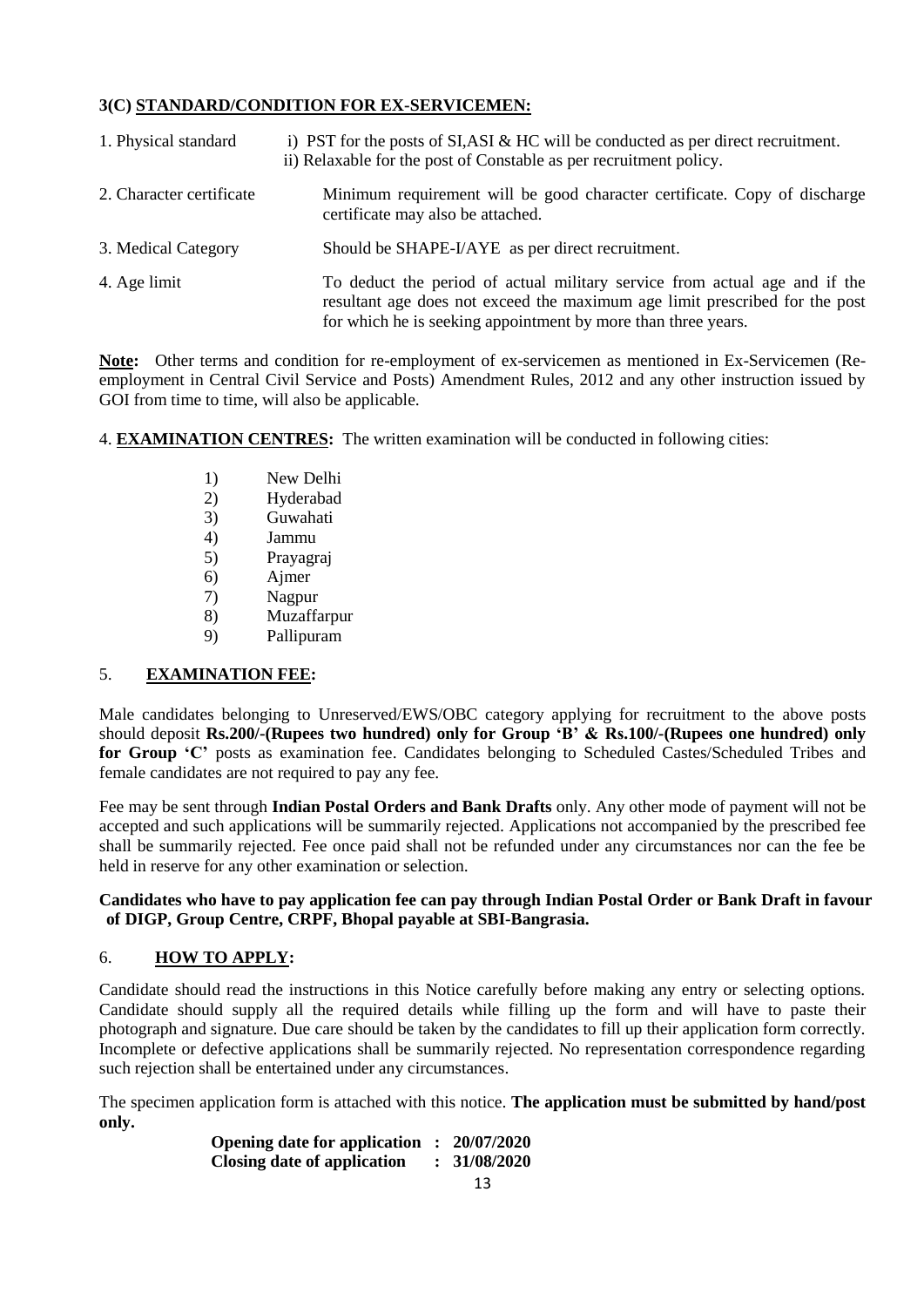- (a) The duly filled application form with photocopies of all relevant documents, 02 latest passport size photographs and envelops mentioning correspondence address of applicant with requisite stamps should be mailed/deposited. Application will be rejected in case of non-receipt of photographs. Name of the examination i.e. "**Central Reserve Police Force Paramedical Staff Examination**, **2020"** should be written on the top of envelop before dispatching it to "**DIGP, Group Centre, CRPF, Bhopal, Village-Bangrasia, Taluk-Huzoor, District-Bhopal, M.P.-462045**". The candidates should clearly mention the post for which he/she has applied for post in the application form.
- (b) Request for change/correction in any particulars in the Application Form shall not be entertained under any circumstances. The Department will not be responsible for any consequences arising out of non-acceptance of any correction/addition/deletion in any particular filled in application form whatever the reasons may be.
- (c) All candidates, whether already in Government Service, Government owned industrial undertakings or other similar organisations or in private employment should submit their applications direct to the CRPF. If any candidate forwards his application through his employer or any other means and it reaches the CRPF late, the application, even if submitted to the employer before the closing date, will not be considered. Persons already in Government service whether in permanent or temporary capacity for as work charged employees other than causal for daily rated employees for those serving under the public enterprises are however, required to submit an undertaking that they have informed in writing their Head of Office/Department that they have applied for the examination.

Note-1 : Candidates should note that in case a communication is received from their employer by the CRPF withholding permission to the candidates applying for/appearing at the examination, their application will be liable to be rejected/candidature will be liable to be cancelled.

Note-2: while filling in his application form, a candidate should carefully decide about his choice for the centre for the examination. More than one application form a candidate giving different centres will not be accepted in any case. Even if a candidate sends more than one completed application, the CRPF will accept only one application at their discretion and the CRPFs decision in the matter shall be final.

Note-3: Candidates are advised to fill their personal Mobile Number and personal valid E-mail I.D. in the application and keep them active during the entire recruitment process. Candidates are further advised to visit website of CRPF [\(www.crpf.gov.in\)](http://www.crpf.gov.in/) frequently to get the latest information.

Note-4: The candidates applying for the examination should ensure that they fulfill all the eligibility criteria/conditions for admission/appearing to the examination. Their admission at all the stages of examination for which they are admitted by the CRPF will be purely provisional, subject to their satisfying and prescribed eligibility conditions. If on verification at any time before or after the written examination, physical and medical standards tests, physical efficiency test(PET) and skill test, it is found that they do not fulfill any of the eligibility conditions, their candidature for the examination will be cancelled by the CRPF.

Note-5: Wherever validity period of a certificate like First Aid certificate, Registration Certificate, Caste Certificate etc. is prescribed, the candidates should bring copy of these valid documents at the time of PST, failing which  $\&$  if not fulfilling the eligibility criteria, their candidature will be rejected. Further, they will also require to produce such valid certificates during further recruitment process i.e. screening of original documents and at the time of joining, if finally selected, failing which their candidature will be rejected.

**Any amendment to the advertisement or updates regarding recruitment and tests/result etc. will only be published on CRPF website [\(www.crpf.gov.in\)](http://www.crpf.gov.in/). Candidates are requested to regularly log on to www.crpf.gov.in for updates**.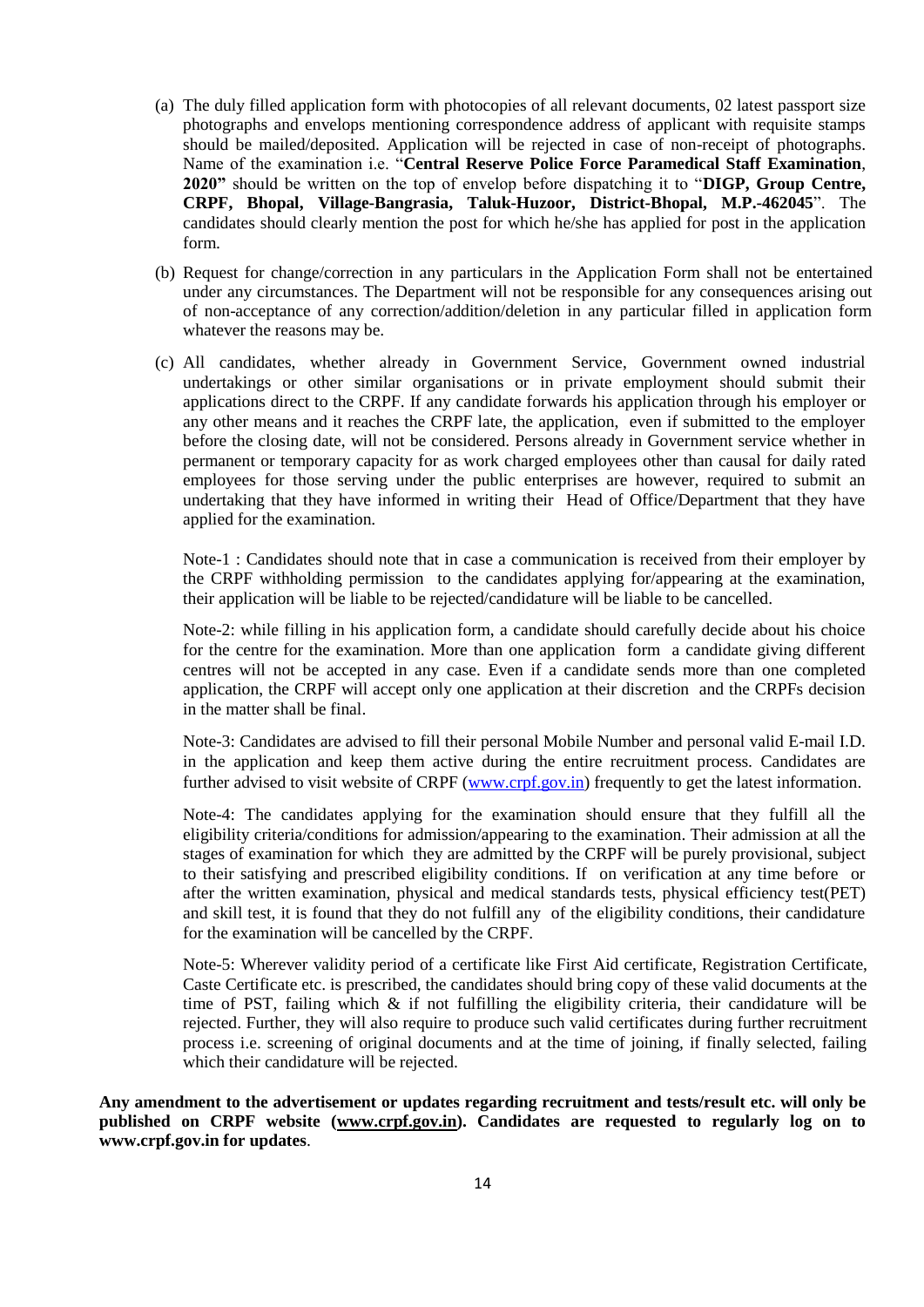## 7. **LATE DATE FOR RECEIPT OF APPLICATIONS:**

(i) The completed application form must reach the "**DIGP, Group Centre, CRPF, Bhopal, Village-Bangrasia, Taluk-Huzoor, District-Bhopal, M.P.-462045**" on or before **31/08/2020.** Applications received after last/closing date i.e. **31/08/2020,** will be summarily rejected and no further correspondence in this regard will be entertained.

(ii) In respect of applications received only by post/speed post from the candidates residing in Assam, Maghalaya, Arunachal Pradesh. Mizoram, Manipur, Nagaland, Tripura, Sikkim, Jammu & Kashmir, Lahaul and spiti District and Pangi sub-division of Chamba District of Himachal Pradesh, Andaman and Nicobar Islands or Lakshdweep or abroad, the last date for receipt of applications is **04/09/2020.** The benefit of extended time will be available only in respect of applications received by post/speed post from the above mentioned areas/regions. In the case of applications received by hand or through courier service, benefit of extended time will not be available regardless of the place of residence of the applicant.

Candidates who are claiming the benefit of extended time should clearly indicate in column 17 of the application form, name of the particular area or region (e.g Assam, Meghalaya, J&K etc.) where they are residing. In case the failed to do so, the benefit of extended time will not be allowed to them.

 Note-I: Candidate should clearly note that the CRPF will in no case be responsible for non receipt of their application or any delay in receipt thereof on any account whatsoever. No application received after the prescribed last date will be entertained under any circumstances and all the late applications will be summarily rejected. They should therefore, ensure that their applications reach the CRPF office on or before the prescribed last date.

Note-II: Candidates can also deliver their applications personally at the CRPF office against proper acknowledgement. The CRPF will not be responsible for the applications delivered to any other functionary of the CRPF.

Note-III: Applications received through Couriers or Courier Services of any type shall be treated as having been received "By hand" at the CRPF Office.

## **GENERAL**

- 1. The candidates can choose **only one post at the time of submitting their** application otherwise candidature will be cancelled. Since written examination for all the posts will be conducted on same date/time on all India basis and also there will be different question papers for different posts, it is advisable that candidates should apply for **only one post** as it will not be possible for them to appear for written test for more than one post on same date/time.
- 2. **No change of Centre of Examination will be allowed under any circumstance.** Hence, the candidates should select the centres, **carefully** and **indicate the same correctly** in their applications. The Department considers only applications supported by documentary evidence from those serving in Armed Forces or Central Armed Police Forces for change of centre, if they are posted out due to operational reasons.
- 3. The Department **reserves** the right to cancel any Centre and ask the candidates of that centre to appear from **another** centre. Department also reserves the right to **divert** candidates of any centre to some other Centre to take the examination.

### 8. **STAGE WISE RECRUITMENT PROGRAMME:**

Eligible Candidates will be issued admit card for Stage – I i.e. PST/PET which will be conducted at designated recruitment centres.

## **STAGE-I**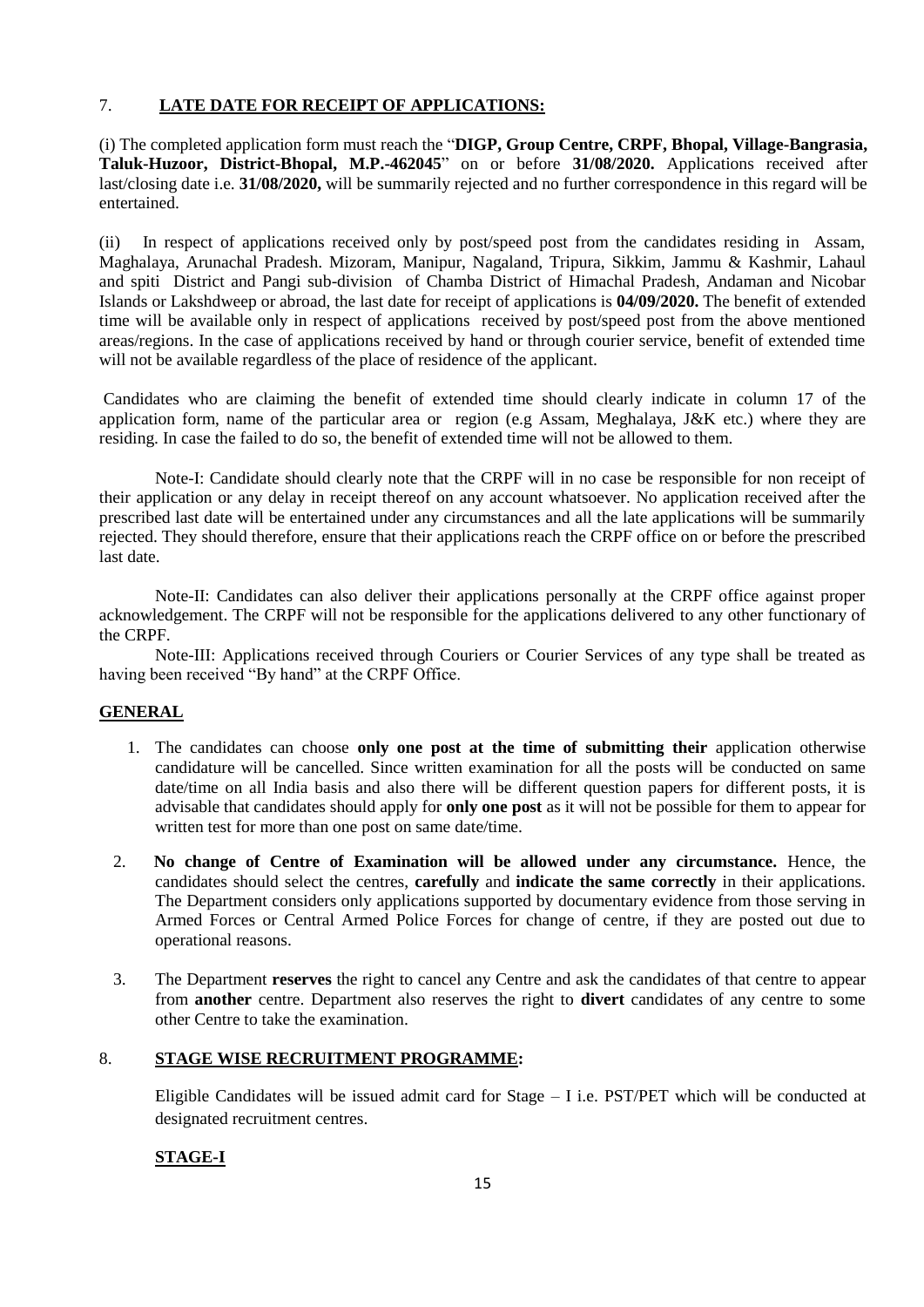**i) Physical Standard Test (PST):** After identification, candidate will be screened for physical standard i.e. height, chest and weight measurements. The candidates who do not fulfill the laid down physical standard will be eliminated from further recruitment process giving rejection slip.

Candidates disqualified in physical standards, i.e. height and chest may prefer an appeal immediately at the venue of the PST itself, if they so desire, to the Presiding Officer present on the PST ground addressing to the Appellate Authority. The decision of the Appellate Authority will be final and no further appeal or representation in this regard will be entertained.

**Note:** During PST process following documents will be screened:

- **a)** Caste/Category certificate where applicable.
- **b)** Education Certificate
- **c)** Age/Date of Birth
- **d)** Discharge Certificate & Experience Certificate in relevant trade in case of Exservicemen.
- **e)** NOC in case of persons serving in Govt departments from their Head of office.
- **f)** EWS certificate.
- **ii) Physical Efficiency Test (PET) –** PET will be conducted as mentioned above. It will be of qualifying nature and will not carry any mark. For female candidates, pregnancy at the time of PET will be considered a disqualification and pregnant female candidates shall be rejected at this stage. The candidates who do not qualify the prescribed physical efficiency tests will be eliminated from further recruitment process giving rejection slip. PET is exempted for Exservicemen.

**STAGE- II :** PST/PET qualified Candidates will be issued admit card for written exam.

**Written examination:** There will be only one Paper containing 100 questions each carrying 01 mark (Total – 100 Marks) of 02 Hours duration in two parts. **PART-A (50 Marks)**

- a) General Intelligence and Reasoning 10 Question of 01 mark each.
- 
- c) Numerical aptitude 15 Question of 01 mark each.
- d) English/Hindi comprehension 15 Questions of 01 mark each (Optional as per medium English or Hindi)
- b) General Awareness 10 Question of 01 mark each.
	-

**Note:** Standard of written test will be equivalent to Graduate level except for the ranks of CT and HC. Their level of exam will be Class X and XII respectively.

#### **PART-B (50 Questions of 01mark each )**

Questions will be of concerned profession of the trade. The level of questions will be at par with eligibility criteria required for particular trade and rank. Minimum cut off percentage for qualifying the written examination for all the posts will be as under:

#### **FOR THE POSTS OF INSP, SI, ASI & HC**

| a) | Unreserved/EWS/Ex-servicemen     | : 50% of total marks.    |
|----|----------------------------------|--------------------------|
| b) | SC/ST/OBC candidates             | : $45\%$ of total marks. |
|    | <b>FOR THE POST OF Constable</b> |                          |
| a) | Unreserved/EWS/Ex-servicemen     | :45% of total marks.     |
| b) | SC/ST/OBC candidates             | : $40\%$ of total marks. |

Questions will be of **Multiple Choice Type.** Questions will be set in bilingual (Hindi and English).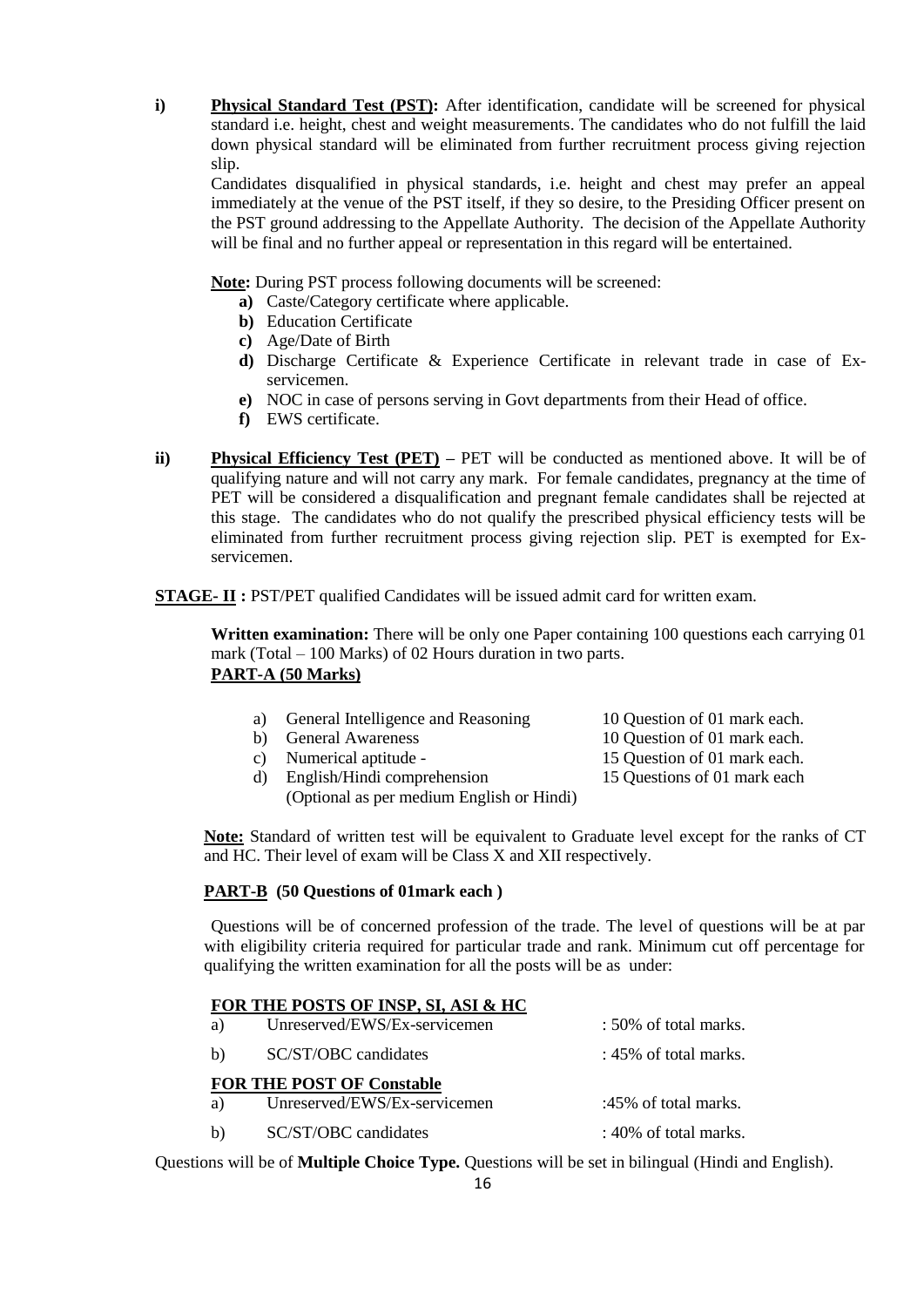**NOTE-I:** Candidates are not permitted to use Mobile Phone, Calculator or any other electronic/electrical device for answering any paper (Test Booklets). Possession of these items, whether in use or not, will be considered as "use of unfair means" and candidature of such candidates will be cancelled forthwith.

## **STAGE – III: TRADE TEST AND SCREENING OF DOCUMENTS.**

Trade /Skill test will be held for the posts of for Insp/ Dietician, SI(Staff Nurse) / SI(Radiographer) / ASI (Pharmacist) /ASI(Physiotherapist)/ ASI (Dental Technician) / ASI (Lab. Tech) / ASI(ECG Technician)/ HC(Physiotherapy Assistant/ Nursing Assistant/Medic)/ HC(ANM/Midwife)/HC(Dialysis Technician)/ HC (Jr. X-ray Assistant)/HC(Lab. Assistant)/HC(Electrician)/HC (Steward)/HC (Veterinary)/ HC Radiographer(Veterinary)/ HC Lab Technician (Veterinary)/ Constable (Masalchi/Cook/Safai Karamchari/Washer Man/Table Boy/Water Carrier)

It is mandatory to qualify in written examination as well as in trade test separately. Any candidate declared not qualified in trade test will not be eligible for further recruitment process irrespective of his/her marks obtained in written test. Trade test will be of **20 marks and of qualifying in nature**. Details of trade test are as under:

- **i)** Practical test in concerned trade including handling of tools/ equipment **10 marks**
- **ii)** Knowledge about tools/equipment: 0**5 marks**
- iii) **Experience:** 0**5 marks**
- a) Work experience of five years in respective trade- 5 marks
- b) Work experience of four year in respective trade 4 marks
- c) Work experience of three year in respective trade 3 marks
- d) Work experience of two year in respective trade 2 marks
- e) Work experience of at least one year in respective trade 1 mark

 **TOTAL 20 marks**

## **Screening of original documents i.e. educational, experience, technical etc. will be done at the time of skill test.**

**NOTE -1** : Experience certificate for the rank Insp/ Dietician, SI(Staff Nurse) / SI(Radiographer) / ASI (Pharmacist) /ASI(Physiotherapist)/ ASI (Dental Technician) / ASI (Lab. Tech) / ASI(ECG Technician)/ HC(Physiotherapy Assistant/ Nursing Assistant/Medic)/ HC(ANM/Midwife)/HC(Dialysis Technician)/ HC (Jr. X-ray Assistant)/HC(Lab. Assistant)/HC(Electrician)/HC (Steward)/HC (Veterinary)/ HC Radiographer(Veterinary)/ HC Lab Technician (Veterinary) will be verified and if found fake, candidature of the candidate will be cancelled .

**NOTE -2**: Marks in experience certificate irrespective of source for Constable Masalchi/Cook/Safai Karamchari/Washer Man/Table Boy/Water Carrier be awarded keeping in view the subjectivity and objectivity of knowledge in practical on ground.

### **Cut off marks in trade test will be as under:**

|                             | For the rank of Inspector/Sub Inspector/Assistant Sub Inspector/Head Constable |
|-----------------------------|--------------------------------------------------------------------------------|
| a) For UR/EWS/Ex-Servicemen | $-10$ marks out of 20                                                          |
| b) For OBC/SC/ST            | $-09$ marks out of 20                                                          |

| For the rank of Constable   |                          |                    |
|-----------------------------|--------------------------|--------------------|
| a) For UR/EWS/Ex-Servicemen | $\overline{\phantom{0}}$ | 08 marks out of 20 |
| b) For OBC/SC/ST            |                          | 07 marks out of 20 |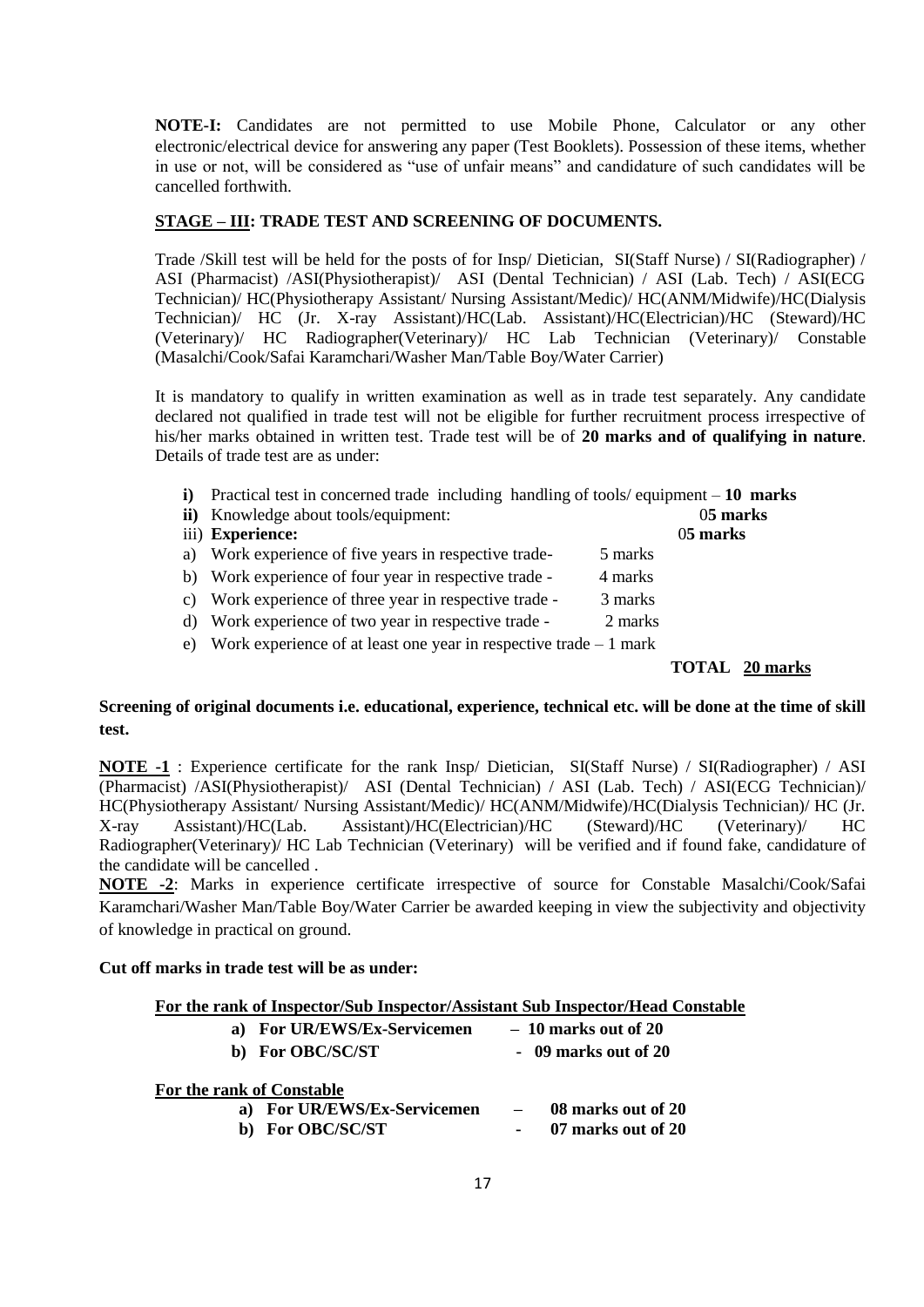## **STAGE-IV**

**Medical Examination–**Eligible candidates will be called for Medical examination**. C**andidates will be declared either FIT or UNFIT.

## **GENERAL**

## **A) MEDICAL GUIDELINES FOR RECRUITMENT**

The purpose of medical standards is to ensure that medically FIT candidates, accepted into the Central Reserve Police Force of the union of India.

| $\mathbf{1}$   | Refusal to undergo medical examination at any stage or absenting oneself from the same             |
|----------------|----------------------------------------------------------------------------------------------------|
|                | will render the candidate unfit.                                                                   |
| $\overline{2}$ | A declaration is to be given by candidates in Annexure-II which will be provided to                |
|                | candidates at the time of Medical Examination regarding history or presence of diseases            |
|                | and treatment taken if any, evidence of which is not readily obtainable during the medical         |
|                | examination. Any false declaration in this aspect, discovered later at any stage of service,       |
|                | will make the candidate liable for disciplinary action including termination of service            |
| 3              | At some stages of medical examination male candidates will required to be examined in              |
|                | nude. Loin cloth is to be permitted except for, when genitalia and perineum is being               |
|                | examined.                                                                                          |
| 4              | The final decision of fitness/ unfitness in weight will be decided by the medical board at         |
|                | the time of MET based on the height and age chart on the day of MET and as per the                 |
|                | height measured by the PST Board $\&$ as per guidelines for the same.                              |
| 5              | For all female candidates- Urine test for pregnancy. (The urine test for pregnancy to be           |
|                | done before a female candidate is subjected to CXR. If UPT is positive, guidelines as              |
|                | given under Examination of Female candidates are to be followed.                                   |
| 6              | <b>Tattoo:</b>                                                                                     |
|                | <b>Location</b> -tattoos marked on traditional sites of the body like inner aspect of<br>i)        |
|                | forearm, but only LEFT forearm, being non saluting limb or dorsum of the                           |
|                | hands are to be allowed.                                                                           |
|                |                                                                                                    |
|                | ii) Size- size must be less than $\frac{1}{4}$ of the particular part (Elbow or Hand) of the body. |
|                |                                                                                                    |
|                | iii) Scar mark on the skin of candidates as result of removal of tattoos may be                    |
|                | of post injury or post burn scars in case there are not any<br>accepted on the lines               |
|                | hindrance to the movement and physical performance at the time of                                  |
|                | Medical(DME) only.                                                                                 |
|                | iv) Instructions on tattoo mark are applicable at the time of recruitment only.                    |
| $\tau$         | Duration of fitness for Post-operative cases. If any candidate operated for following the          |
|                | time for fitness will be considered as per details given below:                                    |
|                |                                                                                                    |
|                | Body surface swelling, DNS, tonsillectomy and nasal polypectomy-01 month<br>a)                     |
|                | Hydrocele-03 months.<br>b)                                                                         |
|                | Tympanoplasty-04 months.<br>$\mathbf{c})$                                                          |
|                | Abdominal/pelvic surgeries involving opening of peritoneum, repairs of<br>d)                       |
|                | Hernia, varicocele surgeries, surgery for fistula-in-ano etc-06 months.                            |
|                | Above time will be considered at the time of medical only and not after the due<br>e)              |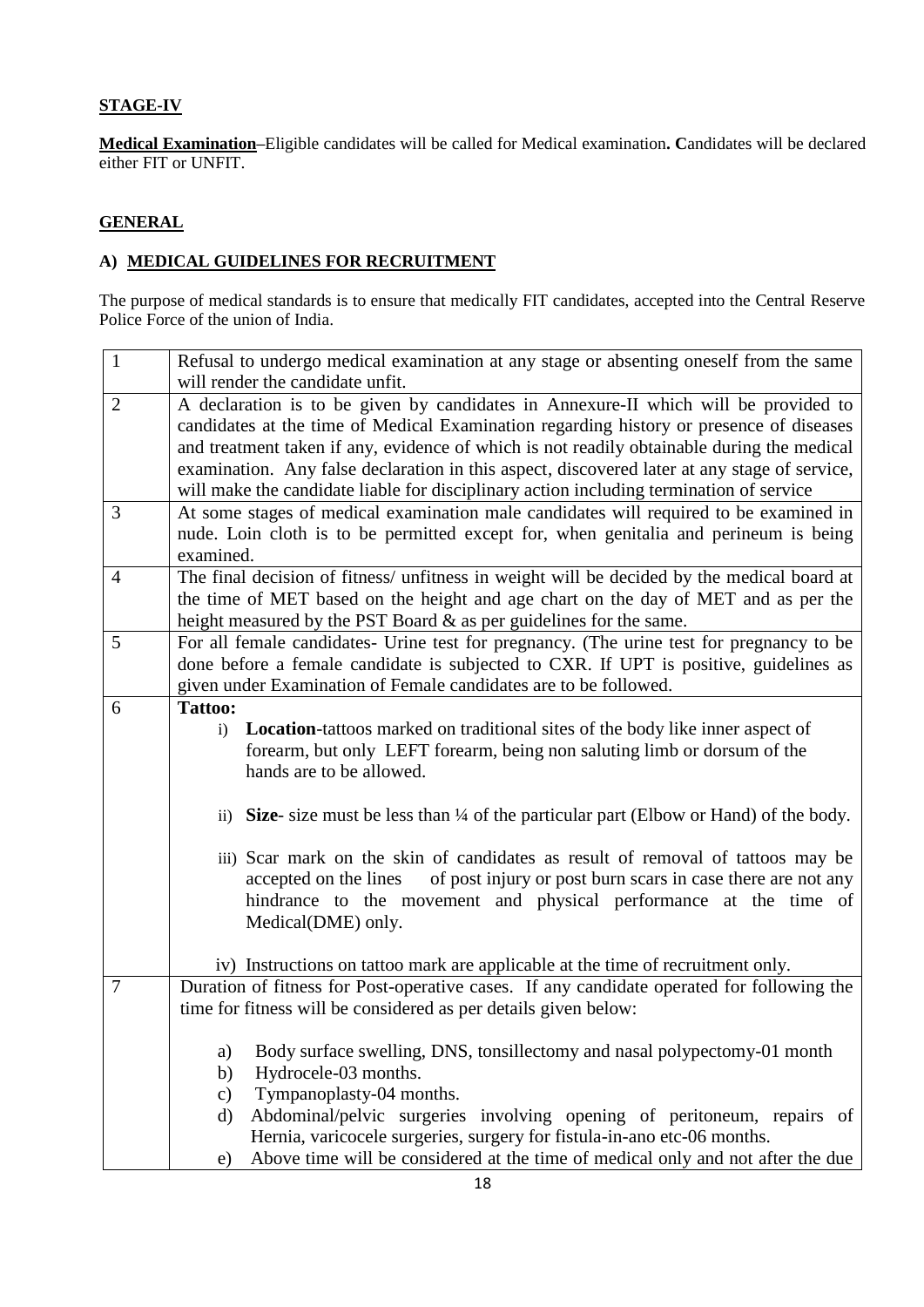|                | date of medical.                                                                     |  |  |  |  |  |  |
|----------------|--------------------------------------------------------------------------------------|--|--|--|--|--|--|
|                | Any surgery conducted between DME & RME for corrective measure of                    |  |  |  |  |  |  |
|                | unfitness in DME will not be accepted $\&$ be considered as 'unfit'.                 |  |  |  |  |  |  |
| 8              | Chest measurement of female candidates will not be measured. However, it should be   |  |  |  |  |  |  |
|                | ascertained that the chest is well developed.                                        |  |  |  |  |  |  |
| $\overline{9}$ | The candidate must not have knock knee, flat foot, varicose vein or squint in eyes.  |  |  |  |  |  |  |
| 10             | Examination of blood pressure, (Normal Range Systolic 100-140 mm of HG, Diastolic 60 |  |  |  |  |  |  |
|                | to 90 mm of Hg).                                                                     |  |  |  |  |  |  |
| <sup>11</sup>  | Haemoglobin: (Normal Range- 12-16 gm% for male, 10-14 gm% for female). However       |  |  |  |  |  |  |
|                | candidates with more than 18 gm% will be considered unfit. Haemoglobin below 12 gm%  |  |  |  |  |  |  |
|                | for male and below 10 gm% for female will be considered as disqualified.             |  |  |  |  |  |  |

# **B) GROUNDS FOR REJECTION DURING MEDICAL:**

 Candidates having any decease/deformity will lead to rejection. Some of the grounds for rejection are as under:

| $\mathbf{i}$             | Indication of any chronic disease like tuberculosis, syphilis, or other venereal       |
|--------------------------|----------------------------------------------------------------------------------------|
|                          | disease, rheumatoid/ any type of arthritis, hypertension etc.                          |
| $\overline{ii}$          | Bronchial or laryngeal disease like Asthma, chronic Tonsillitis & Adenoids etc.        |
| $\overline{iii}$         | Indication of Valvular or other disease of heart.                                      |
| iv)                      | Generally impaired constitution, so as to impede efficient discharge of training       |
|                          | /duties.                                                                               |
| V)                       | Low standard vision.                                                                   |
| $\rm vi)$                | Any degree of squint.                                                                  |
| vii)                     | Otitis media.                                                                          |
| viii)                    | Deafness, any degree of impaired hearing.                                              |
| $\overline{i}x)$         | Stammering, as specified later.                                                        |
| $\mathbf{x})$            | Loss of/decay of teeth resulting in reduction of dental points below14.                |
| xi)                      | Wearing of half or complete artificial denture.                                        |
| xii)                     | Contraction or deformity of chest and deformity of joints.                             |
| xiii)                    | Abnormal curvature of spine (exact nature, e.g., kyphosis, scoliosis, lordosis etc. to |
|                          | be specified).                                                                         |
| xiv)                     | Abnormal Gait.                                                                         |
| $\mathbf{X}(\mathbf{V})$ | Wax (Ears)                                                                             |
| xvi)                     | Deviated Nasal Septum.                                                                 |
| xvii)                    | Under sized chest.                                                                     |
| xviii)                   | Piles                                                                                  |
| xix)                     | Tonsillitis.                                                                           |
| XX)                      | Abnormal Blood Pressure.                                                               |
| xxi)                     | Overweight/underweight.                                                                |
| xxii)                    | Endocrinal disorders.                                                                  |
| xxiii)                   | Mental or nervous instability- evidence of nervous instability.                        |
| xxiv)                    | Defective intelligence.                                                                |
| XXV)                     | Any type of hernia.                                                                    |
| xxvi)                    | Chronic skin disease like vitiligo, Leprosy, SLE, Eczema, Chronic extensive, Fungal    |
|                          | dermatitis etc.                                                                        |
| xxvii)                   | Any congenital abnormality, so as to impede efficient discharge of training/duties.    |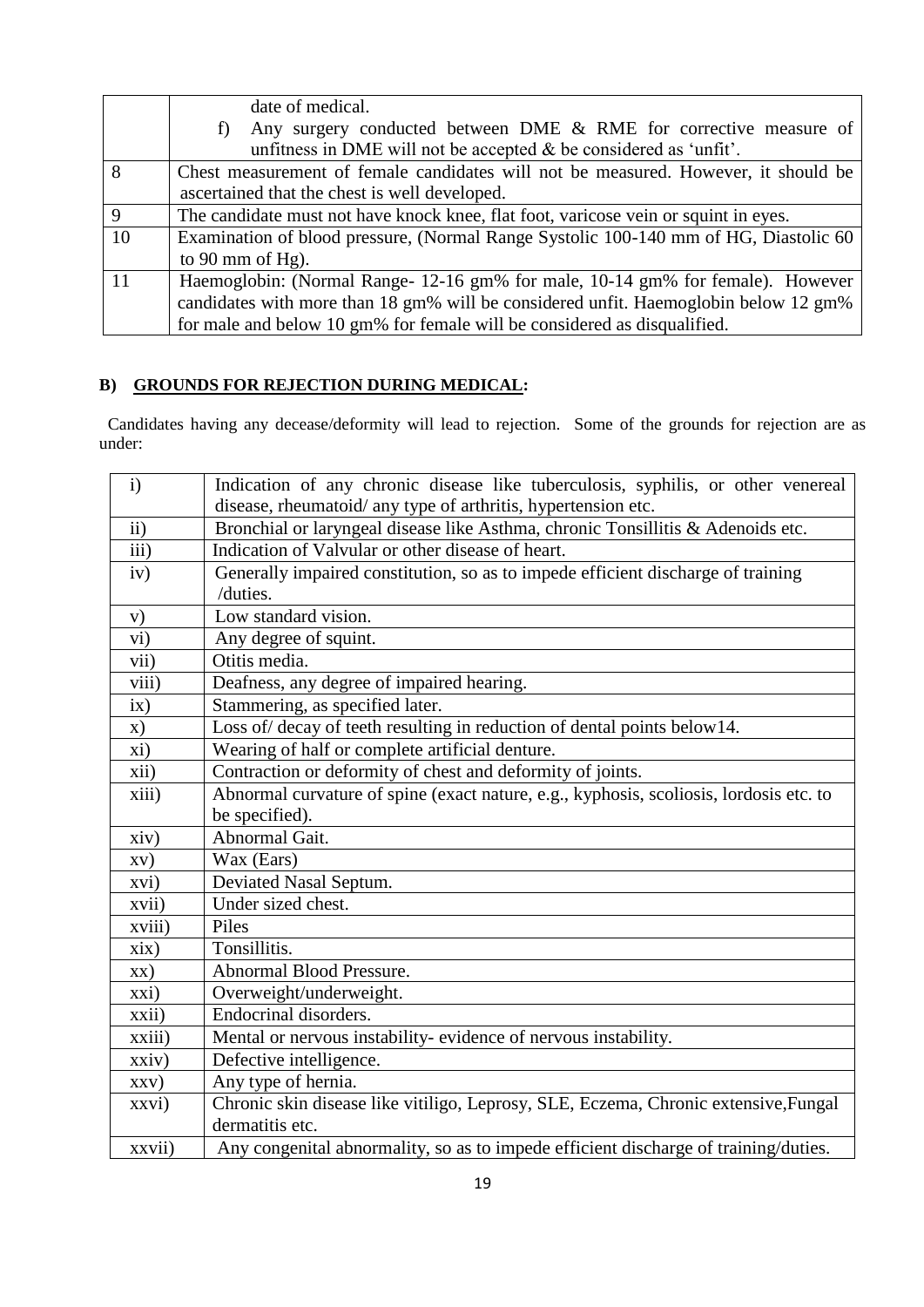| xxviii)        | Anal fistula, haemorrhoids and other anorectal diseases as specified later.                 |  |  |  |  |  |  |  |  |  |
|----------------|---------------------------------------------------------------------------------------------|--|--|--|--|--|--|--|--|--|
| xxix)          | Deformity of feet like Flat foot, Club foot, plantar warts etc.                             |  |  |  |  |  |  |  |  |  |
| $\mathbf{XXX}$ | Epilepsy.                                                                                   |  |  |  |  |  |  |  |  |  |
| xxxi)          | Nystagmus/ Progressive Pterygium.                                                           |  |  |  |  |  |  |  |  |  |
| xxxii)         | Hydrocele/Phimosis.                                                                         |  |  |  |  |  |  |  |  |  |
| xxxiii)        | Cubitusvarus/Valgus                                                                         |  |  |  |  |  |  |  |  |  |
| xxxiv)         | Polydactyl of hands/feet.                                                                   |  |  |  |  |  |  |  |  |  |
| XXXV)          | Undescended testis, atrophic testis, marked varicocele, testicular swellings                |  |  |  |  |  |  |  |  |  |
| xxxvi)         | Varicose veins. Cases of Varicose veins, even if operated, are not to be accepted           |  |  |  |  |  |  |  |  |  |
|                | because basic defect remains unchanged.                                                     |  |  |  |  |  |  |  |  |  |
| xxxvii)        | Any evidence of implants in situ anywhere in body will lead to rejection                    |  |  |  |  |  |  |  |  |  |
| xxxviii)       | In females, the carrying angle of more than 20° will lead to rejection on the ground        |  |  |  |  |  |  |  |  |  |
|                | of cubitus valgus.                                                                          |  |  |  |  |  |  |  |  |  |
| xxxix)         | Gynaecomastia.                                                                              |  |  |  |  |  |  |  |  |  |
| x1)            | Per speculum and Per Vaginal examination are not to be performed in an unmarried            |  |  |  |  |  |  |  |  |  |
|                | candidate; however inspection of genitalia is to be done to rule out any obvious            |  |  |  |  |  |  |  |  |  |
|                | pathology).                                                                                 |  |  |  |  |  |  |  |  |  |
| xli)           | Evidence of major abnormalities or defects of the genitalia such as change of sex,          |  |  |  |  |  |  |  |  |  |
|                | hermaphroditism, pseudohermaphroditism, or gonadal dysgenesis or dysfunctional              |  |  |  |  |  |  |  |  |  |
|                | residuals even after surgical correction of these conditions is disqualifying.              |  |  |  |  |  |  |  |  |  |
| xlii)          | If urine test for pregnancy is positive the candidate will be declared temporary unfit      |  |  |  |  |  |  |  |  |  |
|                | and will be re-examined 6 weeks after the pregnancy is over, either naturally or            |  |  |  |  |  |  |  |  |  |
|                | artificially, subject to the production of a medical certificate of fitness from a          |  |  |  |  |  |  |  |  |  |
|                | registered medical practitioner.                                                            |  |  |  |  |  |  |  |  |  |
| xliii)         | Evidence of ovarian cyst or fibroid uterus or any other lump is disqualifying.              |  |  |  |  |  |  |  |  |  |
| xliv)          | Evidence of pelvic inflammatory disease, is disqualifying.                                  |  |  |  |  |  |  |  |  |  |
| x1y)           | Congenital absence of uterus or enlargement due to any cause is disqualifying.              |  |  |  |  |  |  |  |  |  |
| xlvi)          | Past medical history of diseases or injury of the spine or sacro iliac joints, either       |  |  |  |  |  |  |  |  |  |
|                | with or without objective signs which have prevented the candidate from successful          |  |  |  |  |  |  |  |  |  |
|                | follows a physical active life.                                                             |  |  |  |  |  |  |  |  |  |
| xlvii)         | History of spinal fracture/prolapsed intervertebral disc and surgical treatment.            |  |  |  |  |  |  |  |  |  |
| xlviii)        | A candidate should have no past history of mental breakdown or fits<br>a)                   |  |  |  |  |  |  |  |  |  |
|                | The hearing should be normal.<br>b)                                                         |  |  |  |  |  |  |  |  |  |
|                | There should be no signs of functional or organic disease of the heart and<br>$\mathbf{c})$ |  |  |  |  |  |  |  |  |  |
|                | blood vessels. Blood pressure should be normal.                                             |  |  |  |  |  |  |  |  |  |
|                | There should be no enlargement of liver or spleen. Any evidence of disease of<br>d)         |  |  |  |  |  |  |  |  |  |
|                | internal organs of the abdomen will be a cause for rejection.                               |  |  |  |  |  |  |  |  |  |
|                | Un-operated hernias will make a candidate unfit. In case of Hernia which will<br>e)         |  |  |  |  |  |  |  |  |  |
|                | be operated, a minimum of 6 months must have passed prior to final medical                  |  |  |  |  |  |  |  |  |  |
|                | examination before commencement of the course.                                              |  |  |  |  |  |  |  |  |  |
|                | There should be no hydrocele, varicocele or piles.<br>f                                     |  |  |  |  |  |  |  |  |  |
|                | Urine examination will be done and any abnormality if detected will be a<br>g)              |  |  |  |  |  |  |  |  |  |
|                | cause for rejection.                                                                        |  |  |  |  |  |  |  |  |  |
|                | Any disease of skin which is likely to cause disability or disfigurement will<br>h)         |  |  |  |  |  |  |  |  |  |
|                | also be a cause for rejection.                                                              |  |  |  |  |  |  |  |  |  |

 **Note : Candidates may check " Uniform Guidelines for Medical Examination Test for recruitment in CAPFs, NSG & AR" which is available on recruitment section of CRPF website (www.crpf.gov.in)**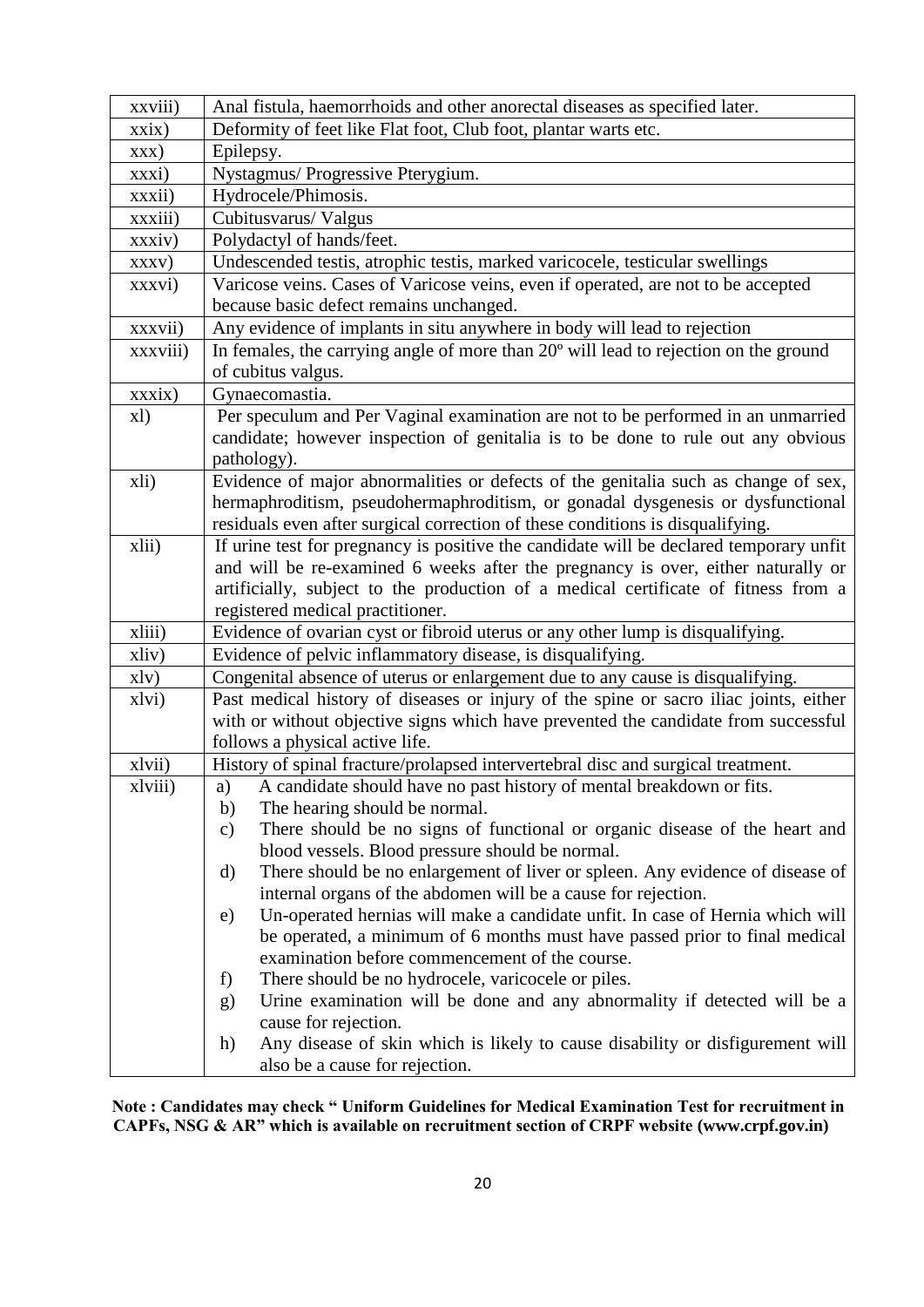| S1             | Category      | Visual         | Acuity         | Uncorrected   |        | Refraction  | Color          | Remarks           |
|----------------|---------------|----------------|----------------|---------------|--------|-------------|----------------|-------------------|
| N <sub>o</sub> |               |                | unaided (NEAR  | visual        | acuity |             | Vision         |                   |
|                |               | VISION)        |                | (DISTANT      |        |             |                |                   |
|                |               |                |                | VISION)       |        |             |                |                   |
|                |               | <b>Better</b>  | Worse          | <b>Better</b> | Worse  |             |                |                   |
|                |               | eye            | Eye            | eye           | Eye    |             |                |                   |
| 01             | ORs&<br>SOS   | N <sub>6</sub> | N <sub>9</sub> | 6/6           | 6/9    | Visual      | CP III BY      | -In right handed  |
|                | at the<br>Age |                |                |               |        | correction  | <b>ISIHARA</b> | person the Right  |
|                | entry: 18-35  |                |                |               |        | of any kind |                | eye is better eye |
|                | years         |                |                |               |        | is<br>not   |                | and vice versa.-  |
|                |               |                |                |               |        | permitted   |                | Binocular vision  |
|                |               |                |                |               |        | by<br>even  |                | is required.      |
|                |               |                |                |               |        | glasses     |                |                   |

## **VISUAL STANDARDS FOR DIRECT ENTRY SOs and ORs IN CAPFs.**

# **VISUAL STANDARDS FOR DIRECT ENTRY TRADESMEN/ FOLLOWERS IN CAPFs.**

| S1             | Category     | Visual         | Acuity        | Uncorrected   |        | Refraction   | Color          | Remarks                    |
|----------------|--------------|----------------|---------------|---------------|--------|--------------|----------------|----------------------------|
| N <sub>o</sub> |              |                | unaided (NEAR | visual        | acuity |              | Vision         |                            |
|                |              | <b>VISION)</b> |               | (DISTANT      |        |              |                |                            |
|                |              |                |               | VISION)       |        |              |                |                            |
|                |              | <b>Better</b>  | Worse         | <b>Better</b> | Worse  |              |                |                            |
|                |              | eye            | Eye           | eye           | Eye    |              |                |                            |
| 01             | Cook.        | N <sub>6</sub> | N9            | 6/6           | 6/9    | Visual       | CP IV BY       | -In right handed           |
|                | Washer men,  |                |               |               |        | correction   | <b>ISIHARA</b> | the<br>person,             |
|                | $S/K$ , W/C, |                |               |               |        | of any kind  |                | Right eye<br>$\frac{1}{1}$ |
|                | Masalchi,    |                |               |               |        | is<br>not    |                | better eye<br>and          |
|                | Table Boy    |                |               |               |        | permitted    |                | vice versa.                |
|                | Age at the   |                |               |               |        | for distant. |                | -Binocular                 |
|                | entry: 18-35 |                |               |               |        | Should be    |                | vision<br>is               |
|                | years        |                |               |               |        | able to read |                | required.                  |
|                |              |                |               |               |        | with         |                | -Minimum                   |
|                |              |                |               |               |        | glasses for  |                | colour                     |
|                |              |                |               |               |        | near vision  |                | perception                 |
|                |              |                |               |               |        | only.        |                | required is to be          |
|                |              |                |               |               |        |              |                | recognize RED              |
|                |              |                |               |               |        |              |                | <b>GREEN</b><br>and        |
|                |              |                |               |               |        |              |                | colours.                   |

## **VISUAL STANDARDS FOR EX-SERVICEMEN/TECHNICAL PERSONNEL**

|                | IN GROUP OF SOs/ORs. |                |                |               |           |                                |                |                |
|----------------|----------------------|----------------|----------------|---------------|-----------|--------------------------------|----------------|----------------|
| S1             | Category             | Visual         | Acuity         | Uncorrected   |           | Refraction                     | Color          | Remarks        |
| N <sub>o</sub> |                      |                | unaided (NEAR  | visual        | acuity    |                                | Vision         |                |
|                |                      | VISION)        |                | (DISTANT      |           |                                |                |                |
|                |                      |                |                | VISION)       |           |                                |                |                |
|                |                      | <b>Better</b>  | Worse          | <b>Better</b> | Worse     |                                |                |                |
|                |                      | eye            | Eye            | eye           | Eye       |                                |                |                |
| 01             | OR <sub>s</sub>      | N <sub>6</sub> | N <sub>9</sub> | 6/9           | 6/9       | Hypermetropia : +2   CP III BY |                | $-In$<br>right |
|                | <b>Followers</b>     |                |                | <b>Or</b>     | <b>Or</b> | Ds, Mypia :2.5 DS $\vert$      | <b>ISIHARA</b> | handed         |
|                | & SOs Age            |                |                | 6/6           | 6/12      | (including)                    |                | person, the    |
|                | the<br>at            |                |                |               |           | cylinder)                      |                | Right eye is   |
|                | $35 -$<br>entry:     |                |                |               |           | Note: age related              |                | better<br>eye  |
|                | 55 years             |                |                |               |           | physiological                  |                | and<br>vice    |
|                |                      |                |                |               |           | presbyopic                     |                | versa.         |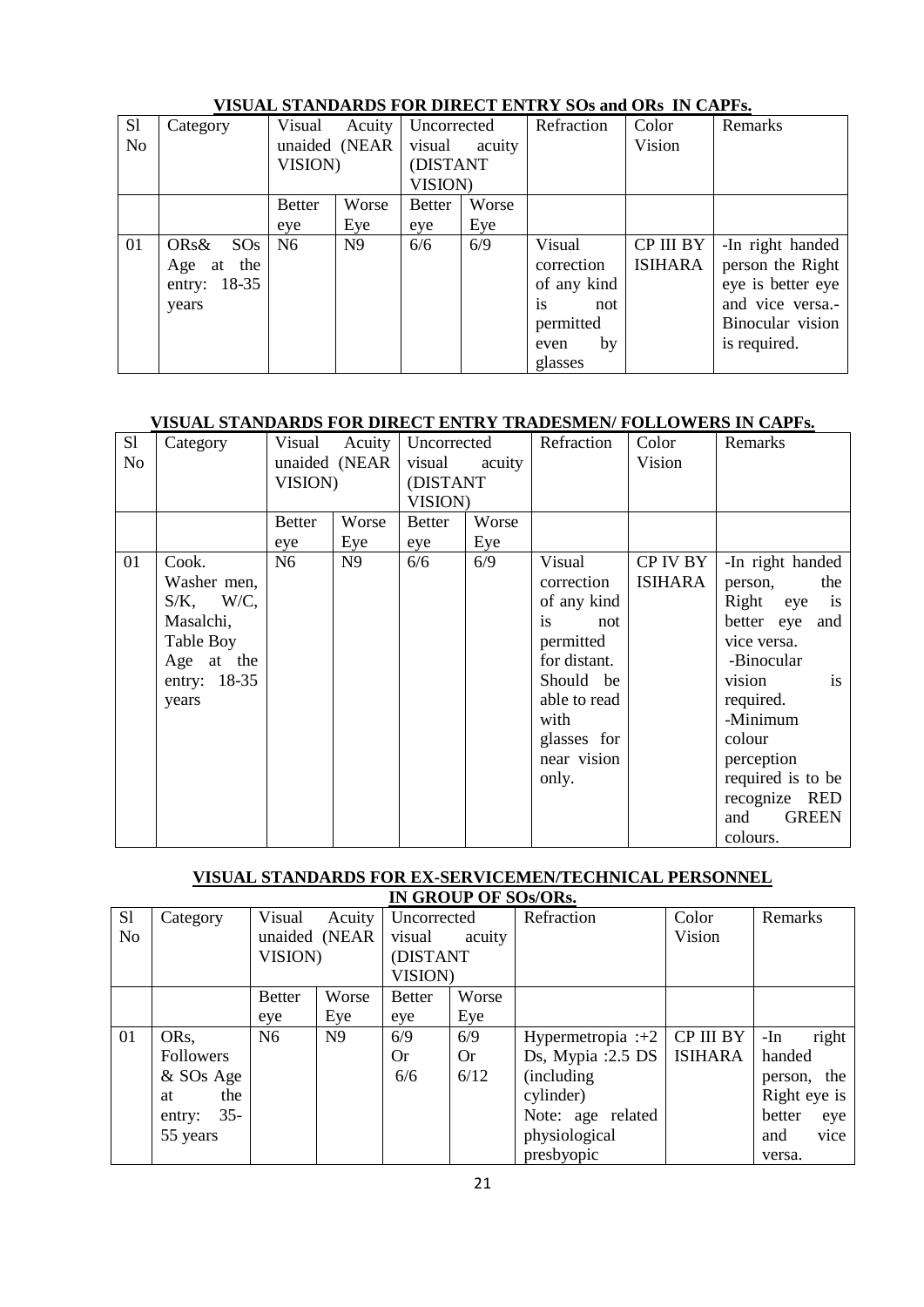|  |  |  | changes are likely     | -Binocular     |
|--|--|--|------------------------|----------------|
|  |  |  | to occur above 35      | vision<br>is   |
|  |  |  | years so age wise      | required.      |
|  |  |  | presbyopic             |                |
|  |  |  | changes                | <b>PRESBYO</b> |
|  |  |  | is<br>relaxations      | <b>PIC</b>     |
|  |  |  | permitted<br>as        | changes        |
|  |  |  | mentioned below        | and            |
|  |  |  | vision<br>for<br>near  | refractive     |
|  |  |  | (this is in addition)  | errors<br>are  |
|  |  |  | that<br>above<br>to    | common         |
|  |  |  | relaxation already     | the<br>after   |
|  |  |  | for<br>provided        | age of 35      |
|  |  |  | distant.               | years.         |
|  |  |  | $1.+1DS$<br>40<br>upto |                |
|  |  |  | yrs                    |                |
|  |  |  | $2.+2DS$<br>50<br>upto |                |
|  |  |  | yrs                    |                |
|  |  |  | $3.+3DS51-$ upto 60    |                |
|  |  |  | years & above          |                |

- **NOTE:** 1) These instructions are only guidelines. In addition to these instructions laid down by GOI in details from time to time on the subject will be applicable for medical examination.
	- 2) Guidelines for recruitment medical examination is available on CRPF website **[www.crpf.gov.in.](http://www.crpf.gov.in/)**

#### **C. APPEAL AGAINST MEDICAL EXAMINATION:**

If a candidate is declared "UNFIT" in medical examination, the grounds for rejection/unfitness will be communicated to the candidate by recruiting doctor duly countersigned by PO of the Recruitment Board. The candidate, if not satisfied with the findings of the recruiting doctor, can submit appeal for review medical examination (RME) with a certificate, indicating of error of judgment, of his medical fitness from a Medical Officers of concerned specialist from district hospital and above along with registration no given by MCI/ State medical council practitioner and fee of Rs. 25/- to the Appellate Authority. The medical certificate or proof will not be taken into consideration unless it contains a note by the Medical Officer concerned to the effect that it has been given in full knowledge of the fact that the candidate has already been declared unfit for service by CRPF recruiting medical board for appointment in CRPF. The appeal will also be not taken into consideration unless it contains medical re-examination fee of Rs.25/-(Rupees Twenty Five) only in the form of crossed IPO/Demand Draft in favour of the Appellate Authority which is submitted **within 15 days** from the date of issue of the communication of his medical unfitness. The Appellate Authority for the purpose will be intimated to the concerned candidates in due course.

The candidates, whose appeals are accepted by the appellate authority, shall be directed to appear before Review Medical Board (RMB) giving them specific date, time and venue well in time.

#### **09. DRAWAL OF MERIT LIST**

- a) Category wise merit list will be drawn separately on all India basis for each trades on the basis of the aggregate marks obtained in written test by the candidate.
- b) Candidates who scores more marks in total will be placed higher in merit.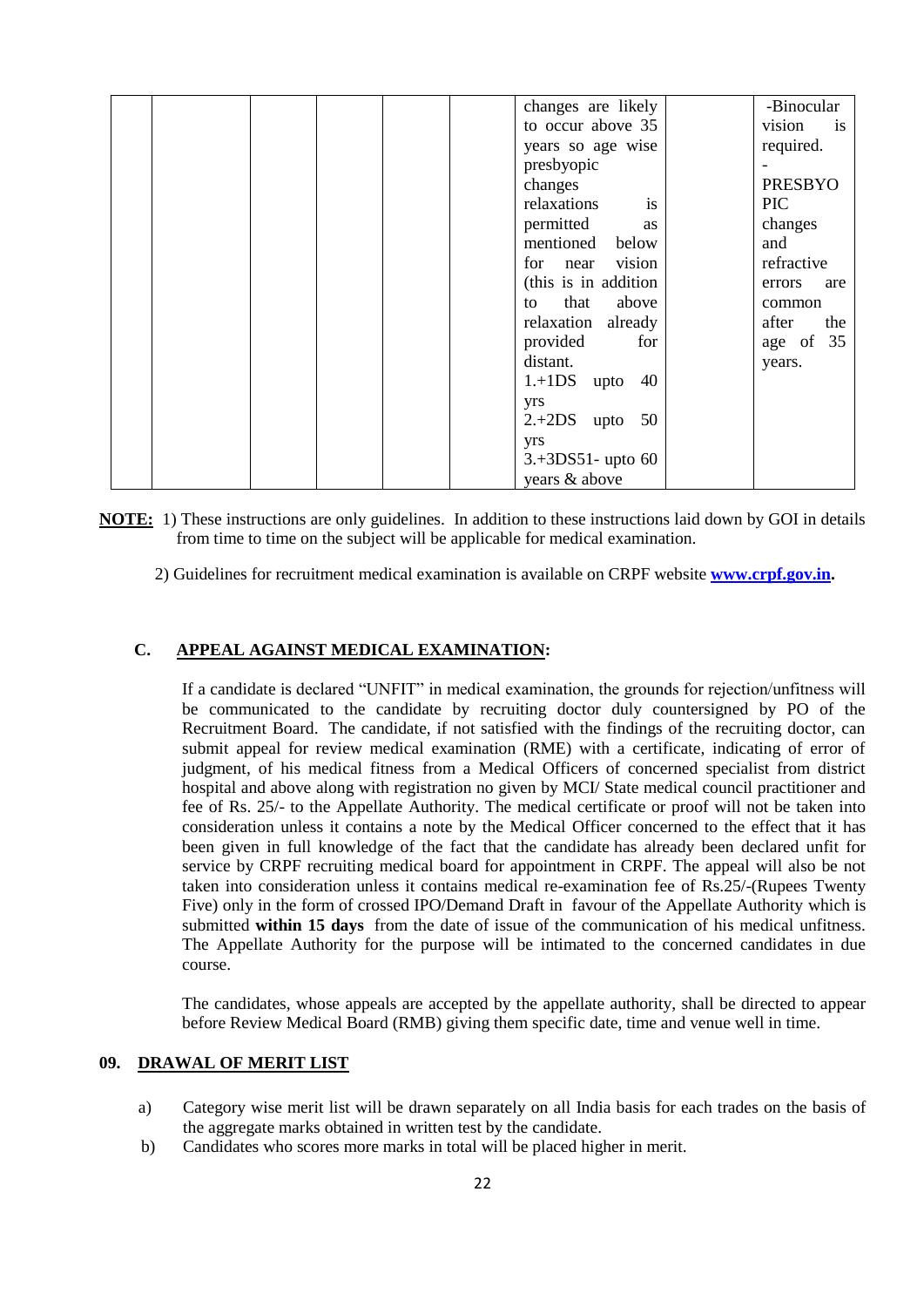- c) As per existing instructions, 10% vacancy is kept reserved for Ex-servicemen. In case of nonavailability of sufficient eligible/qualified Ex-servicemen, shortfall vacancies reserved for Exserviceman shall be filled by other candidates (other than ex-servicemen) from respective category in accordance with Ex-servicemen (Re-employment in Central Civil Services and Posts) (amendment) Rules, 2012.
- d) No waiting list shall be maintained.
- e) **Resolution of Tie cases**: In the event of tie in scores in written examination, such cases will be resolved by applying following criteria, one after another, till the tie is resolved:
	- 1. Total marks in written examination.
	- 2. Marks in part-A of written examination.
	- 3. Marks in part- B of written examination.
	- 4. Date of birth, with older candidates placed higher.
	- 5. Alphabetical order of names (starting with first name).

Provided that SC, ST, and OBC candidates, who are selected on their own merit without relaxed standards, along with candidates belonging to other communities, will not be adjusted against the reserved share of vacancies. Such SC, ST, and OBC candidates will be accommodated against the general/unreserved vacancies in the overall Merit List. The reserved vacancies will be filled up separately from amongst the eligible SCs, STs, and OBCs candidates which will thus comprise of SC, ST, and OBC candidates who are lower in merit than the last general candidate on merit list of unreserved category but otherwise found suitable for appointment even by relaxed standard.

SC, ST and OBC candidates selected against the vacancies reserved for ex-servicemen shall be adjusted against vacancies reserved for SC, ST and OBC respectively

**Note: I:** Success in the examination confers no right of appointment unless CRPF is satisfied after such enquiry as may be considered necessary that the candidate is suitable in all respects of appointment to the service/post.

#### **10. GENERAL INSTRUCTIONS AND CONDITIONS**:

- I) The candidates applying for the examination should ensure that they fulfill all the eligibility conditions for admission to the examination. Their admission at all the stages of examination will be purely provisional, subject to their satisfying the prescribed eligibility conditions. If, on verification, at any time before or after the written examination, it is found that they do not fulfill any of the eligibility conditions, their candidature for the examination will be cancelled.
- II) The candidates, whose applications will be found in order, will be issued Admit Card. The candidate will bring the Admit Card during recruitment process along with following documents:
	- a) Certificate of date of birth (Matriculation certificate issued by the recognized education Board mentioning date of birth will only be accepted in support of date of birth)/Educational / technical / professional qualification.
	- b) Educational (civil/technical/professional) certificates and also valid registration certificate wherever necessary.
	- c) Any other certificate in support of additional qualification/experience etc.
	- d) Copy/receipt of fees deposited through SBI or Post Office as the case may be.
	- e) SC/ST/OBC candidates should submit caste certificate issued by a Revenue Officer not below the rank of Tehsildar/District Magistrate as per specimen enclosed as Appendix **"B" or "C"** as the case may be otherwise it will be rejected. Candidates seeking reservation as OBC is required to submit a certificate in prescribed proforma mentioned in Appendix "C" regarding his/her 'OBC status and non-creamy layer status' issued by an authority mentioned in DOPT Office Memorandum No. 36012/22/93-Estt.(SCT) dated 08.09.1993. In order to ensure that candidates not eligible to get reservation, do not seek reservation, a declaration, in addition to certificate issued by the competent authority, may be submitted by the candidate seeking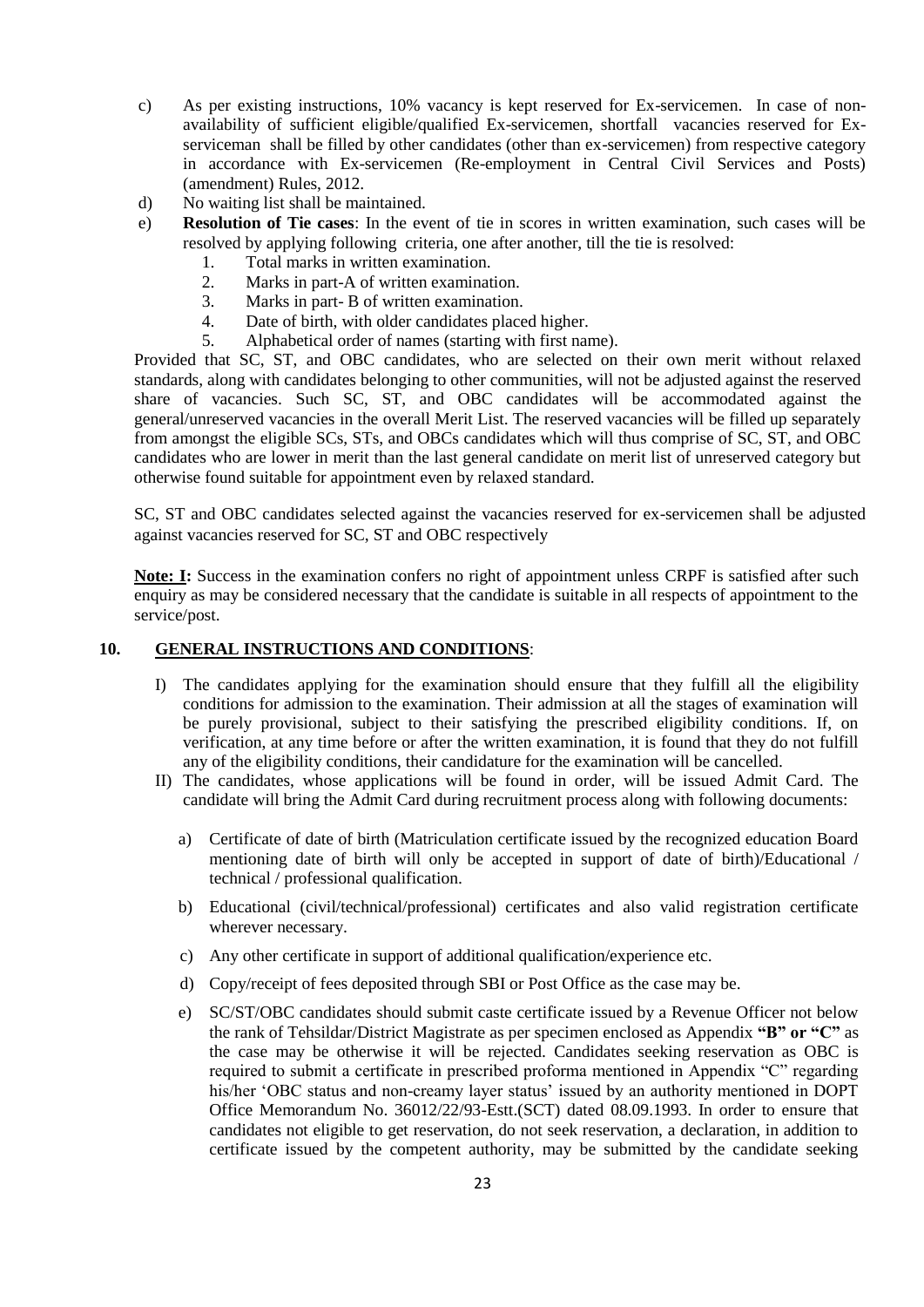reservation as OBCs in the format given at Appendix "C-1". **EWS candidates should submit**  INCOME & ASSEST CERTIFICATE issued by an authority mentioned in DOPT Office Memorandum No. 36039/1/2019-Estt.(Res) dated 31/01/2019.

- s f) Four copies of recent passport size photographs duly written the name of candidate.
- g) Copies of certificate in support of claiming relaxation in physical standard as per Appendix- "D".
- h) No objection certificate (NOC) from the employer should be produced during recruitment process in case of persons serving in the Central Government departments.
- i) Ex-Servicemen candidates should produce copy of authentic Discharge Certificate showing medical category & character certificate during recruitment process.
- j) Candidates producing technical diploma/degree certificate of a private recognized institution should submit along with a certificate issued by concerned institution certifying that said institution/course is recognized by Central/State Govt or Council of Central/State Govt. during recruitment process.
- k) The applicants applying in response to this advertisement should satisfy themselves regarding their eligibility for the post applied for. They must be fulfilling eligibility criteria as on the closing date of applications failing which their application will be rejected.
- l) The candidates provisionally selected for the above posts should qualify the training or courses as prescribed by the Director General, CRPF from time to time during probation period failing which services are liable to be terminated.

### **11. ADMISSION TO THE EXAMINATION**:

Admit Cards will be dispatched **by post.** If any candidate does not receive admit card for the examination he/she must immediately contact the helpline. Failure to do so will deprive him/her of any claim for consideration.

## **12. CRPF"S DECISION FINAL**

The decision of the CRPF in all matters relating to eligibility, acceptance or rejection of the applications, penalty for false information, mode of selection, conduct of examination(s), allotment of examination centres, selection and allotment of posts/organization to selected candidates will be final and binding on the candidates and no enquiry/correspondence will be entertained in this regard.

#### **13. Action against candidates found guilty of misconduct**:

Candidates should not furnish incorrect/false information or suppress any material information while filling in the application form. They should in no case attempt to alter or otherwise tamper with any entry in a document or the attested certified copy submitted by them nor should they submit a tampered/fabricated documents, If found his candidature will be rejected at any time.

## **Without prejudice to criminal action/debarment from the examination wherever necessary, candidature will be summarily cancelled at any stage of the recruitment in respect of candidates found have indulged in any of the following:-**

- a. In possession of Mobile Phone & accessories and other electronic gadgets within the premises of the examination centres, whether in use or in switch off mode and on person or otherwise.
- b. Involved in malpractices.
- c. Using unfair means in the examination hall.
- d. Obtaining support for his/her candidature by any means.
- e. Impersonate/Procuring impersonation by any person.
- f. Submitting fabricated documents or documents which have been tampered with.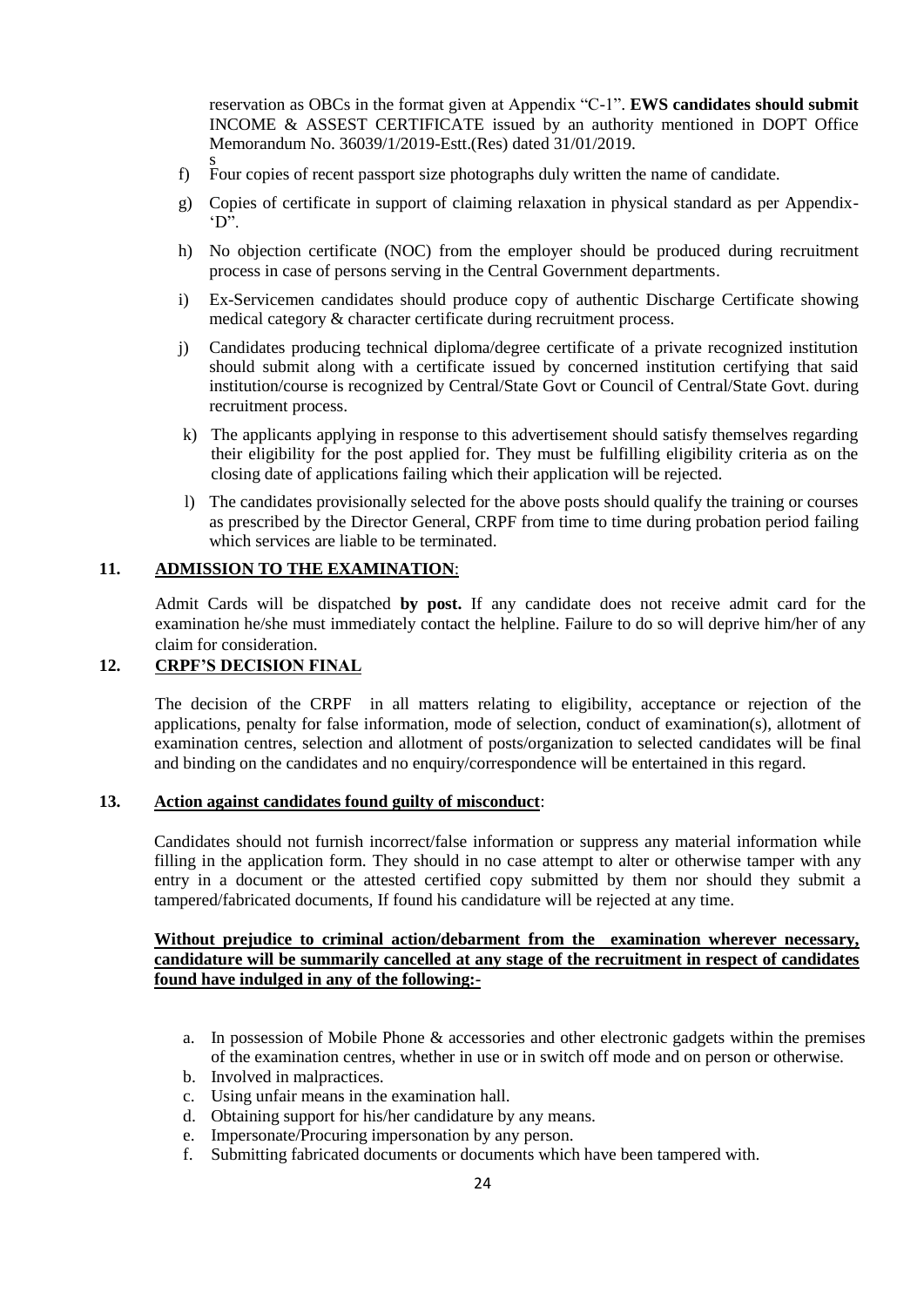- g. Making statements which are incorrect or false or suppressing material information.
- h. Resorting to any other irregular or improper means in connection with his/her candidature for the examination.
- i. Misbehaving in any other manner in the examination hall with the Supervisor, Invigilator or Department"s representatives.
- j. Taking away the Answer sheet with him/her from the examination hall, or passing it on to unauthorized persons during the conduct of the examination.
- k. Intimidating or causing bodily harm to the staff employed by the Department for the conduct of examination.
- l. To be ineligible for the Examination by not fulfilling the prescribed eligibility conditions.
- m. Candidature can also be cancelled at any stage of the recruitment for any other ground which the CRPF considers to be sufficient cause for cancellation of candidature.

## **14. CANVASSING:**

Canvassing in any form, misbehaviour, misconduct on the part of the candidate is prohibited and indulgence of such practice will be viewed seriously. The candidature of such candidates will be summarily rejected and no correspondence will be entertained in the matter. The decision of the Competent authority in the matter shall be final and cannot be questioned in any forum.

## **15. COURTS JURISDICTION**

Any dispute in regard to this recruitment will be subject to courts/tribunals having jurisdiction over the City/Town in which the Nodal Sector, CRPF, is situated.

## **16. IMPORTANT INSTRUCTIONS TO CANDIDATES**

| 1. | Candidates will be admitted to the Examination provisionally. Candidates are advised to go through the      |
|----|-------------------------------------------------------------------------------------------------------------|
|    | requirements of educational qualification, age, physical standards, etc. and satisfy themselves that they   |
|    | are eligible for the posts, before applying. When scrutiny is undertaken at any stage(at PST and finally at |
|    | Skill/Trade Test), if any claim made in the application is not found substantiated the candidature will be  |
|    | cancelled and the department decision in this regard shall be final.                                        |
| 2. | Candidates who have not affixed their signature or LTI or who have not written or coded details<br>such     |
|    | Name, Roll Number and Test Form Numbers or not furnished the declaration/certificate on Page-I<br><b>as</b> |
|    | of the OMR answer sheet will be awarded 'ZERO' mark.                                                        |
| 3. | Candidates seeking reservation benefits for SC/ST/OBC/EXM/EWS must ensure that they are entitled to         |
|    | such reservation as per eligibility prescribed in the Notice. They should also be in possession of the      |
|    | certificates in the format prescribed by Government of India in support of their claim.                     |
| 4. | Candidates belonging to the <b>Physically Handicapped</b> category are not eligible to apply for this       |
|    | examination.                                                                                                |
| 5. | Central Government civilian employees claiming age relaxation should produce a certificate in the           |
|    | prescribed format from their office at the time of document verification in respect of the length of        |
|    | continuous service which should be for not less than three years in the immediate period preceding the      |
|    | closing date for receipt of application. They should remain Central Government civilian employees till      |
|    | the time of appointment in the event of their selection.                                                    |
| 6. | In case of any query candidates may contact on helpline No.011-26160255.                                    |
| 7. | Candidates must carry at least one photo bearing <b>IDENTITY PROOF</b> in original such as Driving          |
|    | Licence, Voter Card, Aadhaar Card, PAN Card etc. to the examination centre, failing which they shall        |
|    | not be allowed to appear for the examination.                                                               |
| 8. | Candidate submitting more than one application with different particulars like name, father's name,         |
|    | community/Photo(Face)/Educational and/or Technical Qualification will be summarily rejected and also        |
|    | be debarred from the examination.                                                                           |
| 9. | Signatures of the candidates on all prescribed documents should be identical, either in English or Hindi,   |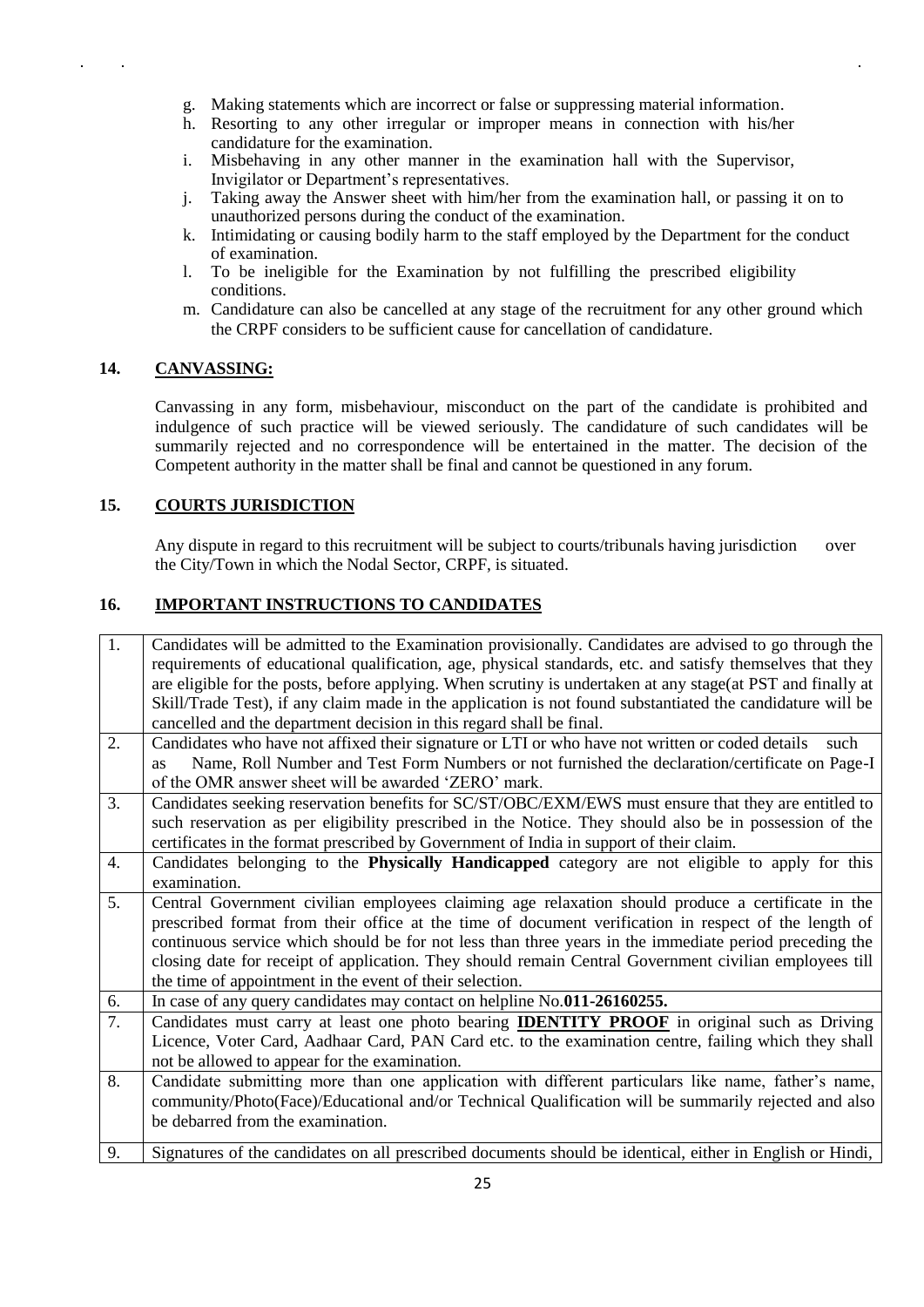|     | and must be in running hand and not in block/capital or disjointed letters. Signatures in different style or<br>language at the time of different process and document verification etc. may result in cancellation of                                                                                                                                                                                                                                  |
|-----|---------------------------------------------------------------------------------------------------------------------------------------------------------------------------------------------------------------------------------------------------------------------------------------------------------------------------------------------------------------------------------------------------------------------------------------------------------|
|     | candidature.                                                                                                                                                                                                                                                                                                                                                                                                                                            |
| 10. | Candidate should note that only Name, Father's name and Date of Birth as recorded in the<br>Matriculation/High School Examination Certificate or an equivalent certificate as on the date of<br>submission of application will be accepted.                                                                                                                                                                                                             |
|     | In case candidate has changed his/her name than gazette notification or any other legal documents as<br>applicable should be submitted at the time of document verification. Such candidate should indicate their<br>changed name in the application. However, other details should match with the Matriculation or<br>equivalent certificate. Date of such change should be prior to submission of application.                                        |
| 11. | Photocopy of relevant documents form is required to be attached with application form.                                                                                                                                                                                                                                                                                                                                                                  |
| 12. | Candidate will only be responsible for any injury or mis-happening during any stage of<br>examination<br>i.e. he will appear at his own risk.                                                                                                                                                                                                                                                                                                           |
| 13. | No TA/DA will be allowed to the candidates for their journey to attend the test. They will appear for the<br>selection tests at their own expenses and risk.                                                                                                                                                                                                                                                                                            |
| 14. | The appointment will be subject to the condition that the candidates declared medically<br>fit as per laid<br>down criteria and fulfilling all other required conditions.                                                                                                                                                                                                                                                                               |
| 15. | All the posts are combatised. Selected candidates will be sent for Basic combatisation<br>training/course<br>at any of the training institution/GC of the CRPF. The services of those who fail to complete the<br>training successfully are liable to be terminated as per the Rules/Instructions issued on the subject by the<br>Govt./Department from time to time.                                                                                   |
| 16. | After his/her selection/appointment, if any candidate is found ineligible or guilty of suppressing facts, on<br>any ground, his/her services will be terminated without assigning any reason.                                                                                                                                                                                                                                                           |
| 17. | Success in the selection process confers no right to appointment unless the candidates<br>comes within<br>the cut off merit list prepared as against the advertised vacancies and the department is satisfied after<br>such enquiry as may be considered necessary that the<br>candidate is suitable in all respects for<br>appointment to the service/post.                                                                                            |
| 18. | Selected candidates, on their appointment in CRPF will be governed by the CRPF Act,<br><b>CRPF</b><br>1949,<br>Rules 1955 and other rules and regulations as applicable from time to time. In case of candidates so<br>appointed in the Force seeking resignations or discharge as per rule, shall be required to remit to the<br>Govt. a sum equal to 3 months pay and allowances or the cost of training imparted to him/her, whichever<br>is higher. |
| 19. | These posts carry all India liability and candidates are liable to be posted anywhere in India / abroad.                                                                                                                                                                                                                                                                                                                                                |

## **IMPORTANT NOTICE FOR CANDIDATES**

**Beware of touts. Money is not charged for recruitment in CRPF. If you have paid or promised to pay money to any one, you are being cheated and you are losing money. If anyone demands money for getting you selected, immediately inform the Presiding Officer (PO) of recruitment board or IG/DIG of concerned recruitment Centre or helpline of Recruitment Directorate, CRPF, New Delhi or nearest police station.**

> Sd/- 25/06/20  **(Manoj Dhyani) DIGP (Recruitment), Dte.**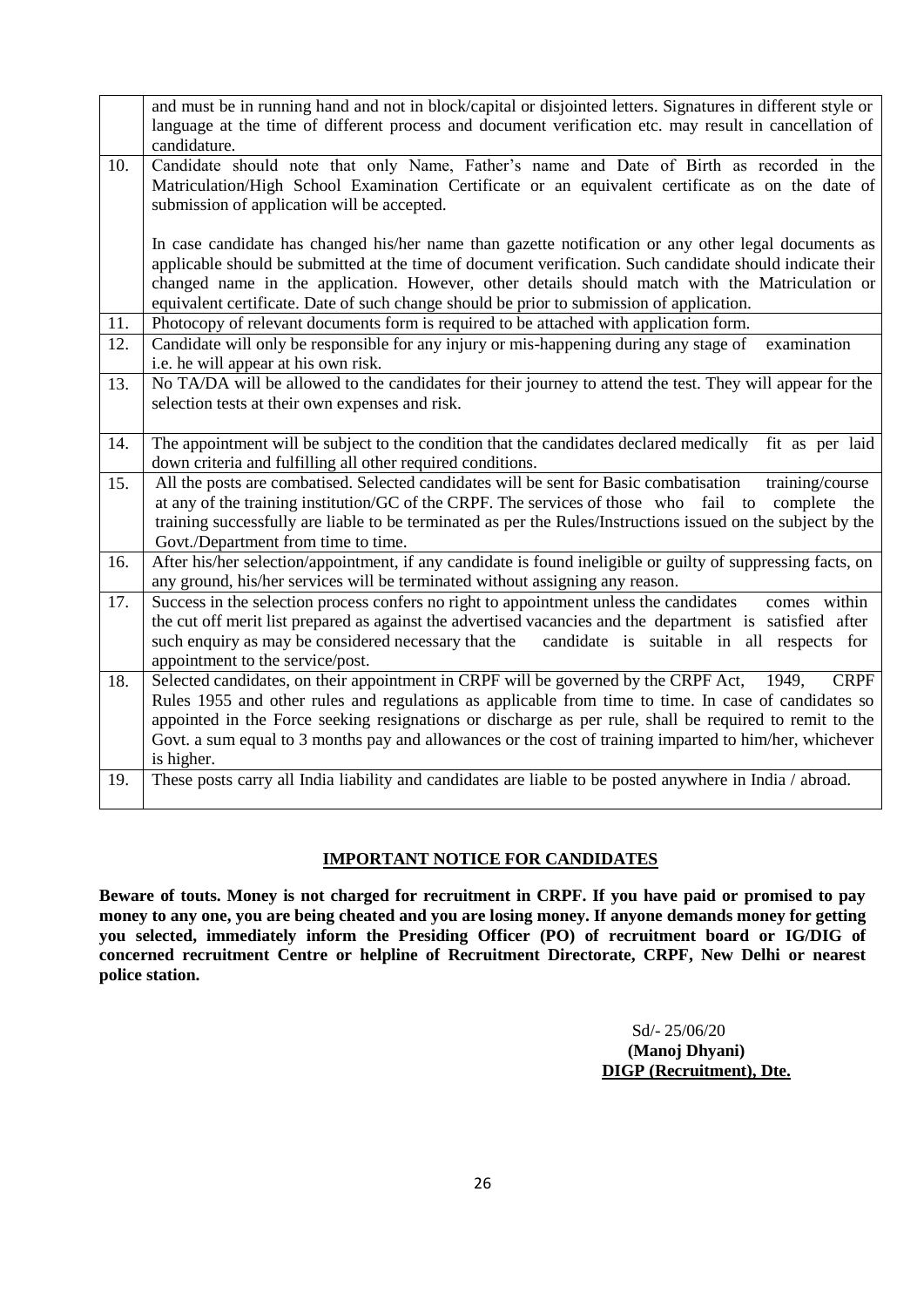

# **CENTRAL RESERVE POLICE FORCE PARAMEDICAL STAFF EXAMINATION 2020**

|    |                                        |                | DETAILS TO BE FILLED IN BLOCK LETTERS ONLY |                   |
|----|----------------------------------------|----------------|--------------------------------------------|-------------------|
| 1  | Post Applied for                       |                |                                            |                   |
| 2  | <b>Examination Centre Choices</b>      | 1              |                                            | Paste latest      |
|    |                                        | $\overline{2}$ |                                            | passport size     |
| 3  | Name of Applicant                      |                |                                            | colour photograph |
| 4  | Father's Name                          |                |                                            |                   |
| 5  | Mother's Name                          |                |                                            |                   |
| 6  | Date of Birth                          |                |                                            |                   |
| 7  | Gender-Male/Female                     |                |                                            |                   |
| 8  | Mobile Number                          |                |                                            |                   |
| 9  | E-Mail ID                              |                |                                            |                   |
| 10 | Category: Unreserved                   |                |                                            |                   |
|    | /SC/ST/OBC/EWS                         |                |                                            |                   |
| 11 | Religion                               |                |                                            |                   |
| 12 | Whether Govt. Employee- Yes/No         |                |                                            |                   |
| 13 | Name of Employer                       |                |                                            |                   |
| 14 | Marital Status- Married/Un-Married     |                |                                            |                   |
| 15 | Nationality- Indian/Others             |                |                                            |                   |
| 16 | State/UT (Domicile)                    |                |                                            |                   |
| 17 | Name of the particular area or         |                |                                            |                   |
|    | region for claiming extended time      |                |                                            |                   |
| 18 | Height (in Cms)                        |                |                                            |                   |
| 19 | Chest (Not applicable for female       | Expanded       | Un-expanded                                |                   |
|    | candidates)                            |                |                                            |                   |
| 20 | Whether seeking Height Relaxation      | Yes/No         |                                            |                   |
| 21 | Whether seeking Age Relaxation         | Yes/No         |                                            |                   |
|    | a) As depended family members          |                |                                            |                   |
|    | of persons killed in Riots of          |                |                                            |                   |
|    | 1984.                                  |                |                                            |                   |
|    | b) As depended family members          |                |                                            |                   |
|    | of persons killed in Riots of          |                |                                            |                   |
|    | 2002 in Gujarat.                       |                |                                            |                   |
|    | Persons originally domiciled<br>C)     |                |                                            |                   |
|    | in J&K during 01/01/80 to<br>31/12/89. |                |                                            |                   |
| 22 | Whether Ex-Serviceman                  | Yes/No         |                                            |                   |
|    | Date of joining service<br>a)          |                |                                            |                   |
|    | Date of Discharge<br>b)                |                |                                            |                   |
|    | of<br>Length<br>Service<br>c)          |                |                                            |                   |
|    | Day/Month/Year                         |                |                                            |                   |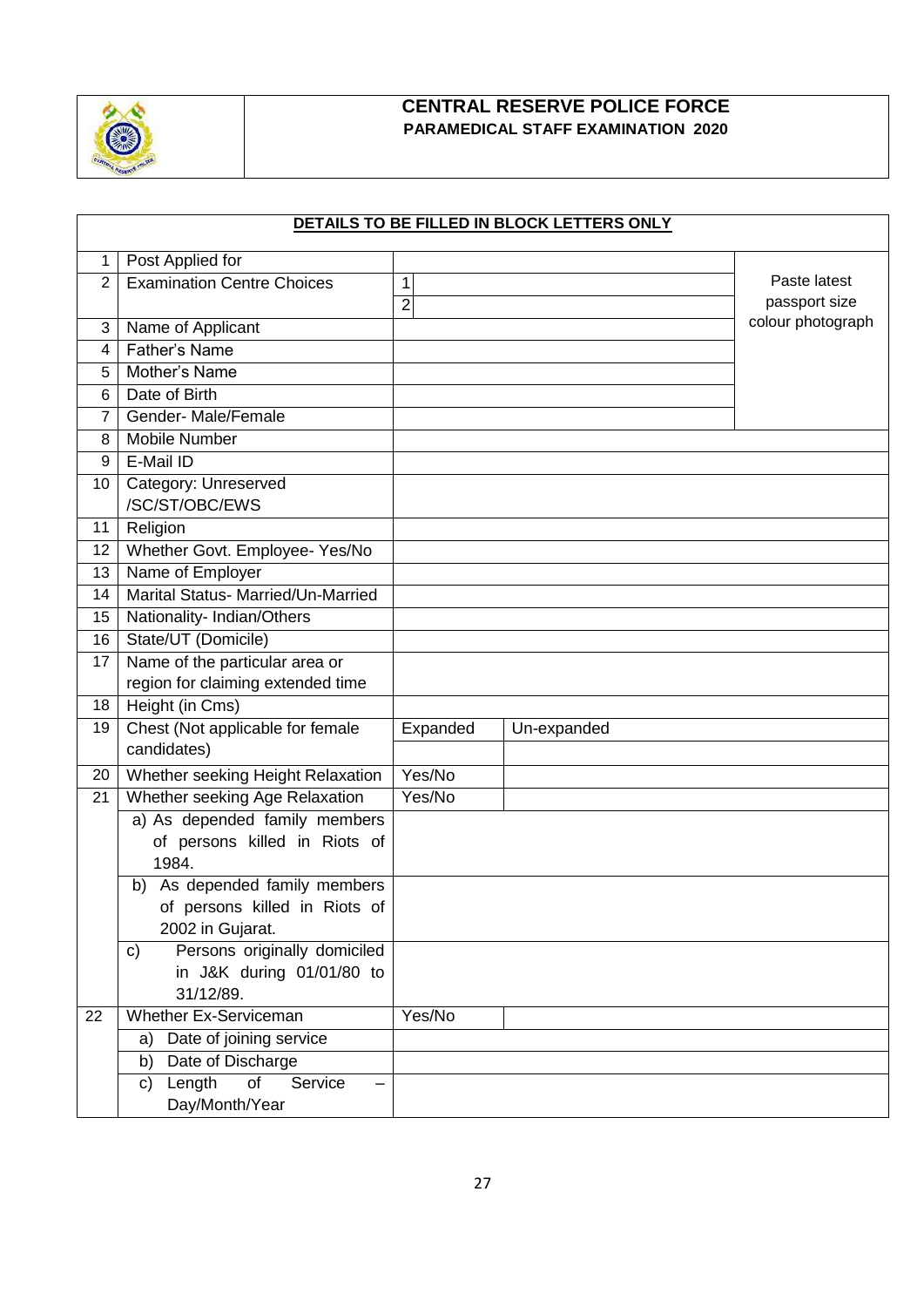| 23 | <b>Educational</b><br>Qualification | <b>Education</b><br><b>Standard</b> | Year of<br>passing                | <b>Serial NO. of Certificate</b><br>Name of School/<br>Name of Board/<br><b>University</b><br>College |      |        |  |  |
|----|-------------------------------------|-------------------------------------|-----------------------------------|-------------------------------------------------------------------------------------------------------|------|--------|--|--|
|    |                                     |                                     |                                   |                                                                                                       |      |        |  |  |
|    |                                     | $10^{th}$                           |                                   |                                                                                                       |      |        |  |  |
|    |                                     | $12^{th}$                           |                                   |                                                                                                       |      |        |  |  |
|    |                                     | Graduation<br>Post                  |                                   |                                                                                                       |      |        |  |  |
|    |                                     | Graduation                          |                                   |                                                                                                       |      |        |  |  |
| 24 | Technical                           |                                     |                                   |                                                                                                       |      |        |  |  |
|    | Qualification and                   |                                     |                                   |                                                                                                       |      |        |  |  |
|    | experience                          |                                     |                                   |                                                                                                       |      |        |  |  |
| 25 | Postal Address for                  |                                     |                                   |                                                                                                       |      |        |  |  |
|    | Correspondence                      |                                     |                                   |                                                                                                       |      |        |  |  |
| 26 | <b>Permanent Address</b>            |                                     |                                   |                                                                                                       |      |        |  |  |
| 27 | Aadhaar Card Number (Optional)      |                                     |                                   |                                                                                                       |      |        |  |  |
| 28 | Whether convicted in any criminal   |                                     |                                   | Yes/No                                                                                                |      |        |  |  |
|    | or Civil case.                      |                                     |                                   |                                                                                                       |      |        |  |  |
| 29 | Whether any FIR lodged in any       |                                     |                                   | Yes/No                                                                                                |      |        |  |  |
|    | Police Station.                     |                                     |                                   |                                                                                                       |      |        |  |  |
| 30 | Whether arrested by Police          |                                     |                                   | Yes/No                                                                                                |      |        |  |  |
| 31 |                                     |                                     | Whether any criminal case pending | Yes/No                                                                                                |      |        |  |  |
|    | in any court of Law.                |                                     |                                   |                                                                                                       |      |        |  |  |
| 32 | Details of fee paid (if applicable) |                                     |                                   | IPO/BD No.                                                                                            | Date | Amount |  |  |
|    |                                     |                                     |                                   |                                                                                                       |      |        |  |  |

 I hereby declare that all statements made in this application are true, complete and correct to the best of my knowledge and belief. I understand that in the event of any information being found suppressed/false or incorrect or ineligibility being detected before or after the examination, my candidature/appointment is liable to be cancelled.

> SIGNATURE OF CANDIDATE (Unsigned application will be rejected)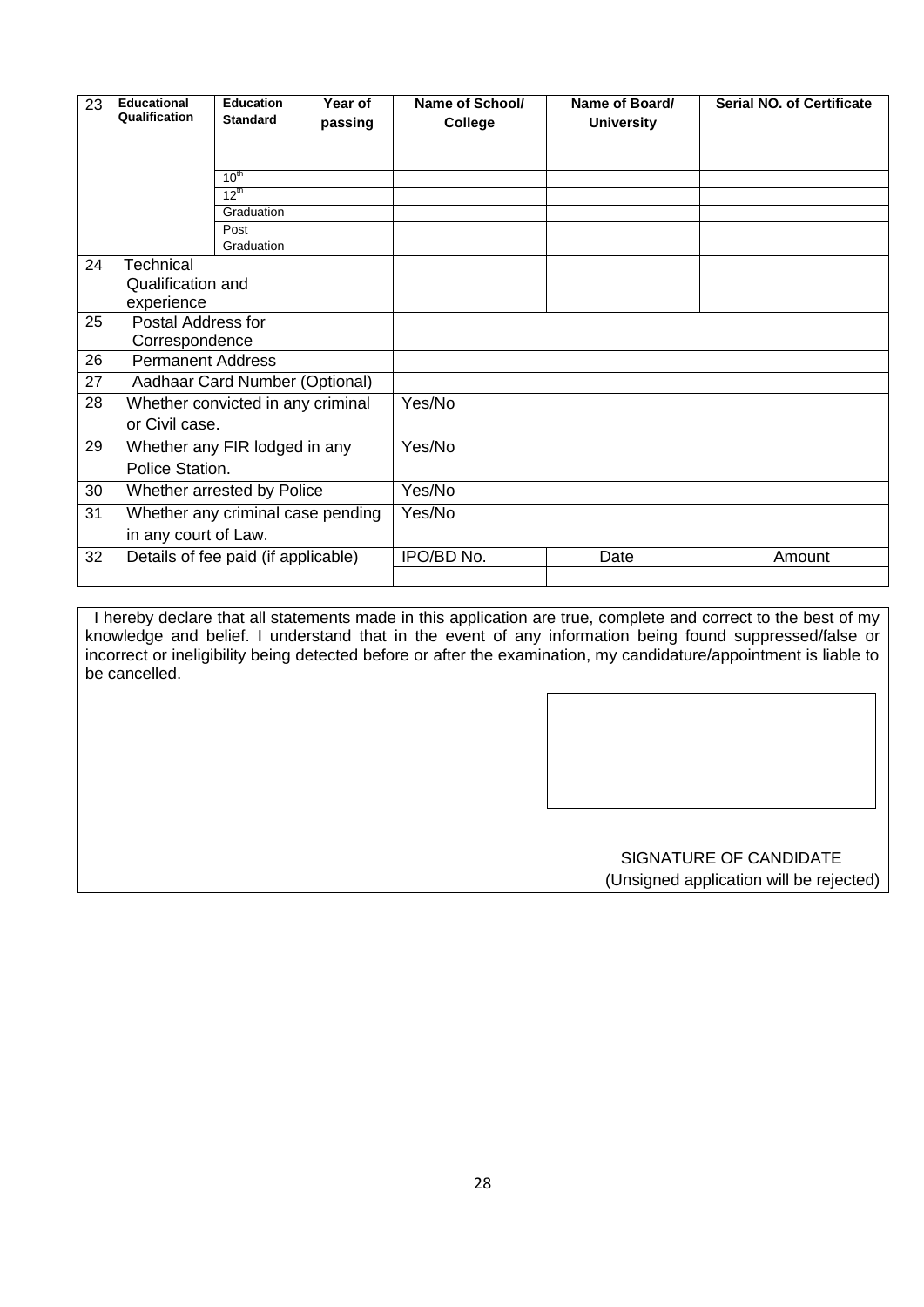## **DECLARATION**

- i) I have not submitted any other application for this examination. I am aware that if I contravene this rule, my application will be rejected summarily by the Department.
- ii) I have read the provisions in the Notice of the examination carefully and hereby undertake to abide by them.
- iii) I further declare that I fulfil all the conditions of eligibility regarding age limits, educational qualifications etc., prescribed for admission to the examination.
- iv) I also declare that I do not stand debarred by CRPF as on date and have never been convicted by any court of law. I also declare that no criminal case is pending against me. Further declare that I have never been dismissed or removed from Govt. Service or my service been terminated during probation.
- v) For Central Govt. Employees seeking age relaxation. I declare that I am a Central Govt. Civilian Employee and completed 03 years regular service or regular length of service stipulated in Rules & Notice of the examination on or before date of closing of submitting application from given in the Notice.
- vi) For candidate belonging to OBC. I declare that I belong to the community which is recognized as a backward class by the Govt. of India for the purpose of reservation in services as per order contained in Deptt. Of Personnel and Training Office Memorandum No.36012/22/93/Estt.(SCT) dated 08.09.1993. I also declare that I do not belong to the person/sections(creamy layer) mentioned in column 3 of the schedule of the OM mentioned above and modified vide Govt. of India DOPT OMs mentioned in the Notice. I further declare that I am in possession of OBC Certificate in the prescribed format given in the Notice of the examinations.
- vii) For Candidates belonging Ex-Serviceman. I declare that I fulfil all the eligibility condition relating to Ex-Serviceman as per Rule & Notice of examination.
- viii) "I…………………………..Son/Daughter of Shri…………………………… Age…………… years, resident of ……………………… District…………………….. State……………….. hereby declare that the information given above and in the enclosed documents is true to the best of my knowledge and belief and nothing has been concealed therein. I am well aware of the fact that if the information given by me is proved/not true, I will have to face the consequences as per the Law. Also, all the benefits availed by me shall be summarily withdrawn".

### **Signature of candidate**

**Place.........................**

**Date..........................**



### **Unsigned Declaration will be rejected.**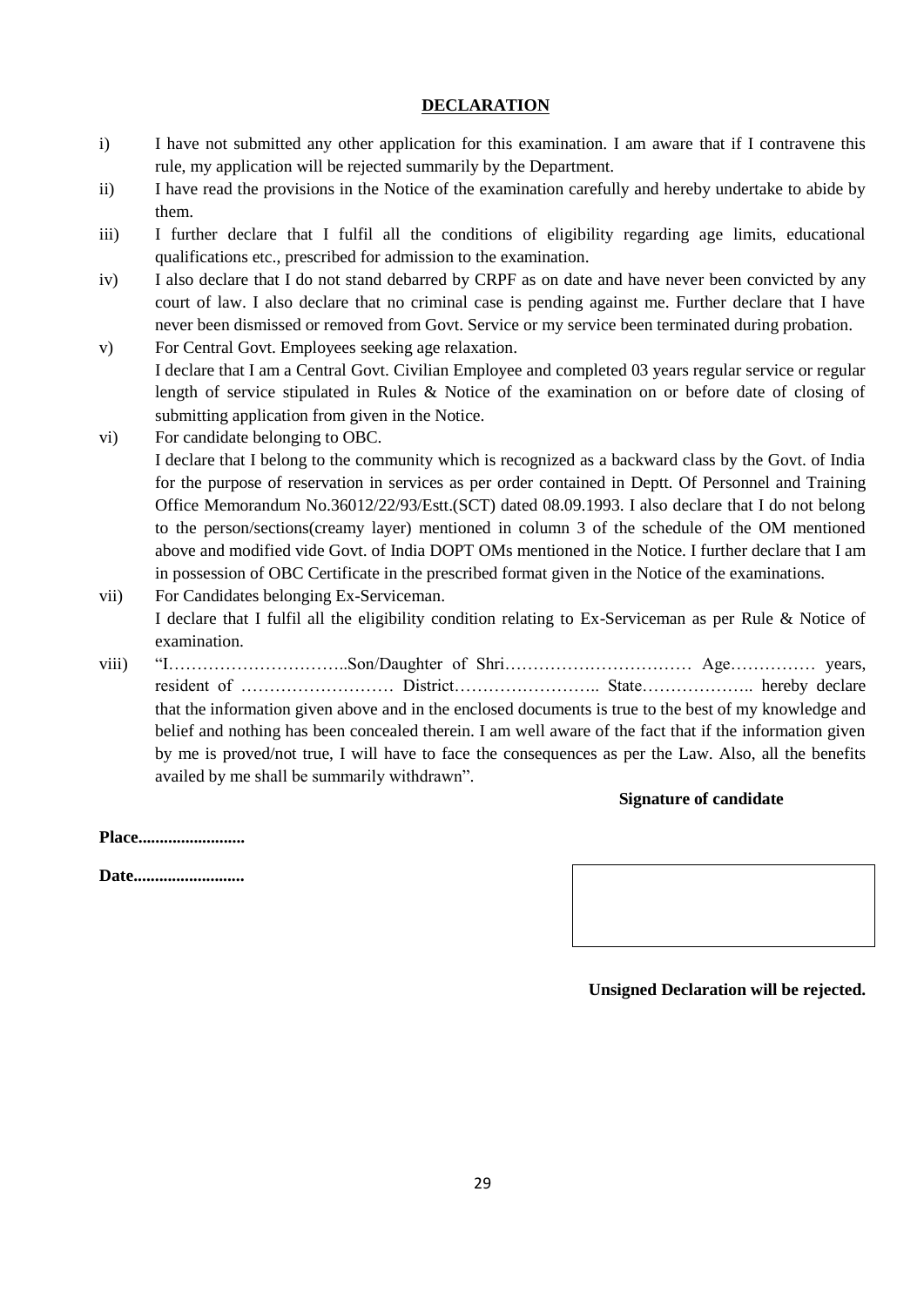## **APPENDIX-"A-I"**

### **Form of Certificate for serving Defence Personnel**

I hereby certify that, according to the information available with me, (No.)…………………………(Rank)………………………….(Name)…………………………………………. ………….is due to complete the specified term of his engagement with the Armed Forces on the (Date)……………………….

**Place :**

**Date: Signature of Commanding Officer with office seal**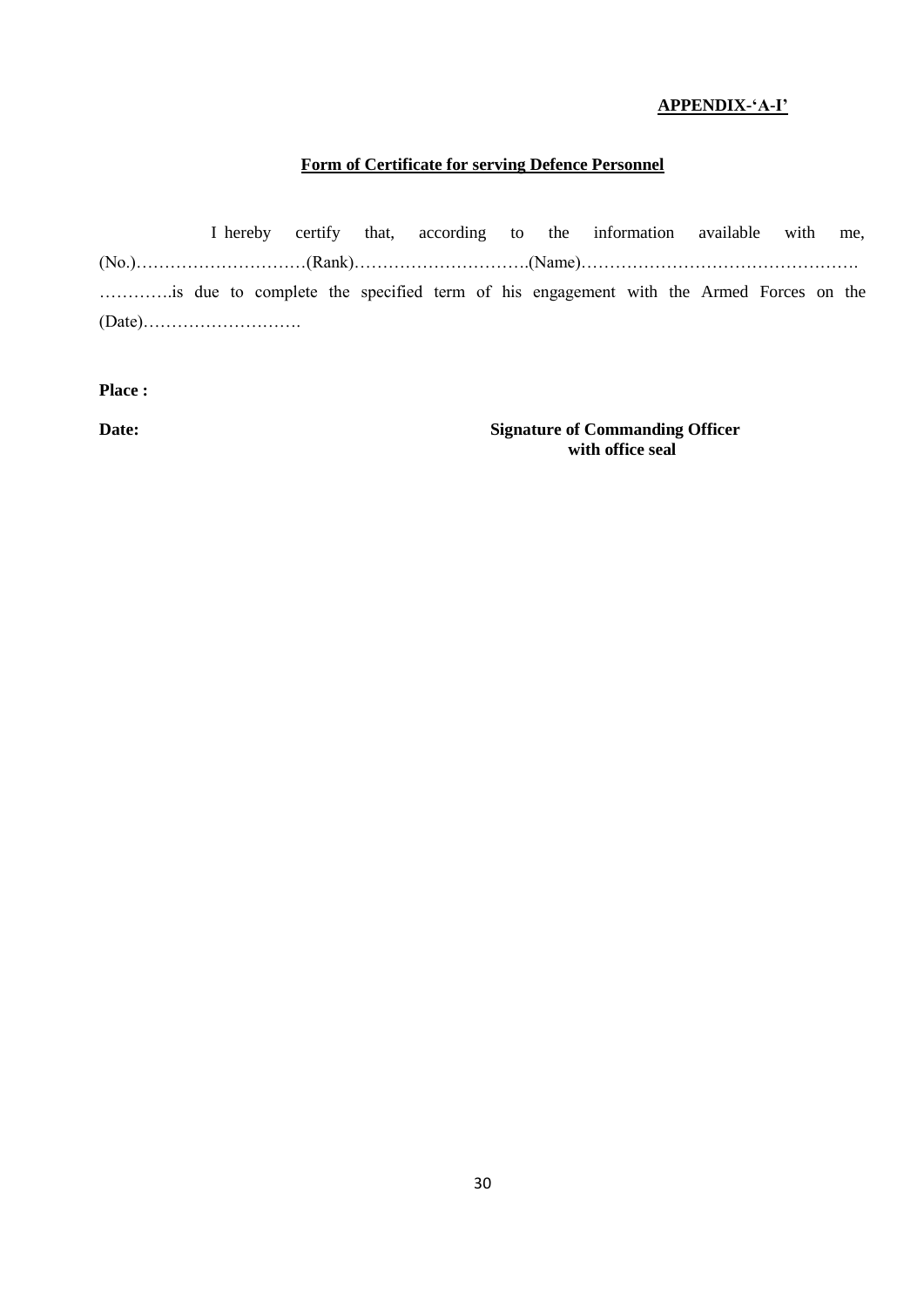## **UNDERTAKING TO BE GIVEN BY THE EX-SERVICEMAN (ESM)**

I understand that, if selected on the basis of the recruitment/examination to which the application relates, my appointment will be subject to my producing documentary evidence to the satisfaction of the Appointing Authority that I have been duly released/retired/discharged from the Armed Forces and that I am entitled to the benefits admissible to Ex-Servicemen in terms of the Ex-Servicemen (Re-employment in Central Civil Services and Posts rules, 1979, as amended from time to time).

I also understand that I shall not be eligible to be appointed to a vacancy reserved for Ex-Servicemen in regard to the recruitment covered by this examination, if I have at any time prior to such appointment, secured any employment on the civil side (including Public Sector Undertakings, Autonomous Bodies/Statutory Bodies, Nationalized Banks, etc.) by availing of the concession of reservation of vacancies admissible to Ex-Servicemen, except as per Department of Personnel and Training OM No.36034/1/2014- Estt(Res) dated 14.8.2014.

I further submit the following information:

- a) Date of appointment in Armed Forces
- b) Date of discharge
- c) Length of service in Armed Forces
- d) My last Unit / Corps

**Place:**

**Date: Conserverse Conserverse Conserverse Conserverse Conserverse Conserverse Conserverse Conserverse Conserverse Conserverse Conserverse Conserverse Conserverse Conserverse Conserverse Conserverse Conserverse Conserver**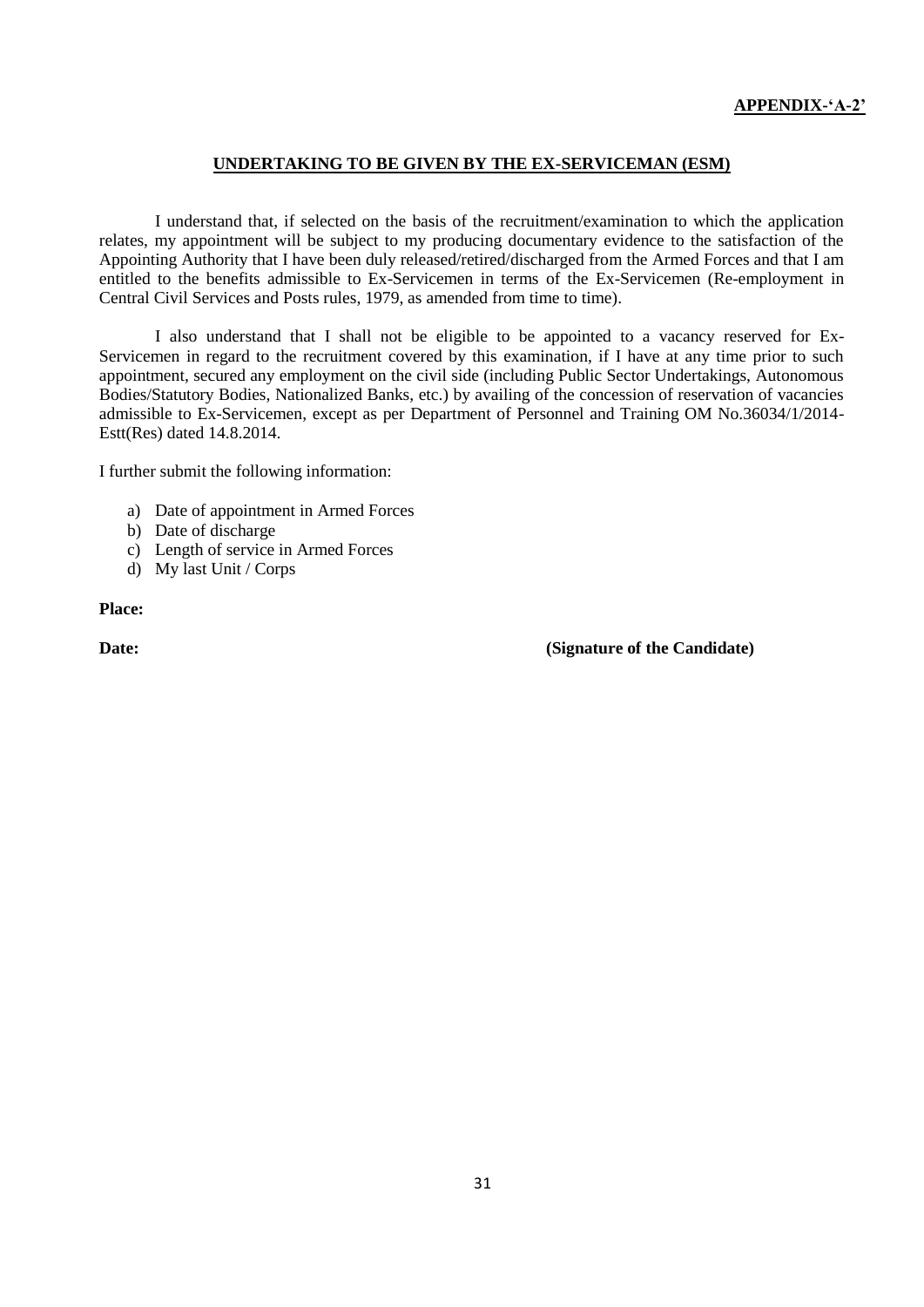### **APPENDIX "B"**

## **FORM OF SC/ST CASTE CERTIFICATE**

This is to certify that Shri/Smt/Kumari…………………............ son/daughter of………...…. ...................of village/town………............ in District/Division…………....... of the State / Union Territory ……...…….. belongs to the …………… ……. Caste/Tribe which is recognized as a scheduled caste / scheduled tribe under:-

- The constitution (Scheduled Castes) order, 1950
- The constitution (Scheduled Tribe) order, 1950
- The constitution (Scheduled Castes) (UT) order, 1951
- The constitution (ST) (UT) order, 1951
- (As amended by the Scheduled Castes and scheduled tribes lists (Modification Order) 1956, the Bombay reorganization Act 1960, the Punjab, Recognization Act, 1966. The State of HP Act,1970, the North-Eastern area (recognisation) Act, 1971 and the scheduled caste and scheduled tribes (amendment) Act, 1976.
- The constitution (Jammu & Kashmir) Scheduled Castes order, 1956
- The constitution (Andaman &Nicobar Inlands) Scheduled Tribes order, 1959, as amended by the Scheduled castes and scheduled tribes orders (Amendment) Act 1976
- The constitution (Dadar & Nagar Naveli) Scheduled Tribes order, 1962
- The constitution (Dadar& Nagar Naveli) Scheduled Castes Act 1962
- The constitution (Pondicherry) Scheduled Castes order, 1964
- The constitution (Uttar Pradesh) ST order, 1967
- The constitution (Goa, Daman and Diu) SC order, 1968
- The constitution (Goa, Daman and Diu) ST order, 1968
- The constitution (Nagaland) ST order, 1970
- The constitution (Sikkim) SC order, 1978
- The constitution (Sikkim) ST order, 1978
- The constitution (J&K) ST order, 1989
- The constitution (SC) orders (Amendment) Act 1990
- The constitution (ST) orders (Amendment) Act 1991
- The constitution (ST) orders second (Amendment) Act 1991
- The constitution (ST) orders (Amendment) Ordinance 1996

2. This certificate is issued on the basis of the schedule castes / scheduled tribes certificates issued to Shri/Smt ………………....…father/mother.................... of Shri/Smt/Kumari……….......... of the village/town…....…….. in District /Division…....…… of the state/UT…........….who belong to the ...........................caste/tribe which is recognized as a Scheduled Caste/Scheduled Tribe in the state/UT ….......... issued by the………...……… dated………….

3. Shri/Smt/Kumari …….......… and/or his/her family ordinarily reside (s) in village/town ……......…… of …….. District / Division of the state/UT of ………...…

Place: Date:

> Signature…………… Designation………… (with seal of office)

(Note: The term "Ordinarily resides" used here will have the same meaning as in section 20 of the Representation of the peoples Act, 1950)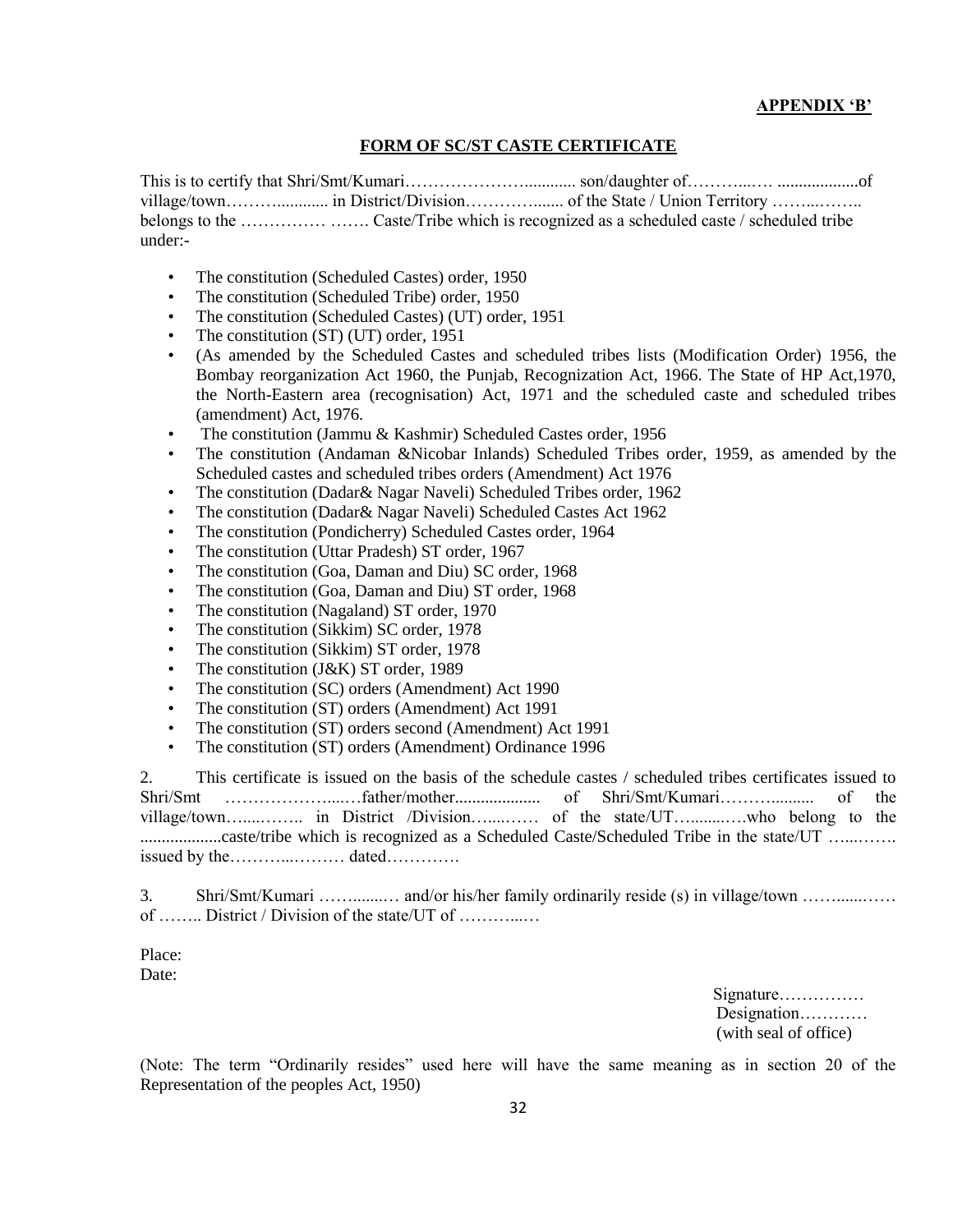## **AUTHORITIES EMPOWERED TO ISSUE CASTE CERTIFICATES**

## **(G.I Deptt. or Pers. &Trg. O.M.No.36012/6/88-Estt(SCT), SRD-III) dated 24/4/1990)**

The under mentioned authorities have been empowered to issue caste certificate of verification:-

- 1. District Magistrate/Additional District Magistrate/Collector/Deputy Commissioner/ Addl.Deputy Commissioner/ Deputy Collector/Ist Class Stipendiary Magistrate/ Sub-DM/ Taluk Magistrate/ Executive Magistrate/Extra Assistant Commissioner.
- 2. Chief Presidency Magistrate/Additional Chief Presidency Magistrate/Presidency Magistrate.
- 3. Revenue Officer not below the rank of Tehsildar
- 4. Sub-Divisional Officer of the area where the candidate and/or his family normally resides.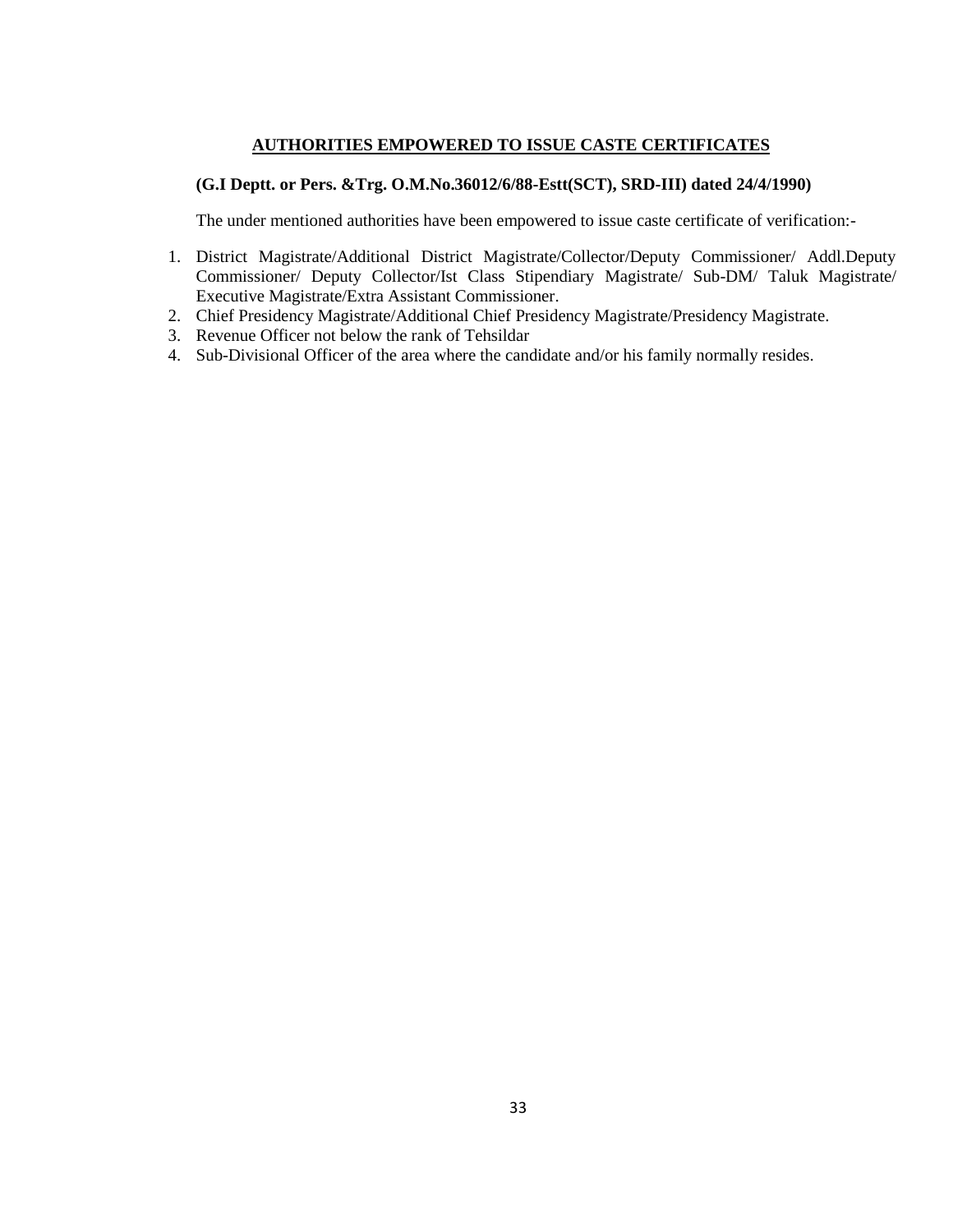### **APPENDIX "C"**

## **FORM OF CERTIFICATE TO BE PRODUCED BY OTHER BACKWARD CLASSES (OBC) APPLYING FOR APPOINTMENT TO POSTS UNDER THE GOVERNMENT OF INDIA (G.I., Dept. of per &Trg OM No. 36033/28/94-Estt (Res) dated 2/7/97)**

This is to certify that ………………..son/daughter of ……………… of village …………. District / Division……………. In the ……………….. state ………….. belongs to the ………… community which is recognized as a Backward Class under:

- \*i) Government of India, Ministry of Welfare, Resolution No. 12011/68/93-BCC(c), dated the  $10^{th}$ September, 1993, published in the Gazette of India, Extraordinary, Part-I, section I No. 186, dated the 13th September,1993.
- \*ii) Government of India, Ministry of Welfare, Resolution No. 12011/9/94-BCC dated the 19<sup>th</sup> October, 1994, published in the Gazette of India, Extraordinary, Part-I, section I No. 163, dated the  $20<sup>th</sup>$  October 1994.
- \*iii) Government of India, Ministry of Welfare, Resolution No. 12011/7/95-BCC, dated the 24<sup>th</sup> May, 1995, published in the Gazette of India, Extraordinary, Part-I, section I No. 88, dated the  $25^{\text{th}}$  May 1995.
- \*iv) Government of India, Ministry of Welfare, Resolution No. 12011/44/96-BCC, dated the 6th December, 1996, published in the Gazette of India, Extraordinary, Part-I, section I No. 210, dated the  $11<sup>th</sup>$ December 1996.

Shri…….....……and/or his family ordinarily reside(s) in the …….........…District / Division of the …......…….. State. This is also to certify that he/she does not belong to the persons/sections (Creamy Layer) mentioned in column 3 of the Schedule to the Govt. of India, Dept. of Personnel and Training O.M No. 36012/22/93-Estt(SCT) dated 8/9/1993.

Date: Place:

> District Magistrate Deputy Commissioner etc.

Strike out whichever is not applicable.

### **NB:**

- a) The term "Ordinarily" used here will have the same meaning as in section 20 of the representation of the people Act 1950)
- b) The authorities competent to issue caste certificate as indicated below:-

i) District Magistrate/Additional District Magistrate/Collector/Deputy Commissioner/ Addl.Deputy Commissioner/ Deputy Collector/Ist Class Stipendiary Magistrate/ Sub-DM/ Taluk Magistrate/ Executive Magistrate/Extra Assistant Commissioner (not below the rank of First Class Stipendary Magistrate)

ii)Chief Presidency Magistrate/Additional Chief Presidency Magistrate/Presidency Magistrate.

iii)Revenue Officer not below the rank of Tehsildar and

iv)Sub-Divisional Officer of the area where the candidate and/or his family normally resides.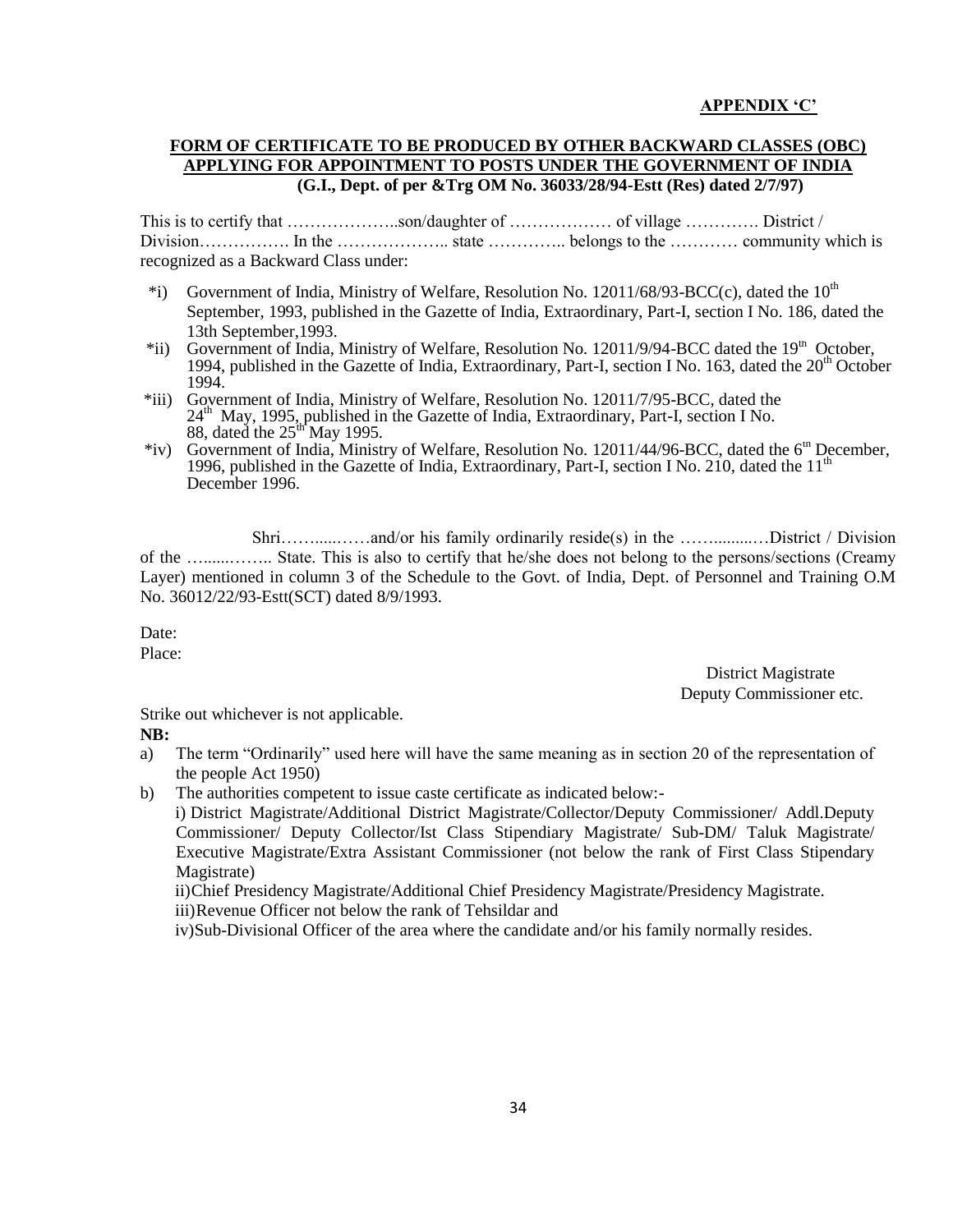### **APPENDIX "C-1"**

## **DECLARATION BY OBC CANDIDATE REGARDING NON-CREAMY LAYER STATUS**

"I,\_\_\_\_\_\_\_\_\_\_\_\_\_\_\_\_\_\_\_\_\_\_\_\_\_\_\_\_\_\_\_son/daughter of Shri\_\_\_\_\_\_\_\_\_\_\_\_\_\_\_\_\_\_\_\_\_\_\_\_\_\_ resident of village/town/city\_\_\_\_\_\_\_\_\_\_\_\_\_\_\_\_\_\_\_\_\_\_\_\_\_ district\_\_\_\_\_\_\_\_\_\_\_\_\_\_\_\_\_\_\_\_\_\_\_\_\_\_\_\_\_ belong to the <u>community</u> which is recognized as a backward class by the Government of India for the purpose of reservation in services as per orders contained in DOP&T OM No.36012/22/93- Estt.(SCT) dated 8/9/93. It is also declared that I do not belong to persons/sections (Creamy Layer) mentioned in column-3 of the Schedule to the above referred Office Memorandum dated 8-9-1993"

**Signature of applicant (OBC Candidate)**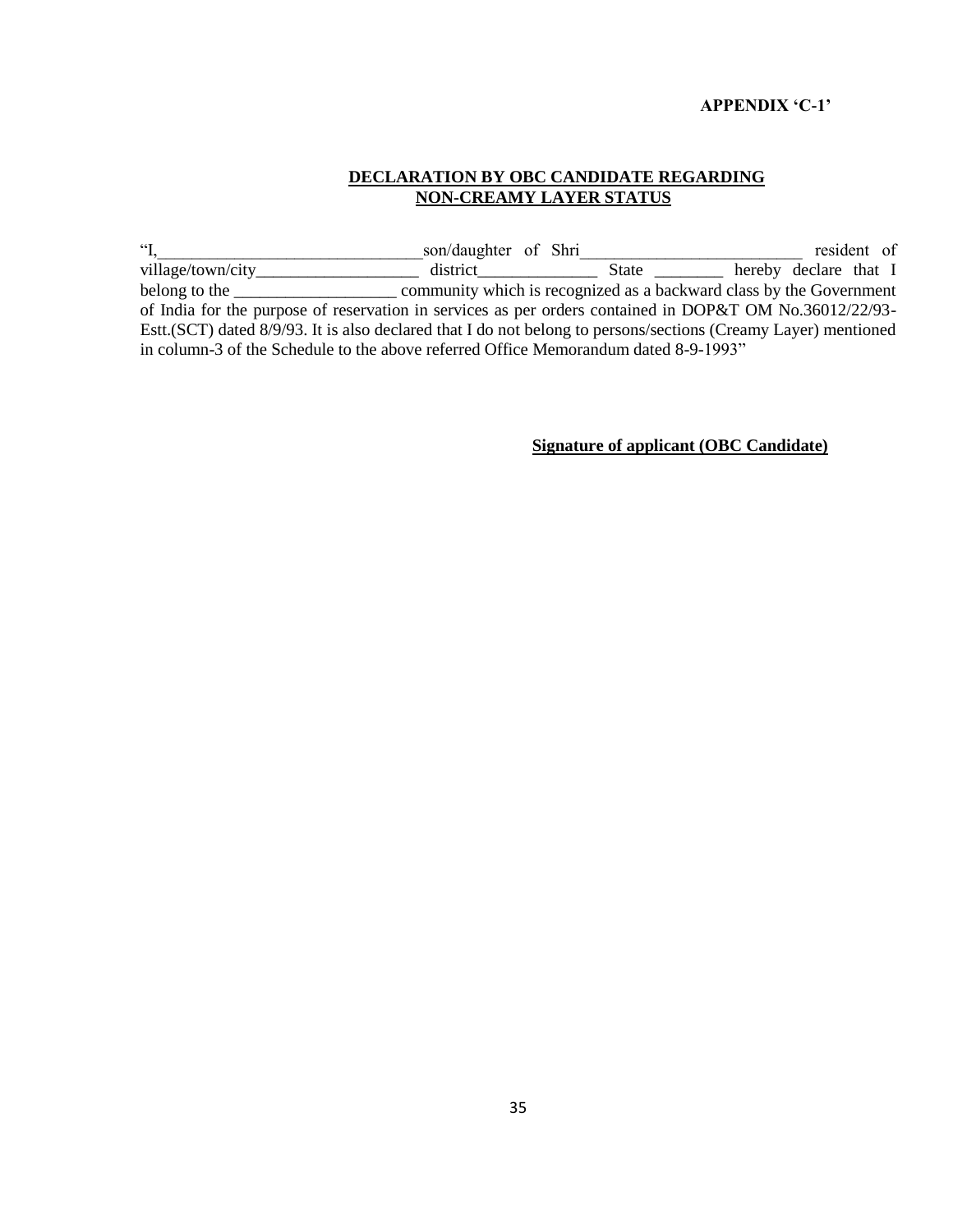## **APPENDIX – "D"**

## **FORM OF CERTIFICATE TO BE SUBMITTED BY THE CANDIDATES THOSE WHO INTEND TO AVAIL RELAXATION IN HEIGHT OR CHEST MEASUREMENT**

Certified that Shri \_\_\_\_\_\_\_\_\_\_\_\_\_\_\_\_\_\_\_\_\_\_\_S/O Shri \_\_\_\_\_\_\_\_\_\_\_\_\_\_\_\_\_\_\_\_\_\_\_\_\_\_\_\_ is permanent resident of village and the Tehsil/Taluka District of State.

#### **2. It is further certified that:**

**\***Residents of entire area mentioned above are considered as (Garhwal,Kumaouni, Dogras,Marathas, Sikkimies) for relaxation in height and chest measurement for recruitment in the Para Military forces of the Union of India.

\*He belongs to Himachal Pradesh/Leh&Laddakh/Kashmir Valley/North Eastern States and is considered for relaxation in height and chest measurement for recruitment in the Para Military forces of Union of India.

\*He belongs to \_\_\_\_\_\_\_\_\_\_\_\_\_\_\_\_\_\_ Tribals/Adivasis Community and is considered for relaxation in height and chest measurement for recruitment in the Para military forces of the Union of India.

Date: Place:

> **Signature District Magistrate/ Sub Divisional Magistrate/Tehsildar**

**\*** Delete whichever is not applicable.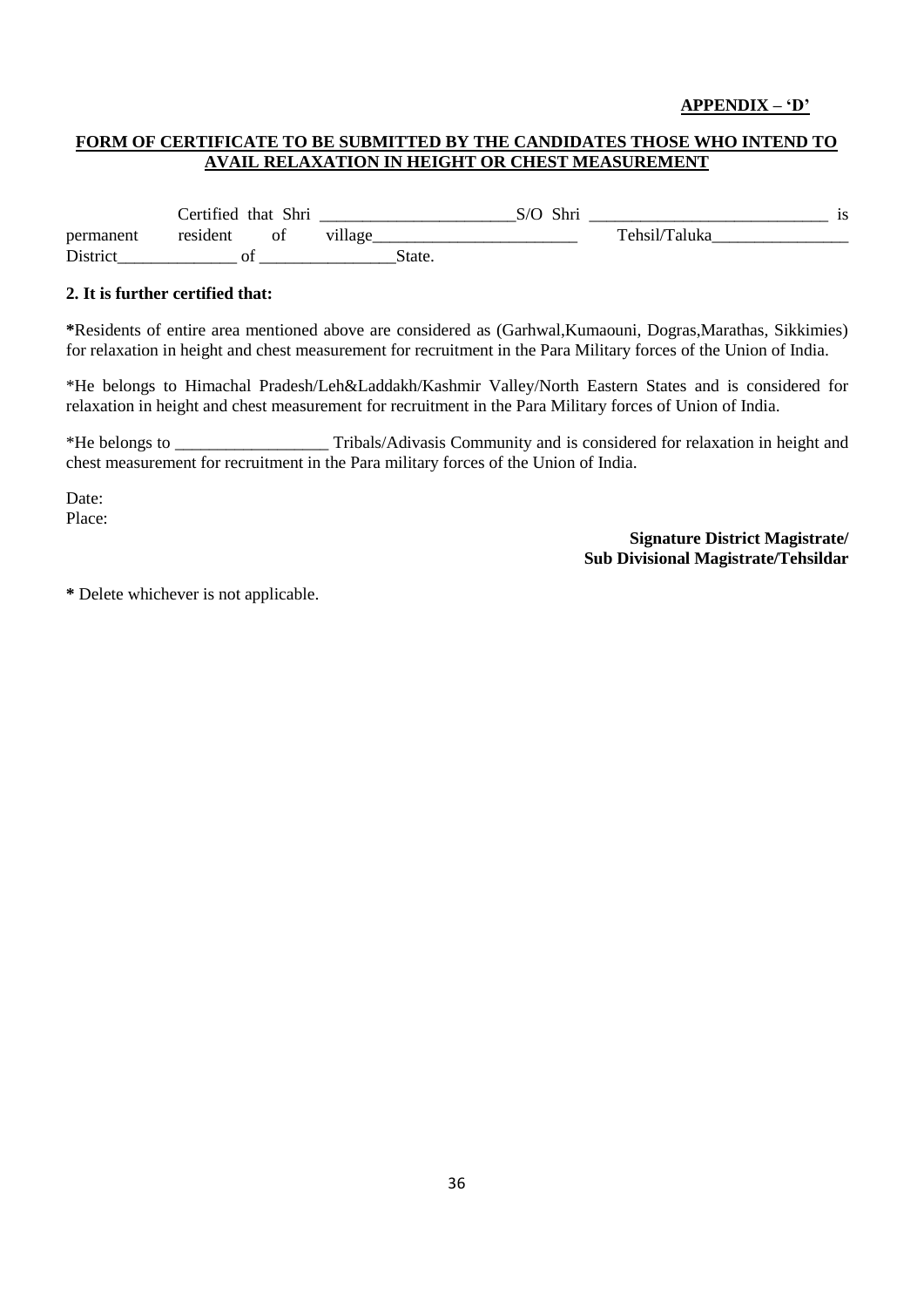## **FORM OF CERTIFICATE TO BE SUBMITTED BY CENTRAL GOVERNMENT CIVILIAN EMPLOYEES SEEKING AGE-RELAXATION**

(To be filled by the Head of the Office or Department in which the candidate is working).

It is certified that \*Shri/Smt./Km. \_\_\_\_\_\_\_\_\_\_\_\_\_\_\_\_\_\_\_\_\_\_\_\_\_\_\_ is a Central Government civilian employee holding post of ………………............................................……………in the pay scale of Rs.\_\_\_\_\_\_\_\_\_\_\_\_\_\_\_\_\_\_\_ with 3 years regular service in the grade.

There is no objection to his/ her appearing for the Recruitment of ……………………………………………….. Examination, 2020.

> Signature \_\_\_\_\_\_\_\_\_\_\_\_\_\_\_\_\_\_\_  $\frac{1}{2}$  ,  $\frac{1}{2}$  ,  $\frac{1}{2}$  ,  $\frac{1}{2}$  ,  $\frac{1}{2}$  ,  $\frac{1}{2}$  ,  $\frac{1}{2}$  ,  $\frac{1}{2}$  ,  $\frac{1}{2}$  ,  $\frac{1}{2}$  ,  $\frac{1}{2}$  ,  $\frac{1}{2}$  ,  $\frac{1}{2}$  ,  $\frac{1}{2}$  ,  $\frac{1}{2}$  ,  $\frac{1}{2}$  ,  $\frac{1}{2}$  ,  $\frac{1}{2}$  ,  $\frac{1$ Office seal

Place: Date:

*(\*Please delete the words which are not applicable.)*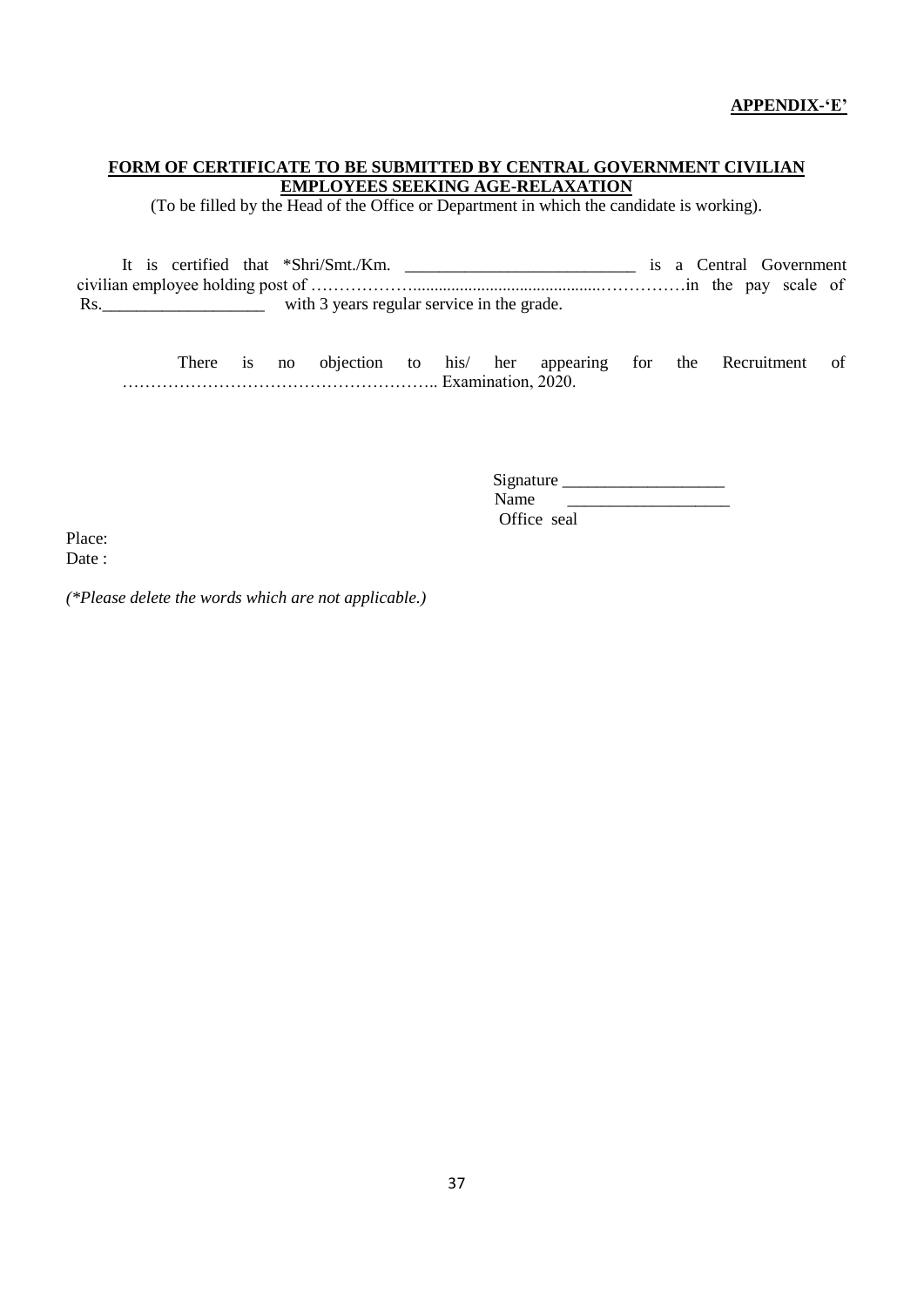#### **APPENDIX-"F"**

## **FORM OF CERTIFICATE TO BE SUBMITTED BY(DEPARTMENTAL CANDIDATES) ( TO BE FILLED BY THE HEAD OF THE OFFICE )**

Certified that as per entries made in the Service Book, No.\_\_\_\_\_\_\_\_\_\_\_\_\_\_\_\_\_\_\_\_\_\_\_\_Rank\_\_\_\_\_\_\_\_\_\_\_\_\_\_\_ Name\_\_\_\_\_\_\_\_\_\_\_\_\_\_\_\_\_\_\_\_\_\_who was appointed in the \_\_\_\_\_\_\_\_\_\_\_\_\_\_\_\_\_\_\_\_\_on \_\_\_\_\_\_\_\_\_\_\_\_\_ in the rank of\_\_\_\_\_\_\_\_\_\_\_\_\_\_\_\_\_\_ is continuously serving in the \_\_\_\_\_\_\_\_\_\_\_\_\_\_\_\_\_\_\_\_and has completed three years regular service. It is also certified that he has completed the period of probation satisfactorily on\_\_\_\_\_\_\_\_\_\_\_\_\_\_\_\_\_\_. He is presently posted in this unit \_\_\_\_\_\_\_\_\_\_\_\_\_\_\_\_\_\_\_\_\_\_\_\_\_\_\_\_\_\_\_ (name of the unit). During his service he has been awarded\_\_\_\_\_\_\_\_\_\_\_\_\_\_\_\_\_\_\_\_\_\_\_\_ major punishments and \_\_\_\_\_\_\_\_\_\_\_\_\_\_\_\_\_minor punishments.

> Signature of Head of Office Name

> > with office Seal